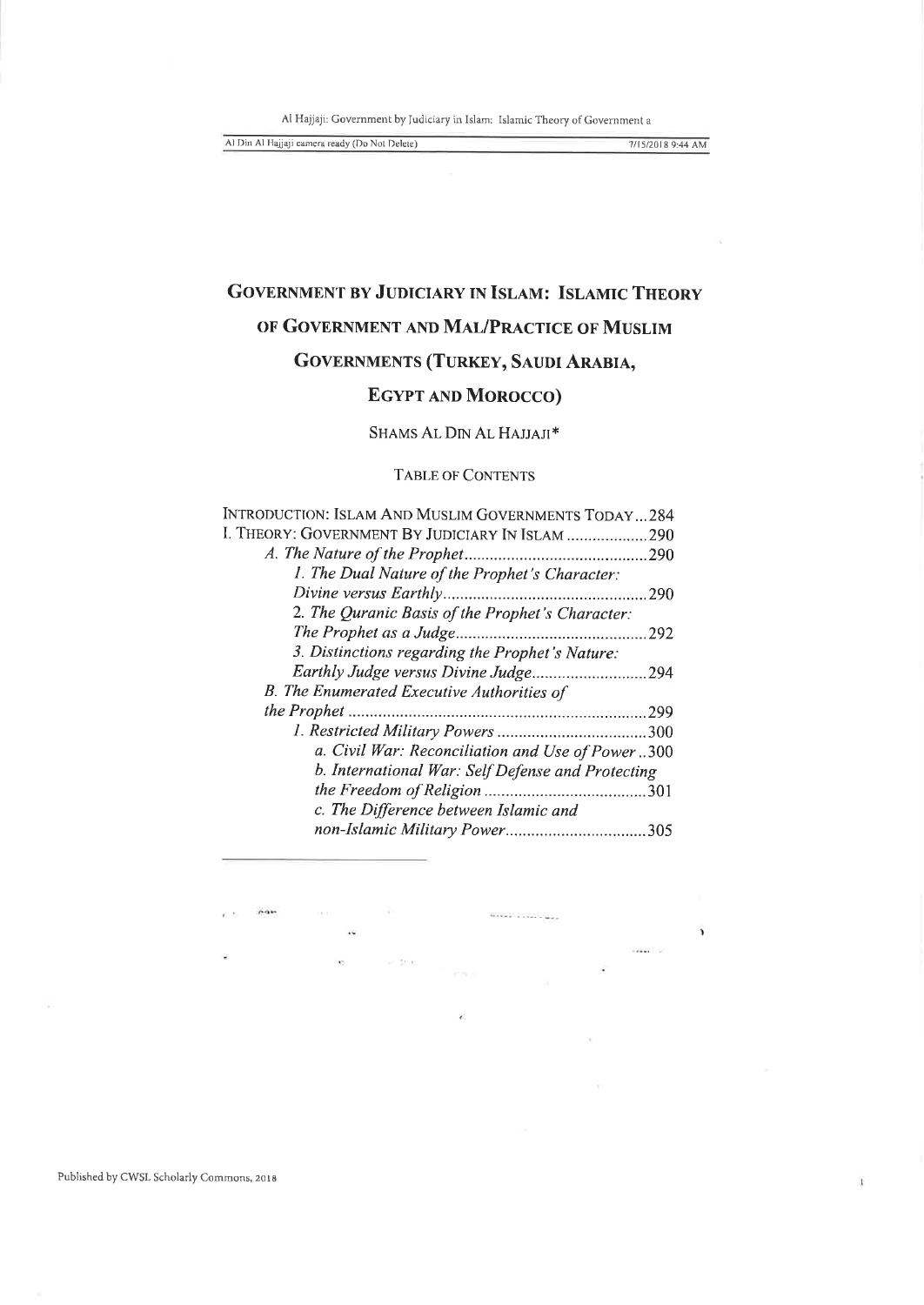| a. Compensation from Sadaqat 307                        |      |
|---------------------------------------------------------|------|
| b. Types of Sadaqat, and Their Amount309                |      |
| c. The Difference between Zakat and the                 |      |
| Tax Systems                                             |      |
| 3. Partial Foreign Affairs Authority 312                |      |
|                                                         |      |
| b. Islamic Foreign Affairs and                          |      |
| Contemporary Foreign Affairs314                         |      |
| C. Legal Standing of the Prophet's Successors315        |      |
| II. (MAL)PRACTICE OF SOME CONTEMPORARY                  |      |
|                                                         | 318  |
| A. Turkey: Secularism and Islamic Authoritarianism  318 |      |
| B. Saudi Arabia: Totalitarian Islamic Ideology321       |      |
| C. Egypt: Islam and Militant Government 324             |      |
| D. Morocco: Constitutional Monarch, or Retrieval of     |      |
|                                                         | 329  |
| III. APPLYING ISLAMIC GOVERNMENT BY JUDICIARY 333       |      |
| A. Mandatory Qualification of the Head of the           |      |
| <i>Executive Authority</i><br>.                         | 333  |
| B. Government with Enumerated Authorities334            |      |
|                                                         | .338 |

*"If a Judge strives hard to seek the truth and reaches the right judgment, he will be rewarded twice; and if he strives to seek the truth but fails to reach the truth, he will be rewarded once."[1](#page-1-0)*

# INTRODUCTION: ISLAM AND MUSLIM GOVERNMENTS TODAY

This Article argues Islam is not responsible for the malpractice of some Muslim States. Islam is based on government by judiciary with enumerated executive authorities. The term "government by judiciary" is rather controversial. In Western countries, it usually conveys a deprecatory rather than a laudatory meaning.[2](#page-1-1) It usually refers to the

<sup>1.</sup> The Prophet Mohammed (peace be upon him).

<span id="page-1-1"></span><span id="page-1-0"></span><sup>2.</sup> Philip P. Kurland, *Government by Judiciary*, 2 U. ARK. LITTLE ROCK L. J. 307, 307–08 (1979).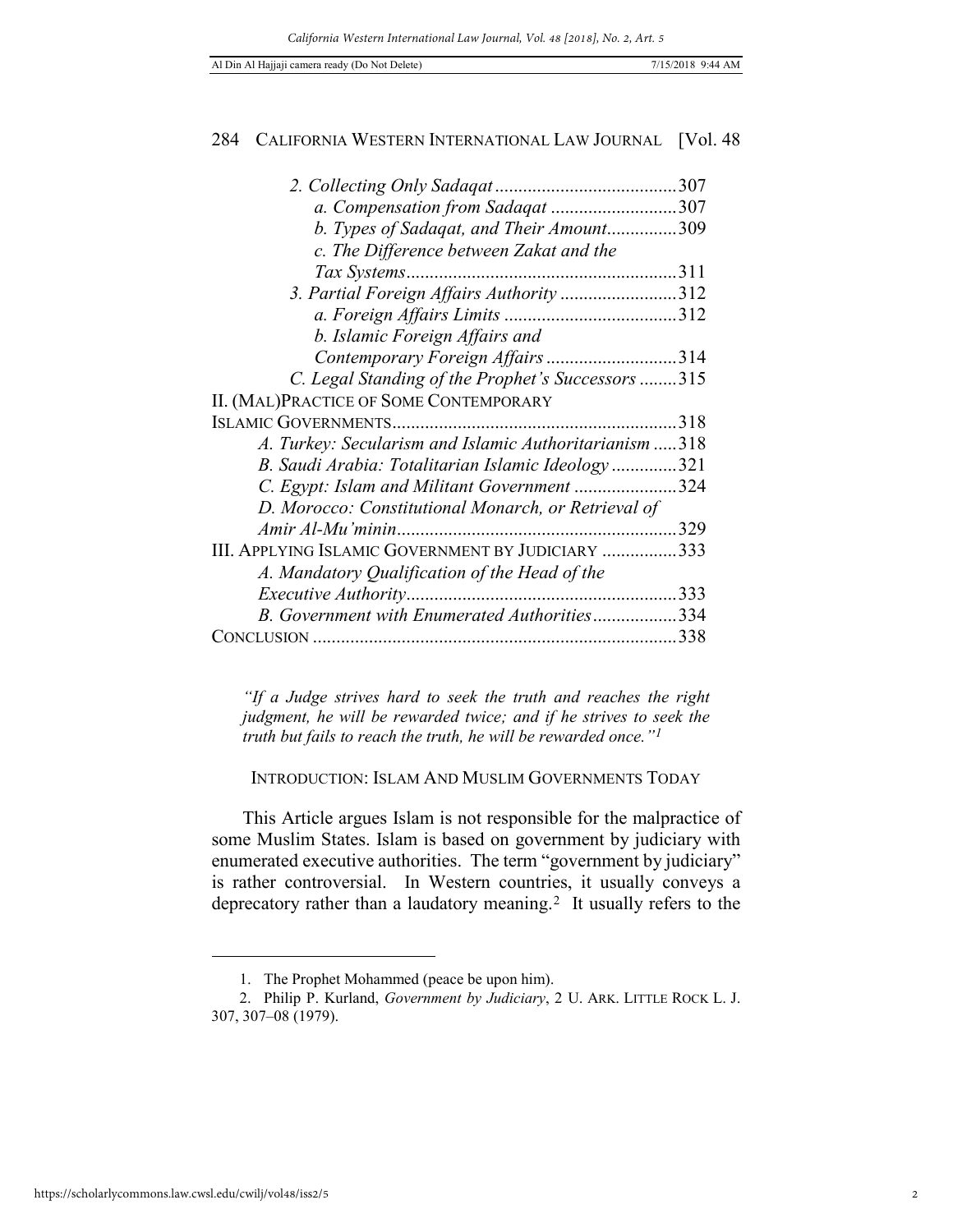judiciary being above the law. $3$  This is because the court regards itself above the law, especially when judges are considered the legal elite.[4](#page-2-1)  It is believed that they can abuse their legal powers.<sup>5</sup> In Islam, however, the term "government by judiciary" is used as a complimentary expression, referring to governmental and political obedience of the law.[6](#page-2-3) In Islam, the government consists of judges, or jurists who are qualified as judges, according to both *Shia* and *Sunni* scholars.[7](#page-2-4)

In early Muslim governments, the Prophet had enumerated executive authorities.[8](#page-2-5) He was the founder of the first Muslim government.[9](#page-2-6) He was a judge with three executive powers, namely the collection of *Sadaqat* (state financial revenue), <sup>[10](#page-2-7)</sup> military power, <sup>[11](#page-2-8)</sup> and foreign affairs' representation.<sup>[12](#page-2-9)</sup> After the Prophet's death, the Prophet's first successor understood the relationship between the ruler and the people.<sup>13</sup> He followed the Prophet's tradition, based on public

<span id="page-2-0"></span><sup>3.</sup> *See* RAOUL BERGER, GOVERNMENT BY JUDICIARY THE TRANSFORMATION OF THE FOURTEENTH AMENDMENT 18–19 (1997).

<span id="page-2-1"></span><sup>4.</sup> *See* James S. Amelang, *Barristers and Judges in Early Modern Barcelona: The Rise of a Legal Elite*, 89 AM. HIST. REV. 1264, 1264–65 (1984).

<span id="page-2-2"></span><sup>5.</sup> Graham Gee, *The Persistent Politics of Judicial Selection: A Comparative Analysis*, 233 JUD. INDEPENDENCE TRANSITION 121, 125 (2012).

<span id="page-2-3"></span><sup>6.</sup> *See* Khaled Abou El Fadl, *The Centrality of Shri'ah to Government and Constitutionalism*, *in* CONSTITUTIONALISM IN THE ISLAMIC COUNTRIES, BETWEEN UPHEAVAL AND CONTINUITY 39 (Rainer Grote & Tilmann Rode eds., 2012).

<span id="page-2-4"></span><sup>7.</sup> For Shia, *see* IMAM KHOMENI, ISLAMIC GOVERNMENT: GOVERNANCE OF THE JURIST (VELAYAT-E FAQEEH) 50 (2017) (Hamid Algar trans.); for Sunni, *see* Ersilia Francesca, *The Concept of Sunna in Ibadi School*, *in* THE SUNNA AND ITS STATUS IN ISLAMIC LAW: THE SEARCH FOR A SOUND HADITH 105 (Adis Dufeija ed., 2015).

<sup>8.</sup> *See infra* Discussion Part.II.B.

<sup>9.</sup> RICHARD BONNEY, JIHAD: FROM QUR'AN TO BIN LADEN 33–43 (2004).

<span id="page-2-7"></span><span id="page-2-6"></span><span id="page-2-5"></span><sup>10.</sup> SEYED KAZEM SADR, THE ECONOMIC SYSTEM OF THE EARLY ISLAMIC PERIOD 89–92 (2016); *see also* Sayyid Tahir, *Fiscal and Monetary Policies in Islamic Economics Contours of an Institutional Framework*, 21 ISLAMIC ECON. STUD. 1, 4–5 (2013).

<span id="page-2-8"></span><sup>11.</sup> AHMAD ATIF AHMAD, ISLAM, MODERNITY, VIOLENCE AND EVERYDAY LIFE 117–19 (2009).

<span id="page-2-10"></span><span id="page-2-9"></span><sup>12.</sup> Gavin N. Picken, *The Concept of Sunna in Early Shafi'I Madhahb*, *in* THE SUNNA AND ITS STATUS IN ISLAMIC LAW: THE SEARCH FOR A SOUND HADITH 149 (Adis Dufeija ed., 2015).

<sup>13.</sup> WAEL B. HALLAQ, AN INTRODUCTION TO ISLAMIC LAW 35 (2009).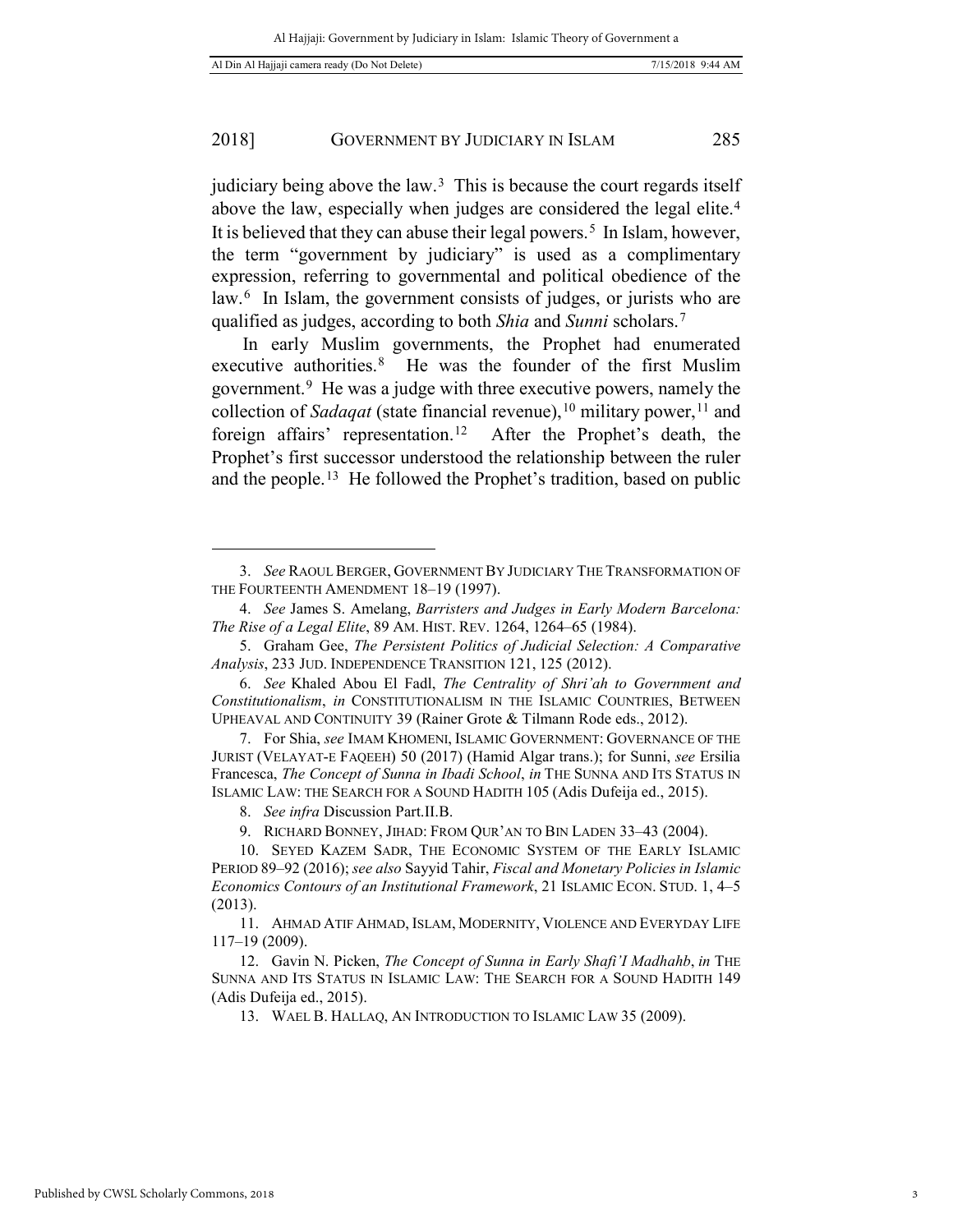participation and enumerated powers.<sup>14</sup> Hence, the early Islamic government was one by judiciary with enumerated executive authorities.

Some contemporary Islamic governments disregard the Quran and *Sunnah* understandings of public participation and enumerated executive powers.[15](#page-3-1) The current Muslim regimes are either authoritarian or totalitarian. These systems lack not only any form of transparent public participation in good government, but also any form of enumerated powers, like Turkey.[16](#page-3-2) Election fraud takes place in many Islamic countries, like Egypt.<sup>17</sup> They use fraudulence to impose a certain pathway upon the people.[18](#page-3-4) Additionally, the unlimited and undisputed authority of the rulers in many Islamic countries, like Saudi Arabia<sup>[19](#page-3-5)</sup> and Morocco,<sup>[20](#page-3-6)</sup> are not based in Islam. Thus, even though these countries practice Islam, their political regimes do not.

<span id="page-3-3"></span>17. Shams Al Din Al Hajjaji, *A Call for Judicial Reform in Egypt*, 11 VIENNA J. INT'L CONST. L. 256, 256–59 (2017).

18. *Id*.

-

20. CONSTITUTION OF KINGDOM OF MOROCCO June 17, 2011, art. 42.

The King Head of State, His Supreme Representative, Symbol of the unity of the Nation, Guarantor of the Permanence and of the continuity of the state and supreme arbiter between the institutions, sees to respect for the constitution, to the good functioning of the constitutional institutions, to the protection of democratic choice and of the rights and freedoms of the citizens (feminine) and citizens (masculine), of the collectivities, and to respect for the international commitments of the Kingdom. He is the Guarantor of the Independence of the Country and of the territorial integrity of the kingdom within its authentic frontiers.

<span id="page-3-0"></span><sup>14.</sup> AHMED AL-RAYSUNI, AL-SHURA: THE QUR'ANIC PRINCIPLE OF CONSULTATION 16–17 (2011).

<sup>15.</sup> *See infra* Discussion Part.III.

<span id="page-3-2"></span><span id="page-3-1"></span><sup>16.</sup> OZLEM MADI-SISMAN, MUSLIMS, MONEY AND DEMOCRACY IN TURKEY: RELUCTANT CAPITALISTS 86 (2017); *see also* Spyridon Kotsovilis, *Between Fedora and Fez: Modern Turkey's Troubled Road to Democratic Consolidation and the Pluralizing Role of Erdogan's Pro-Islam Government*, *in* TURKEY AND THE EUROPEAN UNION INTERNAL DYNAMICS AND EXTERNAL CHALLENGES 56 (Joseph S. Joseph ed., 2006); *Why Did Turkey Hold a Referendum*, BBC NEWS (Apr. 16, 2017), http://www.bbc.com/news/world-europe-38883556.

<span id="page-3-6"></span><span id="page-3-5"></span><span id="page-3-4"></span><sup>19.</sup> THE CONSTITUTION OF THE KINGDOM OF SAUDI ARABIA Mar. 2, 1992, art. 6. ("Citizens shall pledge allegiance to the King on the basis of the Book of God and the Sunna of his Messenger, and on the basis of Submission and Obedience in times of Hardship and ease, fortune and adversity.")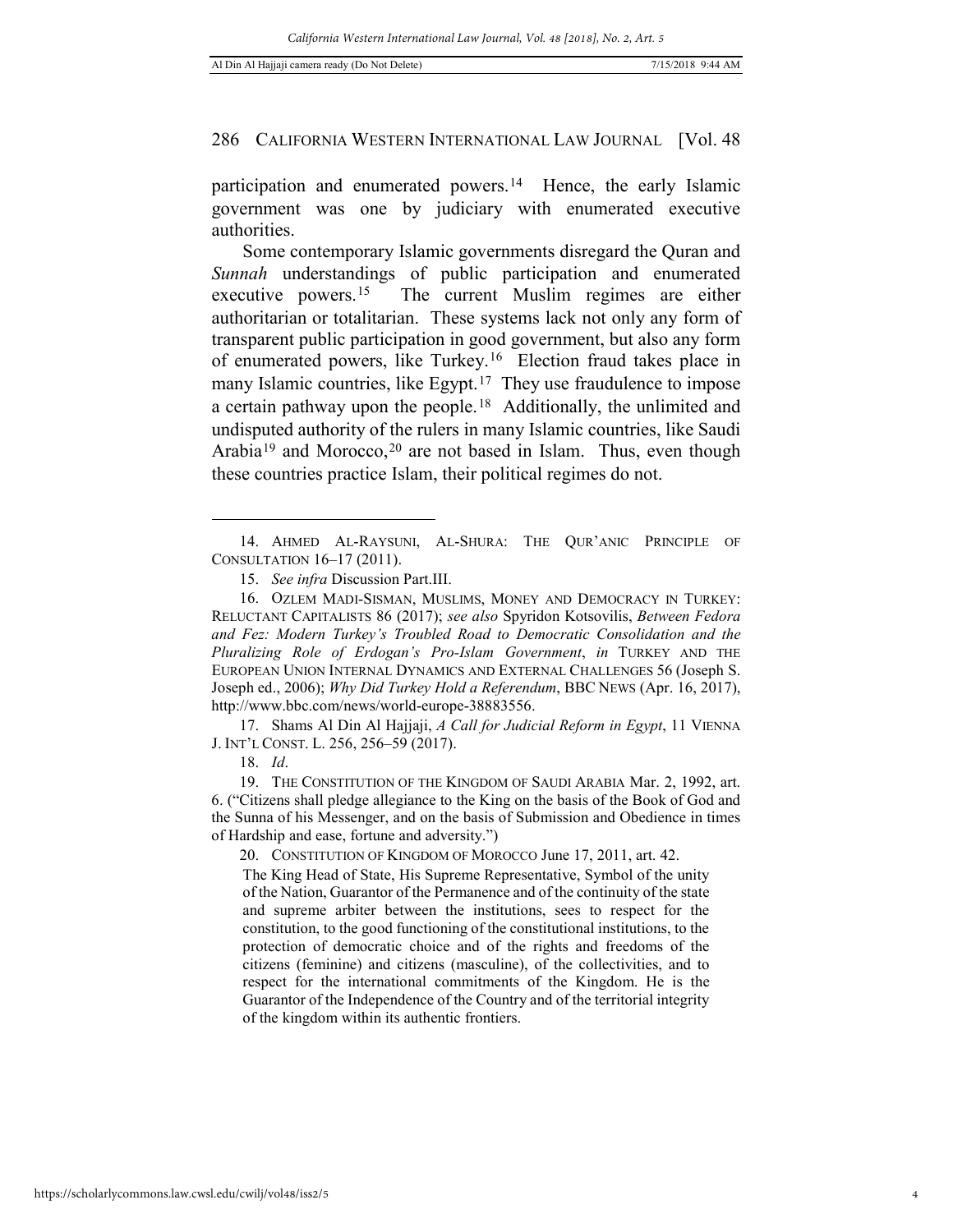As a rule, Islam is neutral in relation to people's daily practices.<sup>21</sup> It neither applauds nor condemns any set of rules or regimes.<sup>22</sup> However, it takes a firmer stand regarding the administration of the government.[23](#page-4-2) Islam is against exclusion from the decision-making process.[24](#page-4-3) The pervasiveness of the non-democratic regimes across the Islamic world raises the question of Islam's position from the point of view of Islam itself.[25](#page-4-4) Many authoritarian or totalitarian Islamic regimes are keen to apply Islamic *Sharia* as their main source of legislation.[26](#page-4-5) They turn a blind eye to the core notions of the Islamic principle of good government, either from the *Shura* principle (public participation principle) or enumerated government authorities.<sup>[27](#page-4-6)</sup>

Government by judiciary in Islam overlaps with several secular legal concepts.[28](#page-4-7) These concepts are checks-and-balance, separation of powers, and democratic public participation. This Article, nonetheless, introduces only the concept of government by judiciary in theory and the (mal)practices of four major Muslim-majority countries, which are Egypt, Turkey, Saudi Arabia, and Morocco. Clarifying the meaning of government by judiciary in Islam sets the basis for a good government that many Islamic governments lack in their practices. Hence, revisiting their systems and practice helps in understanding the concept of government by judiciary.

-

<span id="page-4-5"></span>26. CONSTITUTION OF THE ARAB REPUBLIC OF EGYPT Jan. 18, 2014, art. 2 ("Islamic sharia is the main source of Legislation"); CONSTITUTION OF ISLAMIC REPUBLIC OF IRAN Oct. 24, 1979 amended on July, 28 1982, art. 1 ("the government of Iran is an Islamic Republic"); CONSTITUTION OF THE PEOPLE'S DEMOCRATIC REPUBLIC OF ALGERIA 1989 amended 1996, art. 2 ("Islam is the religion of the State").

<span id="page-4-6"></span>27. Abdul Rashid Moten, *Democracy and Development in the Muslim World*, *in* THE MUSLIM WORLD IN THE 21<sup>ST</sup> CENTURY SPACE, POWER, AND HUMAN DEVELOPMENT 280–84 (Samiul Hasan ed.2012).

<span id="page-4-7"></span>28. Samiul Hasan, *Islamic Jurisprudence: Sources and Traditions Creating Diversity in Human Relationships*, *in* THE MUSLIM WORLD IN THE 21ST CENTURY SPACE, POWER, AND HUMAN DEVELOPMENT 36–37 (Samiul Hasan ed., 2012).

<span id="page-4-1"></span><span id="page-4-0"></span><sup>21.</sup> *Sahih Muslim* 43:186 (Hadith) ("You have better knowledge (of a technical skill) in the affairs of the world."

<sup>22</sup>*. Id*.

<sup>23</sup>*.* AL-RAYSUNI, *supra* note 14, at 5.

<sup>24</sup>*. Id*. at 1–4.

<span id="page-4-4"></span><span id="page-4-3"></span><span id="page-4-2"></span><sup>25.</sup> To read about the relation between Islam and Authoritarianism *see*,LAUREL E. MILLER ET AL., DEMOCRATIZATION IN THE ARAB WORLD: PROSPECTS AND LESSONS FROM AROUND THE GLOBE 46 (2012).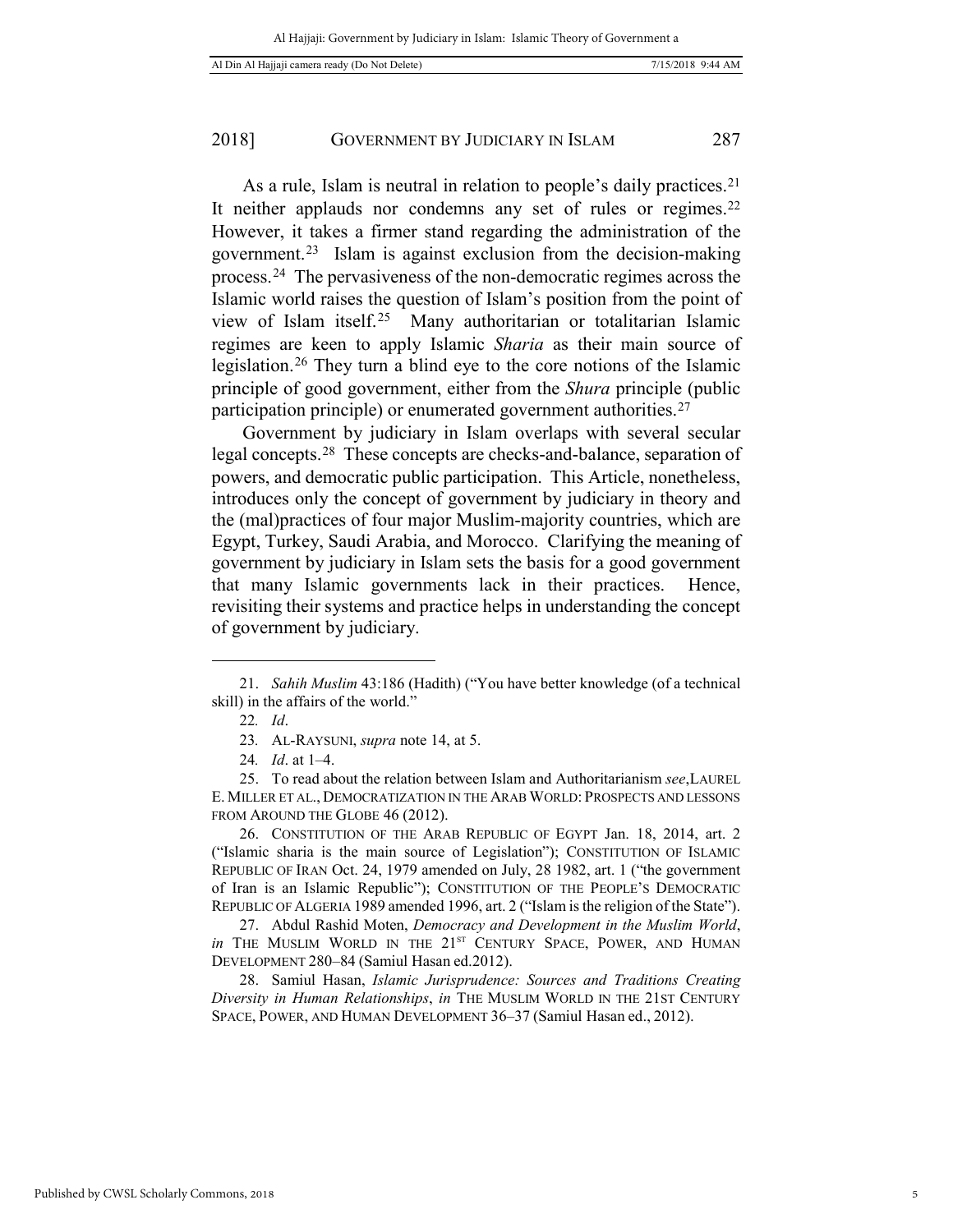This Article is divided into three main sections. The first section tackles the nature of the government in Islam, which is based on government by judiciary. This section applies the historical case study method. It is based on presenting the development of the rules of government in Islamic jurisprudence. The aim of this method is to shed fresh light on the form of government, which both the Quran and the Prophet introduced to Muslims. The Quran and the Prophet's traditions are clear regarding the general principle of good government among Muslims[.29](#page-5-0) However, the increase in the Muslim population raised new challenges regarding the modern application of the principle that was primarily set in the Quran and *Sunnah*. [30](#page-5-1) While there are now more than one and a half billion around the world, Muslims were very few in number during the Prophet's time.<sup>31</sup> As a result, a historical perspective is the cornerstone of this Article, and its basis to propose a new and modern Islamic civil law.

The second section presents practices and (mal)practices of four Muslim-majority countries: Turkey, Saudi Arabia, Morocco and Egypt. The third section recommends reform in the administration of Islamic countries. In last two sections, the Article applies the mixed Islamic *Sharia* rules, with secular modern-principle methodology. There are two applications of this method. The first is through arguing that modern legal rules and jurisprudence are in line with Islamic *Sharia* rules.[32](#page-5-3) For example, many contemporary Muslim scholars argue that democracy is Islamic.<sup>33</sup> They argue that democracy is the modern application of the *Shura* principle, which is the Islamic principle of public participation.[34](#page-5-5) However, there are three major differences

<span id="page-5-0"></span><sup>29</sup>*.* Abdul Rashid Moten, *Al-Siyasha al-Shar'iyah: Good Governance in Islam*, *in* QUR'ANIC GUIDANCE FOR GOOD GOVERNANCE 55–58 (Abdullah al-Ahsan & Stephen B. Young eds., 2017).

<span id="page-5-1"></span><sup>30.</sup> For statistics of the Muslims majority countries, please refer to Hasan, *supra*  note 28, at 5–6.

<sup>31</sup>*. Id*.

<span id="page-5-3"></span><span id="page-5-2"></span><sup>32.</sup> Liv Tonnessen, *Democratizing Islam and Islamizing Democracy: An Inquiry into Hasan Al-Turabi's Conception of Shura in Light of Western Democratic Theory*, 27 NORDIC J. HUM. RTS. 313, 314 (2009).

<span id="page-5-5"></span><span id="page-5-4"></span><sup>33.</sup> Ali Iyad Yakub, *The Islamic Roots of Democracy*, 12 U. MIAMI INT'L & COMP. L. REV. 269, 270 (2004); *see also* Azizah Al-Hibri, *Islamic Constitutionalism and the Concept of Democracy*, 24 CASE W. RES. J. INT'L L. 1, 2 (1992).

<sup>34.</sup> Al-Hibri, *supra* note 33.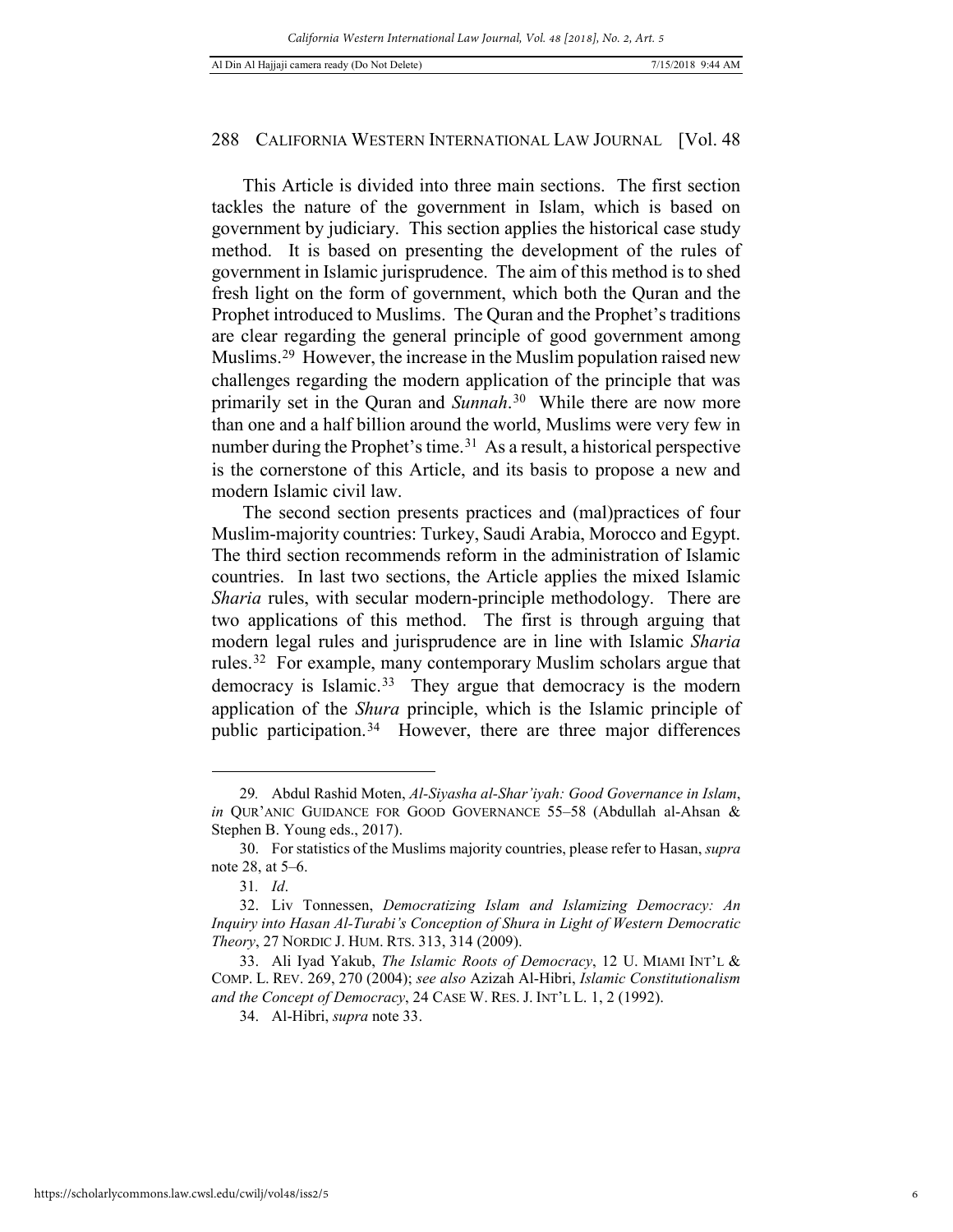between *Shura* and democracy. The first being exclusivity (Muslims versus non-Muslims in a plural society, where each group has its own rules),[35](#page-6-0) second frequency (each Muslim has to perform his/her political role in isolation of religious duties), <sup>[36](#page-6-1)</sup> and third generality (each Muslim has his/her political persuasion, not limited to politicians).<sup>37</sup> This is not the most successful application of the study of Islamic *Sharia* and modern laws. As a result, the Article does not adopt this form.

The second and most successful application of this methodology is a true mixture of both rules (Islamic and secular), to establish new rules that will truly comply with Islamic *Sharia*. The founding father of this application in modern history is the ex-president of the State Council, law professor, and prominent legal scholar Abd El-Razzak El-Sanhuri.<sup>38</sup> He integrated the French administrative courts' system (the State Council) and the French Civil Code into Egypt, Iraq and Syria; while continuing to reference to Islamic *Sharia*.[39](#page-6-4) His Civil Code Commentary of April 1952 is made up of ten volumes, which constitute the major reference on Civil Law in Arab/Islamic countries.[40](#page-6-5) Hence,

<span id="page-6-2"></span>37. THE HOLY QURAN 4:83 states:

39. *Id.* 

<span id="page-6-1"></span><span id="page-6-0"></span><sup>35.</sup> THE HOLY QURAN 5:43 (denying that non-Muslims, like Christians and Jews, consult Muslims about their religion. It states, "But how is it that they [the people of the book] come to you for judgement while they have the Torah, in which is the judgement of Allah?") (Sahih International version).

<sup>36.</sup> THE HOLY QURAN 3:159 states:

So by mercy from God, [O Muhammad], you were lenient with them. And if you had been rude [in speech] and harsh in heart, they would have disbanded from about you. So pardon them and ask forgiveness for them and consult them in the matter. And when you have decided, then rely upon Allah. Indeed, Allah loves those who rely [upon him].

And when there comes to them information about [public] security or fear, they spread it around. But if they had referred it back to the Messenger or to those of authority among them, then the ones who [can] draw correct conclusions from it would have known about it. And if not for the favor of Allah upon you and His mercy, you would have followed Satan, except for a few.

<span id="page-6-3"></span><sup>38.</sup> AMR SHALAKANY, IZDIHĀR WA-INHIYĀR AL-NUKHBA AL-QĀNŪNIYYA AL-MIṢRIYYA 277 (2013) (on file with author).

<span id="page-6-5"></span><span id="page-6-4"></span><sup>40.</sup> Shams Al Din Al Hajjaji, *The Egyptian Judiciary in the Age of the Republic: The Role of Internal Conflicts in Controlling the Judicial System*, 4 INDON. J. INT'L & COMP. L. 363, 368 (2017).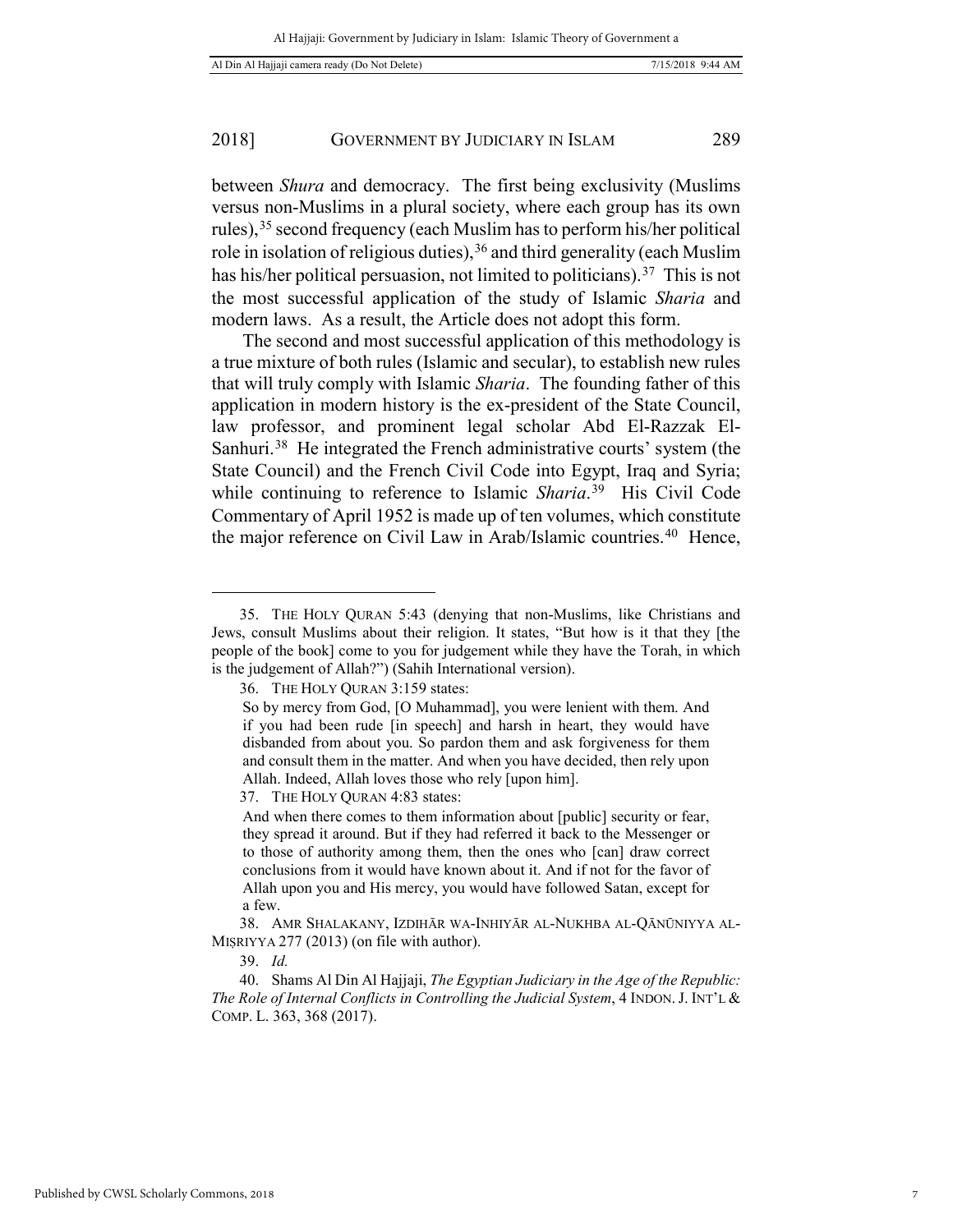this Article endeavors to follow the method and application of El-Sanhuri in mixing modern rules with Islamic *Sharia*.

# I. THEORY: GOVERNMENT BY JUDICIARY IN ISLAM

*A. The Nature of the Prophet* 

#### *1. The Dual Nature of the Prophet's Character: Divine versus Earthly*

The Quran gives several descriptions of the Prophet. Some are exclusive to him, and others are general characteristics.<sup>[41](#page-7-0)</sup> The first characteristic is the Prophet's divine nature.<sup>[42](#page-7-1)</sup> The Quran bestows on the Prophet two prerogatives: one is being the last Prophet, and the other is being God's messenger.[43](#page-7-2) There is always a question in Islamic jurisprudence about the nature of the Prophet in both capacities. This questioning has never arisen for any other Muslim.

The second characteristic of the Prophet is his earthly nature.<sup>44</sup> According to Islam, the Prophet is human, chosen as God's last prophet and messenger.[45](#page-7-4) The Quran was clear about the human nature of the Prophet as an illiterate man.<sup>46</sup> His role was to guide people to the right

<span id="page-7-0"></span><sup>41.</sup> THE HOLY QURAN 18:110 ("Say, 'I am only a man like you, to whom has been revealed that your god is one God. So, whoever would hope for the meeting with his Lord—let him do righteous work and not associate in the worship of his Lord anyone."); s*ee also id.* at 10:2 ("Have the people been amazed that We revealed [revelation] to a man from among them, [saying], 'Warn mankind and give good tidings to those who believe that they will have a [firm] precedence of honor with their Lord?' [But] the disbelievers say, 'Indeed, this is an obvious magician.'").

<span id="page-7-1"></span><sup>42.</sup> *Id*. at 33:40 (identifying Muhammad as "the Messenger of Allah and last of the Prophets.").

<sup>43.</sup> *Id*.

<span id="page-7-5"></span><span id="page-7-4"></span><span id="page-7-3"></span><span id="page-7-2"></span><sup>44</sup>*. Id*. at 41:6 ("Say, O [Muhammad], 'I am only a man like you to whom it has been revealed that your god is but one God; so, take a straight course to Him and seek His forgiveness.' And woe to those who associate others with Allah").

<sup>45</sup>*. Id*. at 33:40.

<sup>46.</sup> *Id*. at 7:157.

Those who follow the Messenger, the unlettered prophet, whom they find written in what they have of the Torah and the Gospel, who enjoins upon them what is right and forbids them what is wrong and makes lawful for them the good things and prohibits for them the evil and relieves them of their burden and the shackles which were upon them. So, they who have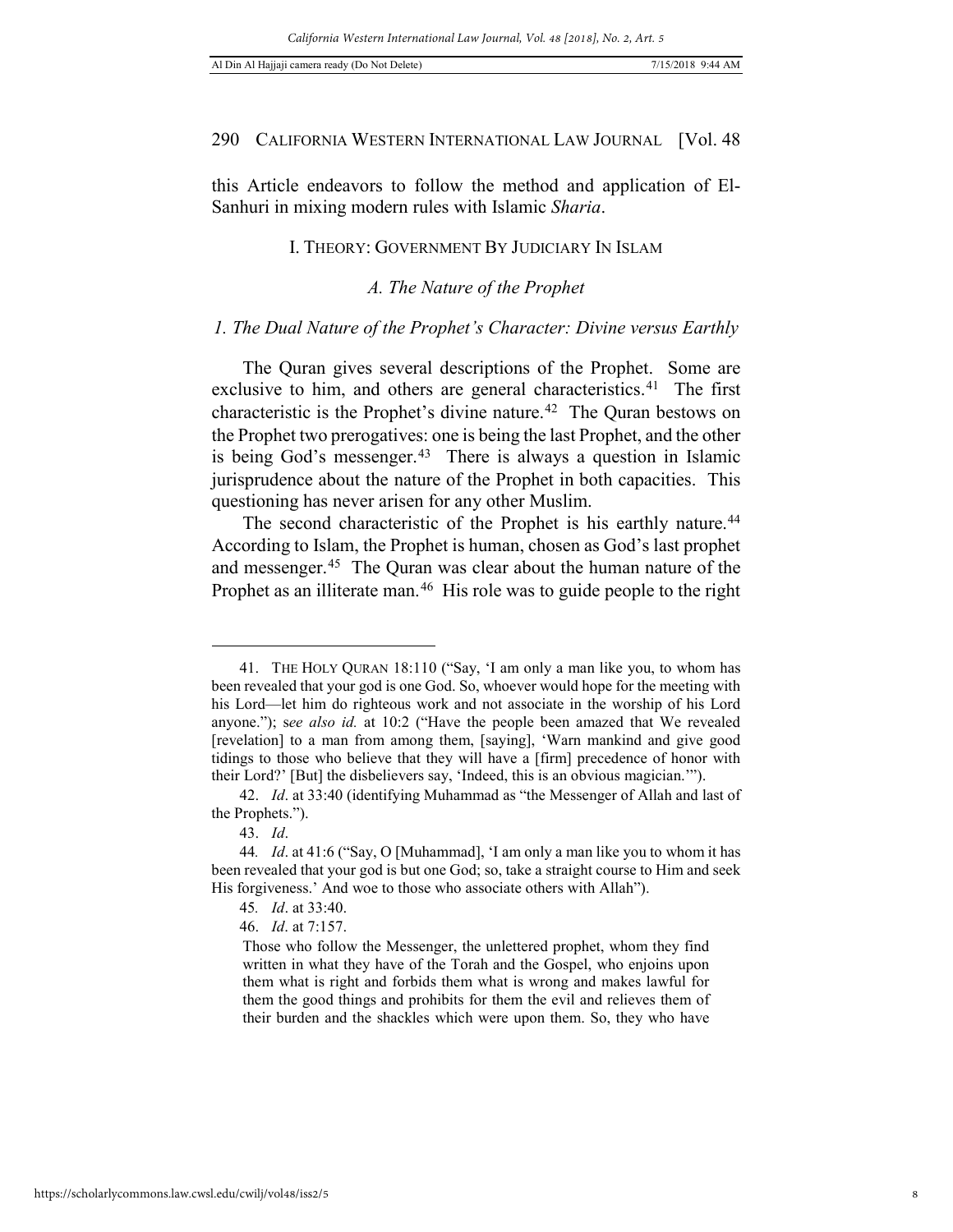and to steer them away from the wrong.[47](#page-8-0) Moreover, the Prophet was not a king with unlimited authority over Muslims.<sup>48</sup> The Ouran also denies any form of control<sup>[49](#page-8-2)</sup> or guardianship of the Prophet over the people.<sup>50</sup> Instead, he established a Muslim society in 622 A.D., <sup>[51](#page-8-4)</sup> which is based on justice<sup>[52](#page-8-5)</sup> and equality.<sup>[53](#page-8-6)</sup> Moreover, the Prophet discouraged his followers from striking friendships with kings and forbade them from wrongfully helping them.[54](#page-8-7)

The struggle between what is divine and what is earthly was much easier during the Prophet's life, and has become more complicated after his death. During the Battle of *Badr*, (the first Islamic war against the non-Muslims), one of the Prophet's companions, Al-Khabab Ibn Monzer, asked him a question regarding the position of the Muslim soldiers on the battlefield.<sup>[55](#page-8-8)</sup> Al-Khabab probed, "Is this battlefield a place of Allah's choice for us, or a place of your choice based on war

-

<span id="page-8-3"></span><span id="page-8-2"></span>50. *Id.* at 4:81 ("He who obeys the Messenger has obeyed Allah; but those who turn away - We have not sent you over them as a guardian.").

<span id="page-8-4"></span>51. *Muhammad – Muslims Find Refuge in Yathrib (Madina)*, ALIM, http://www.alim.org/library/biography/stories/content/SOP/28/30/Muhammad%20% 28Muhammad%29/Muslims%20Find%20Refuge%20in%20Yathrib%20%28Medin a%29%20 (last visited Apr. 12, 2018).

<span id="page-8-5"></span>52. TERENCE LOVAT & AMIR MOGHADAM, THE HISTORY OF ISLAM: REVELATION, RECONSTRUCTION OR BOTH?, 63 (2018).

<span id="page-8-7"></span><span id="page-8-6"></span>53. Mohamed Abdallah & Halim Rane, *Behind a Veil: Islam's Democratic History*, *in* THE SECRET HISTORY OF DEMOCRACY 82 (Benjamin Isakhan & Stephen Stockwell eds., 2011).

54. THE HOLY QURAN 39:59 states:

After me there will be rulers, whoever believes in their lies and helps them in their wrongdoing is not of me, and I am not of him, and he will not come to me at the Cistern. Whoever does not believe their lies and does not help them in their wrongdoing, he is of me, and I am of hi, and he will come to me at the Cistern.

<span id="page-8-8"></span>55. *Ibn Hesham*, *2 El Saira el Nabawaya* 278 (on file with author) (Arab.).

believed in him, honored him, supported him and followed the light that was sent down with him - it is those who will be the successful.

<span id="page-8-0"></span>*Id*.

<sup>47.</sup> *Id*.

<span id="page-8-1"></span><sup>48.</sup> JALAL AL-DIN AL-SUYUTI, MA RAWAH AL-ASADIEN FI A'DAM AL-MAJIE ILA-AL-SALATIN: ZAM ALQADA' WA-TAQOLD AL-AKHKAM 44 (Dar Al-Sahabah Leltorath ed., 1991) (on file with author).

<sup>49.</sup> THE HOLY QURAN 88:22 ("You are not over them a controller.").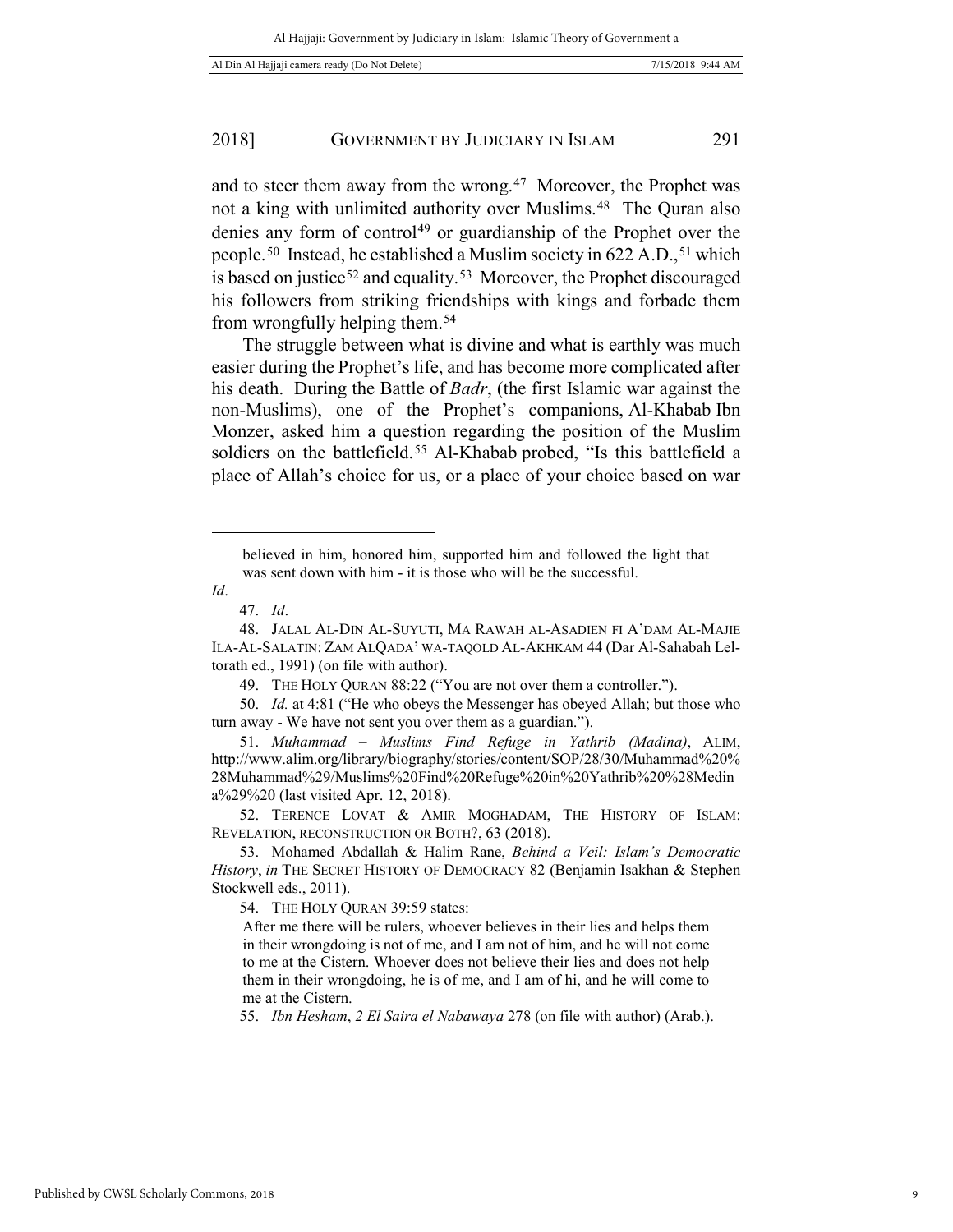tactics and intrigue?"[56](#page-9-0) The Prophet said, "the choice was based on war tactics and intrigue," to which Al-Khabab answered that the place was not suitable for war.[57](#page-9-1) Al-Khabab suggested that they find a battlefield where there was an adequate source of water.<sup>[58](#page-9-2)</sup> In this incident, the Prophet and his companions set a clear division between what is divine, and what is earthly. The significance of this differentiation is that any decision made by God is undisputable; while a decision made by the Prophet based on his own knowledge is arguable and can be contested.

# *2. The Quranic Basis of the Prophet's Character: The Prophet as a Judge*

The Quran and the Prophet's traditions balance two issues when there is a dispute: accepting the Prophet's judgment<sup>[59](#page-9-3)</sup> and requesting his judgment.<sup>[60](#page-9-4)</sup> When Muslims are in dispute, they should accept the Prophet's judgments. The Quran describes the Prophet as the supreme judge who rules among Muslims pursuant to the Quran.<sup>61</sup> God is the ultimate judge and ruler,  $62$  and he delegated his power to the Prophet.  $63$ 

<span id="page-9-3"></span><span id="page-9-2"></span><span id="page-9-1"></span><span id="page-9-0"></span>-

O you who have believed, do not ask about things which, if they are shown to you, will distress you. But if you ask about them while the Qur'an is being revealed, they will be shown to you. Allah has pardoned that which is past; and Allah is Forgiving and Forbearing.

62. *Id*. at 11:45 ("you [Allah] are the most just of judges!").

<span id="page-9-7"></span><span id="page-9-6"></span>63*. Id*. at 57:25 ("We have already sent Our messengers with clear evidences and sent down with them the Scripture and the balance that the people may maintain [their affairs] in justice.").

<sup>56.</sup> *Id*.

<sup>57.</sup> *Id*.

<sup>58.</sup> *Id*.

<sup>59</sup>*.* THE HOLY QURAN 4:65:

But no, by your Lord, they will not [truly] believe until they make you, [O Muhammad], judge concerning that over which they dispute among themselves and then find within themselves no discomfort from what you have judged and submit in [full, willing] submission.

<span id="page-9-4"></span><sup>60.</sup> *Id*. at 5:101:

<span id="page-9-5"></span><sup>61.</sup> *Id*. at 5:49:

And judge, [O Muhammad], between them by what Allah has revealed and do not follow their inclinations and beware of them, lest they tempt you away from some of what Allah has revealed to you. And if they turn away - then know that Allah only intends to afflict them with some of their [own] sins. And indeed, many among the people are defiantly disobedient.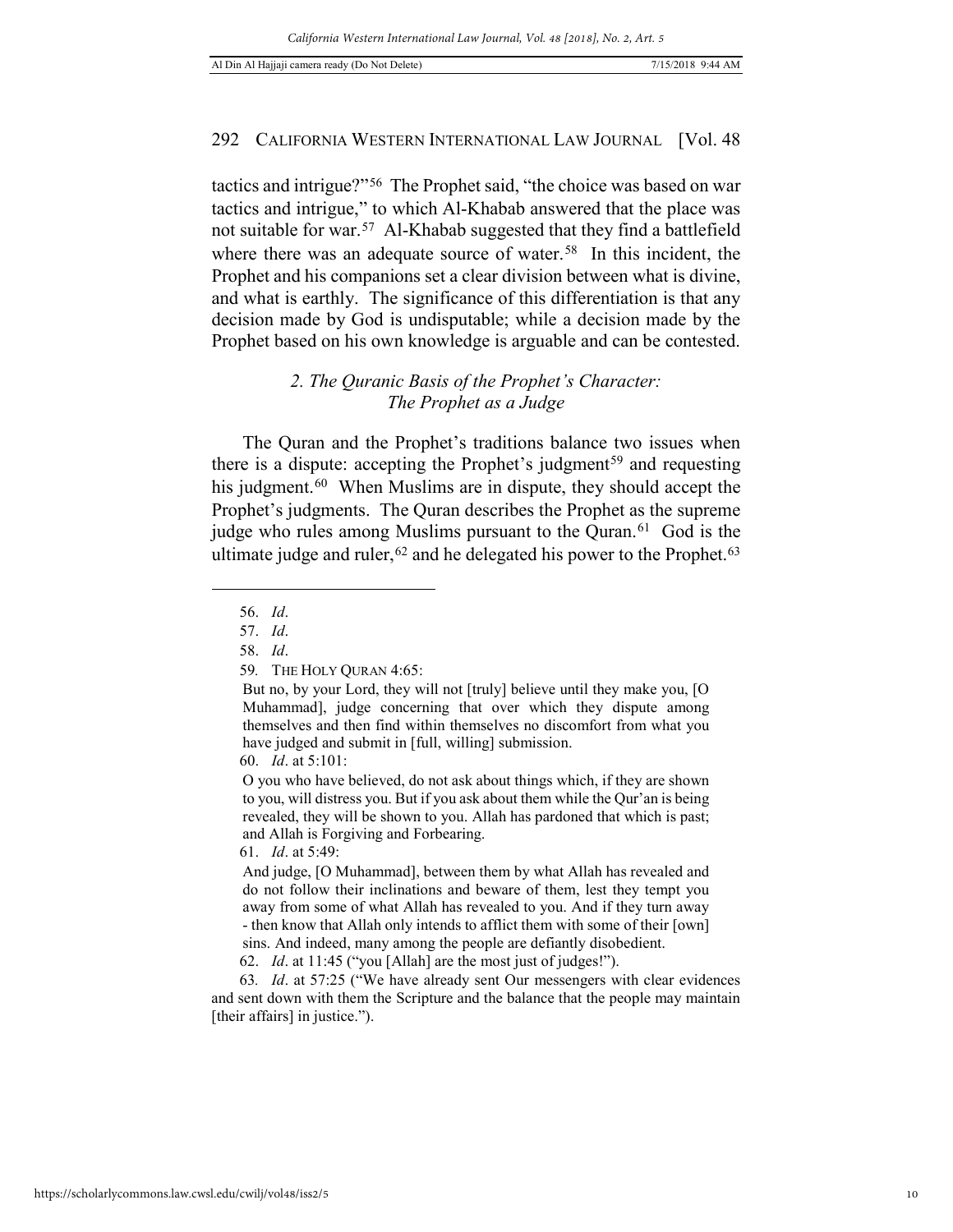God sent his messengers to rule by the Book, including the Torah, the Bible, and the Quran.[64](#page-10-0) Moreover, the Quran establishes that believing in God is conditioned upon accepting the Prophet as a judge<sup>[65](#page-10-1)</sup> ruling under God's command.<sup>[66](#page-10-2)</sup> A person cannot rightfully embrace Islam without believing in God and fully submitting to his Messenger's ruling.[67](#page-10-3) Thus, the Quran directs Muslims to seek the Prophet's judgment to settle their disputes.

Conversely, the Quran discourages Muslims from requesting the Prophet's judgment on the legitimacy of certain behaviors.<sup>68</sup> The Prophet's role as a judge serves only to solve disagreements among Muslims.<sup>69</sup> The reason for the discouragement is two-fold. First, everything in Islam is permissible,<sup>70</sup> unless there is a clear Quranic verse or *Sunnah* that categorically bans it.[71](#page-10-7) The Prophet's judgment,

<span id="page-10-1"></span><span id="page-10-0"></span><sup>64</sup>*. Id*. at 5:46 ("We sent, following in their footsteps, Jesus, the son of Mary, confirming that which came before him in the Torah; and We gave him the Gospel, in which was guidance and light and confirming that which preceded it of the Torah as guidance and instruction for the righteous.").

<sup>65</sup>*. Id.* at 5:44:

Indeed, We sent down the Torah, in which was guidance and light. The prophets who submitted [to God] judged by it for the Jews, as did the rabbis and scholars by that with which they were entrusted of the Scripture of God (Allah), and they were witnesses thereto. So, do not fear the people but fear Me, and do not exchange My verses for a small price. And whoever does not judge by what God (Allah) has revealed - then it is those who are the disbelievers.

<span id="page-10-2"></span><sup>66.</sup> *Id.* at 5:48:

And We have revealed to you, [O Muhammad], the Book in truth, confirming that which preceded it of the Scripture and as a criterion over it. So, judge between them by what Allah has revealed and do not follow their inclinations away from what has come to you of the truth. To each of you We prescribed a law and a method. Had Allah willed, He would have made you one nation [united in religion], but [He intended] to test you in what He has given you; so race to [all that is] good. To Allah is your return all together, and He will [then] inform you concerning that over which you used to differ.

<span id="page-10-3"></span><sup>67.</sup> *Id*.

<span id="page-10-4"></span><sup>68</sup>*. Id*. at 5:101.

<span id="page-10-5"></span><sup>69</sup>*. Id*.

<span id="page-10-7"></span><span id="page-10-6"></span><sup>70</sup>*. Id*.

<sup>71</sup>*. Id*.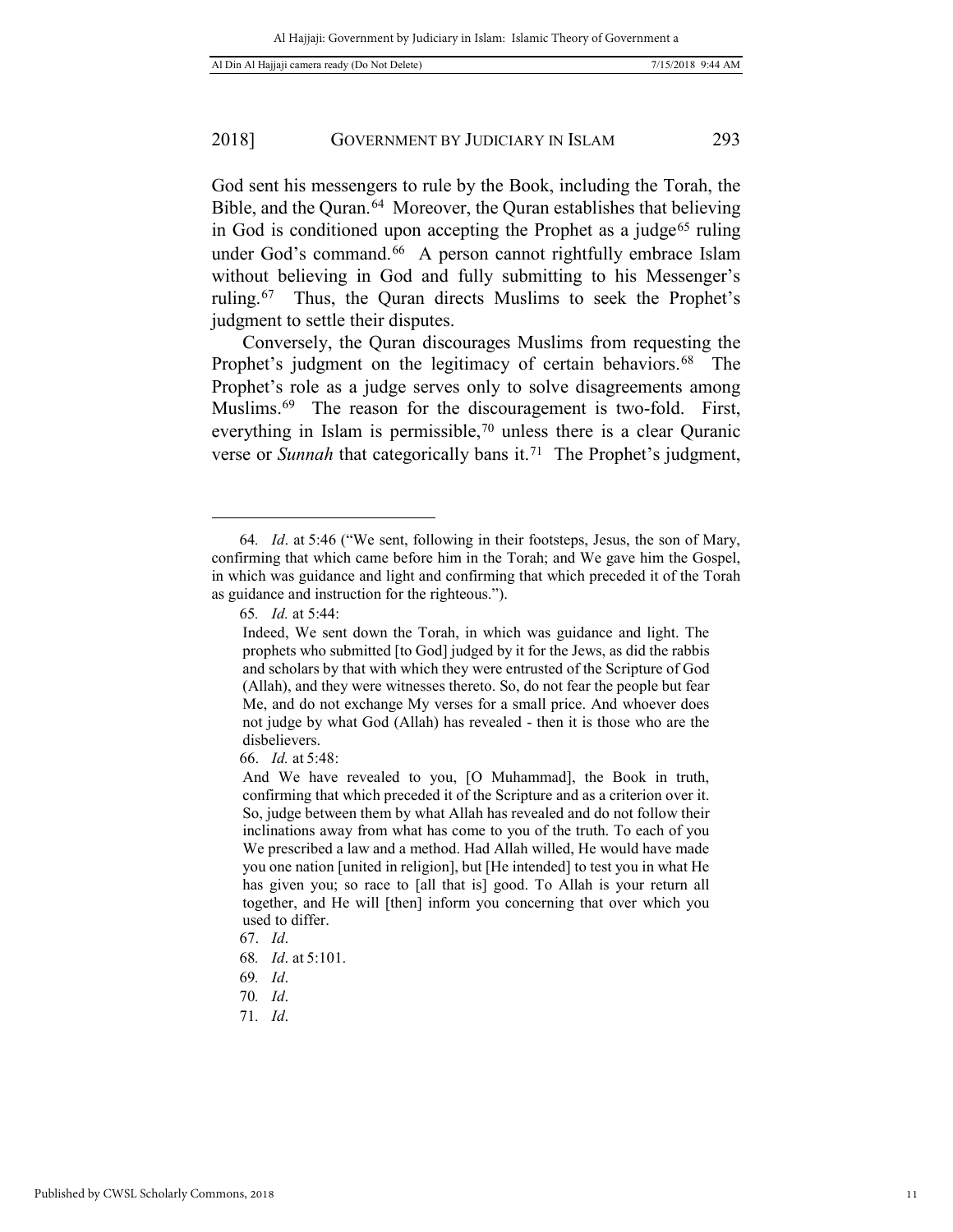in some cases, leads to the ban of certain actions.<sup>[72](#page-11-0)</sup> The Prophet then said, "If I had said yes, it would have become obligatory."[73](#page-11-1) Moreover, the Quran narrates the story of the cow and the Jewish people during Moses's time<sup>[74](#page-11-2)</sup> as an example of how incessant investigation can lead to heavy burdens.[75](#page-11-3) As a result, Islam tried to establish a balance between accepting the Prophet's judgment and not seeking that judgment.

# *3. Distinctions regarding the Prophet's Nature: Earthly Judge versus Divine Judge*

The distinction between the divine and earthly sides of the Prophet was clear during his time. However, that distinction became more complicated after the Prophet's death.<sup>[76](#page-11-4)</sup> Current developments in Islamic societies mandate drawing a dividing line between both capacities. Breaking down each form of judgment into elements helps clarify this dividing line.

<span id="page-11-3"></span>*Id*.

<span id="page-11-2"></span><span id="page-11-1"></span><span id="page-11-0"></span><sup>72</sup>*. Id*. at 59:7 ("And whatever the Messenger has given you - take; and what he has forbidden you - refrain from. And fear Allah; indeed, Allah is severe in penalty."). 73*. Id*.

<sup>74.</sup> *Id*. at 2:67–2:73.

And [recall] when Moses said to his people, "Indeed, Allah commands you to slaughter a cow." They said, "Do you take us in ridicule?" He said, "I seek refuge in Allah from being among the ignorant." They said, "Call upon your Lord to make clear to us what it is." [Moses] said, "[Allah] says, 'It is a cow which is neither old nor virgin, but median between that, so do what you are commanded." They said, "Call upon your Lord to show us what is her color." He said, "He says, 'It is a yellow cow, bright in color - pleasing to the observers.'" They said "Call upon your Lord to make clear to us what it is. Indeed, [all] cows look alike to us. And indeed we, if Allah wills, will be guided." He said, "He says, 'It is a cow neither trained to plow the earth nor to irrigate the field, on free from fault with no spot upon her.'" They said, "Now you have come with the truth." So, they slaughtered her, but they could hardly do it. And [recall] when you slew a man disputed over it, but Allah was to bring out that which you were concealing. So, We said, "Strike the man with part of the it." Thus, does Allah bring the dead to life, and He shows you His signs that you might reason.

<sup>75.</sup> *Id*.

<span id="page-11-4"></span><sup>76.</sup> Shams Al Din Al Hajjaji, Book Note, *Review of The New Global Law by Rafael Domingo*, 32 BERKELEY J. INT'L L. 268, 276 (2014).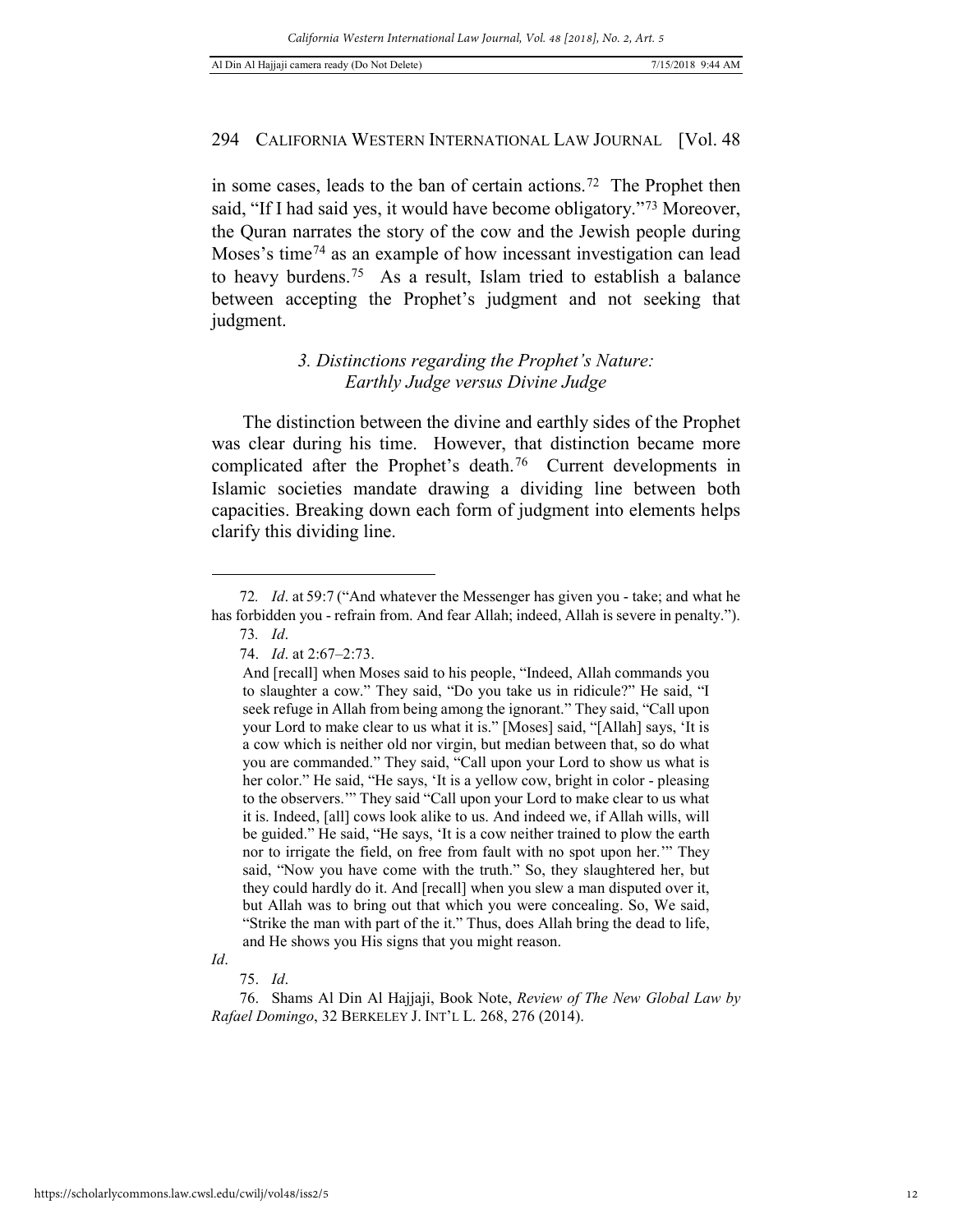The first capacity of the Prophet is that of a judge ruling directly from divine revelation.<sup>[77](#page-12-0)</sup> Divine revelation can take three forms. The first involves the Quran as the main source.[78](#page-12-1) It is the first legislative source given to the Prophet and his followers. In the Quran, God presents his eternal ruling regarding specific issues.[79](#page-12-2) For example, the rule in causing harm is "a life for a life, and an eye for an eye."[80](#page-12-3) The Quran makes sure that this ruling is lasting, as it was mentioned in the earlier code.<sup>81</sup> In this case, the Prophet ruled based on the Quranic verse. The second involves a revelation conveyed to the Prophet that is not part of the Quran.[82](#page-12-5) During the Truce of *Hudaybiyyah*, God

<span id="page-12-1"></span>*Id*.

<span id="page-12-0"></span>-

Indeed, We sent down the Torah, in which was guidance and light. The prophets who submitted [to Allah] judged by it for the Jews, as did the rabbis and scholars by that with which they were entrusted of the Scripture of Allah, and they were witnesses thereto. So do not fear the people but fear Me, and do not exchange My verses for a small price. And whoever does not judge by what Allah has revealed—then it is those who are the disbelievers. And We ordained for them therein a life for a life, an eye for an eye, a nose for a nose, an ear for an ear, a tooth for a tooth, and for wounds is legal retribution. But whoever gives [up his right as] charity, it is an expiation for him. And whoever does not judge by what Allah has revealed—then it is those who are the wrongdoers.

<span id="page-12-4"></span>81. *4c. Hammurabi's Code: An Eye for an Eye*, U.S. HIST., http://www.ushistory.org/civ/4c.asp (last visited Apr. 12, 2018).

<span id="page-12-5"></span>82. The Editors of the Encyclopedia Britannica, *Pact of Hudaybiyah*, ENCYCLOPEDIA BRITANNICA, https://www.britannica.com/event/Pact-of-Al-Hudaybiyah (last visited Apr. 12, 2018) (In the truce of *Hudaybiyah*, the Prophet decided to visit Mecca, but when he reached the border of the city, the infidels prevented him from entering with the Muslims. After long negotiation, the Prophet decided to enter in a peace treaty with them. Many Muslims refused to enter within such a treaty.). Umar Ibn Al-khatab, who later became the second successor, told the

<sup>77.</sup> THE HOLY QURAN 53:1-11:

By the star when it descends, Your companion [Muhammad] has not strayed, nor has he erred, Nor does he speak from [his own] inclination. It is not but a revelation revealed, Taught to him by one intense in strength— One of soundness. And he rose [his] true form, While he was in the higher [part of the] horizon. Then he approached and descended, And was at a distance of two bow lengths or nearer. And he revealed to His Servant what he revealed. The heart did not lie [about] what it saw.

<span id="page-12-3"></span><span id="page-12-2"></span><sup>78.</sup> *Id*. at 4:82 ("Then do they not reflect upon the Qur'an? If it had been from [any] other than Allah, they would have found within it much contradiction.").

<sup>79.</sup> MOHAMED EL-AWA, PUNISHMENT IN ISLAMIC LAW 1 (2000).

<sup>80.</sup> THE HOLY QURAN 5:44–45: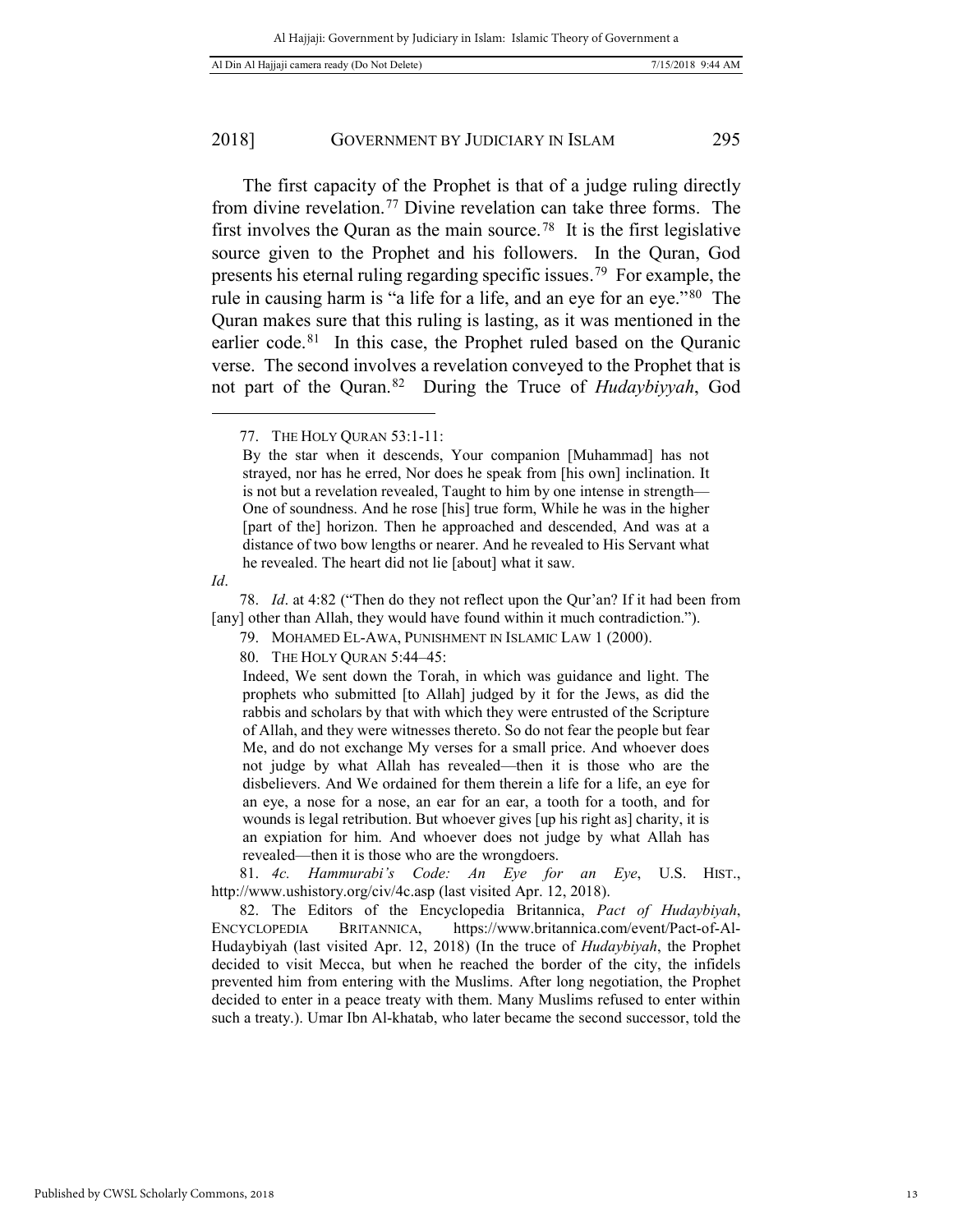revealed to the Prophet that he should sign the treaty despite the absence of a clear verse in the Quran that obliged him to ratify this treaty.[83](#page-13-0) The third form of revelation occurred through dreams or visions.[84](#page-13-1) This took place on several occasions. The Muslim's daily call for prayer was revealed through a vision.[85](#page-13-2)

The second capacity of the Prophet is that of being human.<sup>86</sup> The Quran instructed the Prophet to the sources of his judgments. First, the Prophet was required to resort to the Principle of *Shura* in the case of absence of a divine revelation or a Quran verse.[87](#page-13-4) The Quran encouraged the Prophet to consult with his followers, whereupon he would meet with them in the mosque to discuss their issues and concerns.[88](#page-13-5) They never spared any effort to offer good advice to the

<span id="page-13-3"></span><span id="page-13-2"></span>85. *History of Adhan (Calls to Prayers)*, NAVEDZ, http://navedz.com/ historyof-adhan/ (last visited Apr. 12, 2018).

86. The Prophet said:

Verily, I am only a human and the claimants bring to me (their disputes); perhaps some of them are more eloquent than others. I judge according to what I hear from them). So, he whom I, by my judgment, (give the undue share) out of the right of a Muslim, I in fact give him a portion of (Hell) Fire.

*Riyad as Salihin* 1:219.

-

88. *Id*. at 3:159:

So by mercy from Allah, [O Muhammad], you were lenient with them. And if you had been rude [in speech] and harsh in heart, they would have disbanded from about you. So pardon them and ask forgiveness for them and consult them in the matter. And when you have decided, then rely upon Allah. Indeed, Allah loves those who rely [upon Him].

Prophet "why should we put a blot upon our religion and return," as a form of refusal to ratify the peace treaty? The Prophet answered him that "I am the messenger of God, and I will not disobey Him, and He will render me victorious." *Sahih Muslim* 32:115.

<span id="page-13-0"></span><sup>83.</sup> On the contrary, the Quran is clear about not proposing peace treaty with infidels. "So do not weaken and call for peace while you are superior; and God is with you and will never deprive you of [the reward of] your deeds." THE HOLY QURAN 47:35.

<span id="page-13-1"></span><sup>84</sup>*.* Marcia Hermansen, *Dreams and Dreaming in Islam*, *in* DREAMS A READER ON RELIGIOUS CULTURAL AND PSYCHOLOGICAL DIMENSIONS OF DREAMING 73–74 (Kelly Bulkeley ed., 2001).

<span id="page-13-5"></span><span id="page-13-4"></span><sup>87.</sup> THE HOLY QURAN 42:38 ("And those who have responded to their lord and established prayer and whose affair is [determined by] consultation among themselves, and from what We have provided them, they spend.").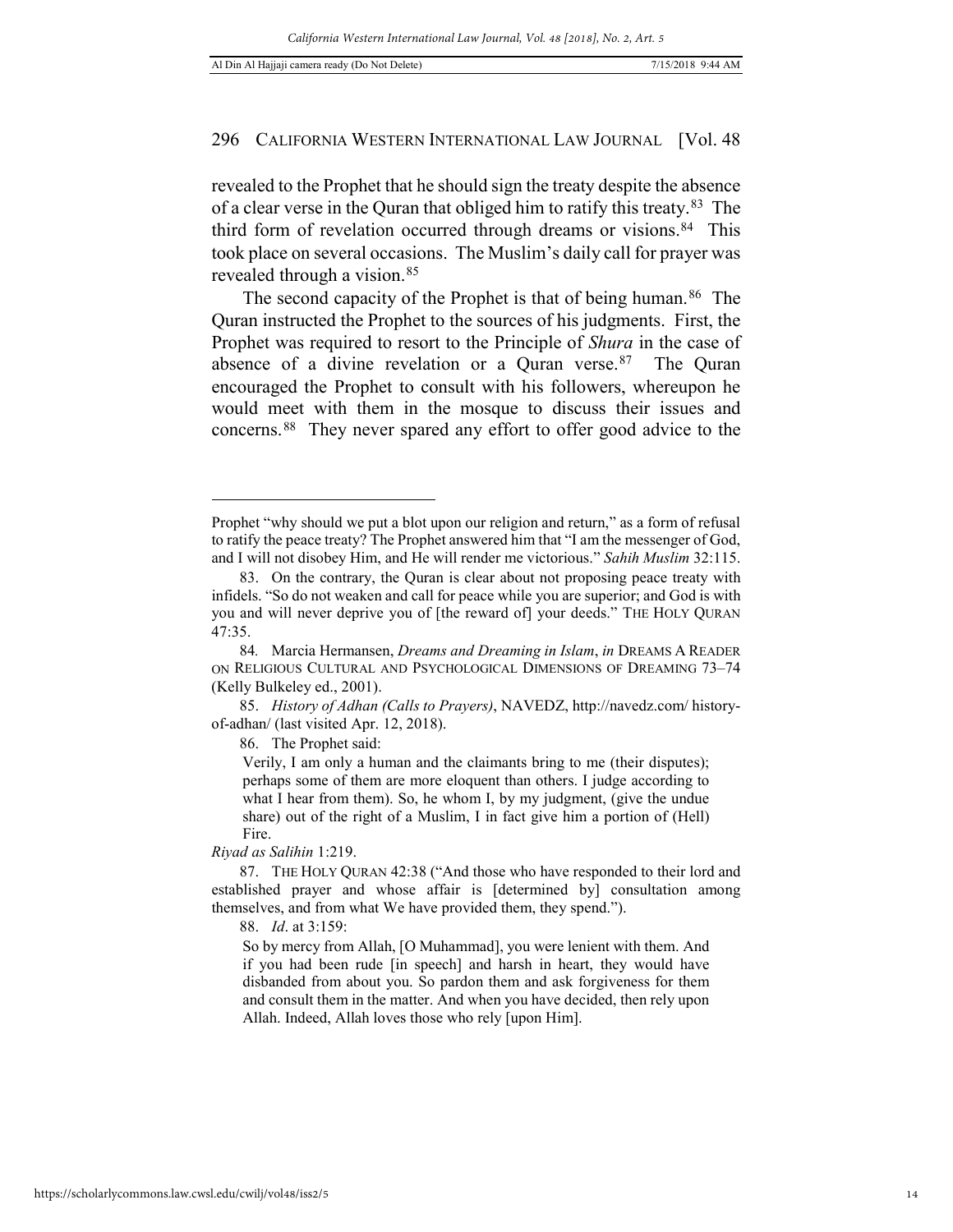best of their knowledge to the Prophet.<sup>[89](#page-14-0)</sup> He always consulted with his followers on questions regarding the prisoners of *Badr*,<sup>[90](#page-14-1)</sup> the Battle of *Uhud*,<sup>[91](#page-14-2)</sup> the tactics of the Battle of *Badr*, <sup>[92](#page-14-3)</sup> and the Battle of the Trench.<sup>[93](#page-14-4)</sup>

Second, the Quran urges the Prophet to follow the principles of justice and fairness in his rulings.<sup>[94](#page-14-5)</sup> However, such principles should not contradict clear Quranic verses. Before Islam, Arabs used to bury their daughters alive.<sup>[95](#page-14-6)</sup> They believed female children brought poverty and scarcity to their parents.<sup>[96](#page-14-7)</sup> They also denied women their financial and property rights; if women succeeded in obtaining these rights, they would be prosecuted for "unauthorized exercise of guardianship."[97](#page-14-8)  Guardianship of women would start with their fathers, and would later be transferred to their husbands.<sup>98</sup> The Quran completely prohibits

<span id="page-14-0"></span><sup>89.</sup> *Id*. at 9:91 ("There is not upon the weak or upon the ill or upon those who do not find anything to spend any discomfort when they are sincere to Allah and His Messenger. There is not upon the doers of good any cause [for blame]. And Allah is Forgiving and Merciful.").

<span id="page-14-2"></span><span id="page-14-1"></span><sup>90</sup>*.* Tony Bunting, *Battle of Badr*, ENCYCLOPEDIA BRITANNICA, https://www.britannica.com/event/Battle-of-Badr (last visited May 1, 2018).

<sup>91.</sup> *Id*.

<sup>92.</sup> *Id*.

<sup>93.</sup> *Id*.

<span id="page-14-5"></span><span id="page-14-4"></span><span id="page-14-3"></span><sup>94.</sup> IMAM ABDELLAH MOHMAED IDERAD AL-SHAFI, AKHKAM AL-QURAN 230 (1951) (on file with author).

<span id="page-14-6"></span><sup>95.</sup> *Female Infanticide*, BBC, http://www.bbc.co.uk/ethics/abortion/medical/ infanticide\_1.shtml (last visited Apr. 12, 2018); *see also* Zakir Naik, *Islam and Female Infanticide*, ISLAM AWARENESS, http://www.islamawareness.net/ FamilyPlanning/Infanticide/fit\_article001.html (last visited Apr. 12, 2018).

<span id="page-14-7"></span><sup>96.</sup> *See* THE HOLY QURAN 17:31 ("And do not kill your children for fear of poverty. We provide for them and for you. Indeed, their killing is ever a great sin.").

<span id="page-14-8"></span><sup>97.</sup> This is part of the Roman law that was applicable on Arabs before Islam. *See* Stanley N. Ktaz, *Women*, *in* 6 OXFORD INT'L ENCYCLOPEDIA OF LEGAL HISTORY 117 (2009).

<span id="page-14-9"></span><sup>98.</sup> Emma Fall Schofield, *Status of Women Under the Early Roman Law and Under the Old English Law*, 16 WOMEN LAW. J. 3, 5 (1928).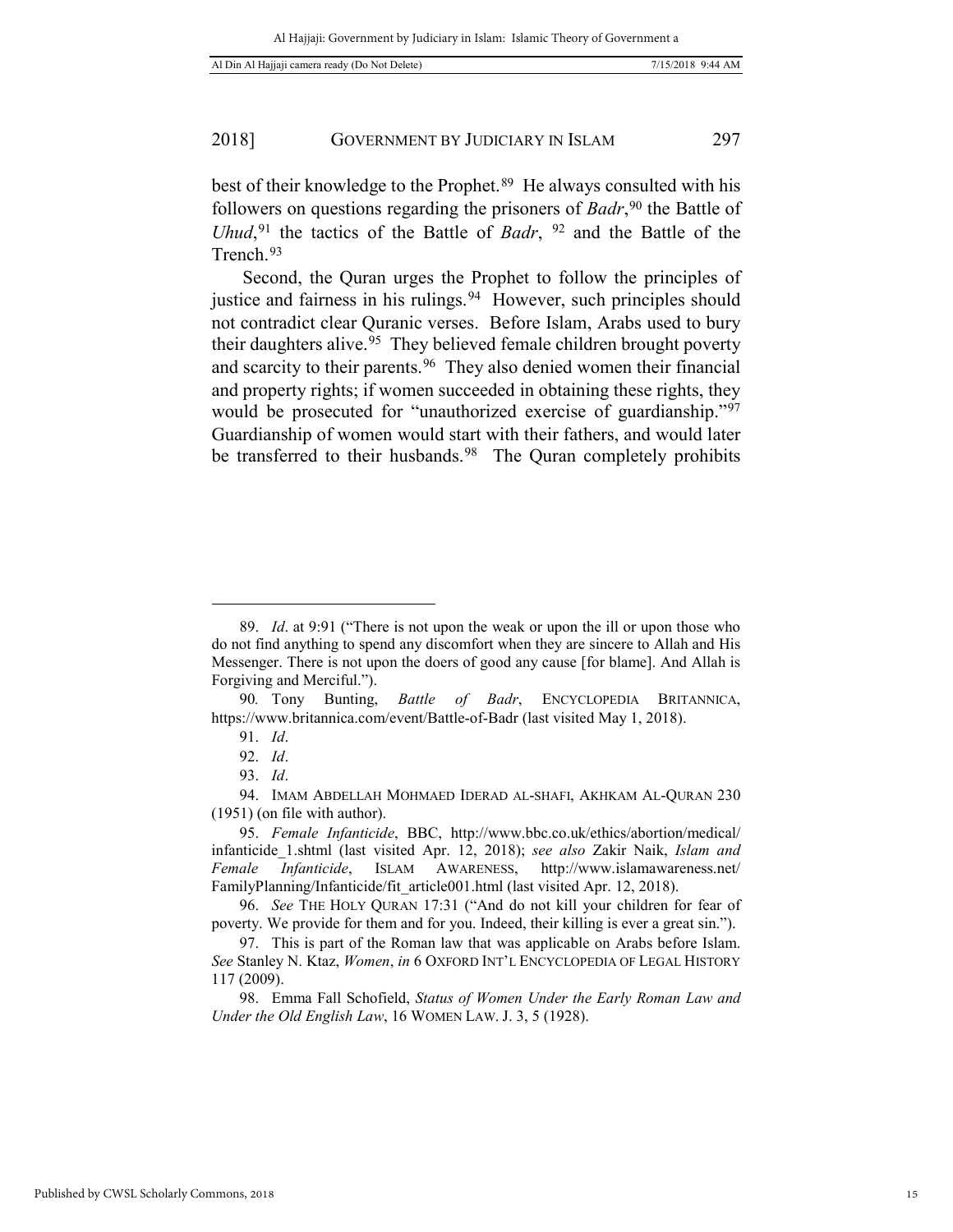these practices<sup>[99](#page-15-0)</sup> and allows women complete financial independence.[100](#page-15-1)

In both capacities, God intervenes in three forms to support the Prophet's judgment. First, when the Prophet was unable to reach a rightful answer to a legal question, God intervened by offering guidance. A woman came to the Prophet to complain about her husband.<sup>101</sup> Her husband complained that she was like his mother; his statement, according to the customs of the time, meant that she was still his wife, but he would not touch her since he gave her the status of a mother.<sup>102</sup> The Prophet told her that he did not have a solution to her situation.<sup>[103](#page-15-4)</sup> Later, the Quran revealed to him that the husband was at fault by making such a statement.<sup>[104](#page-15-5)</sup>

Second, when the Prophet made a faulty judgment in legal affairs, God intervened to correct said judgment through the Quran.<sup>[105](#page-15-6)</sup> Divine revelation showed God's help in rectifying the Prophet's ruling.[106](#page-15-7)  When the Prophet declared that he was no longer going to eat honey, because it gave him bad breath, the Quran clarified he could not forbid what God had permitted.<sup>[107](#page-15-8)</sup>

<span id="page-15-0"></span><sup>99.</sup> *See* THE HOLY QURAN 6:151:

Say, "Come, I will recite what your Lord has prohibited to you. [He commands] that you not associate anything with Him, and to parents, good treatment, and do not kill your children out of poverty; We will provide for you and them. And do not approach immoralities—what is apparent of them and what is concealed. And do not kill the soul which Allah has forbidden [to be killed] except by [legal] right. This has He instructed you that you may use reason."

<sup>100.</sup> MUHAMMAD ZAFRULLA KHAN, WOMEN IN ISLAM 23–25 (2008).

<span id="page-15-2"></span><span id="page-15-1"></span><sup>101.</sup> Mohamed Taher ibn Ashour, *Al-Tahrir wa-al-Tanour (Liberation and Enlightenment)*, ISLAMWEB, http://library.islamweb.net/newlibrary/display\_ book.php?idfrom=3972&idto=3972&bk\_no=61&ID=4031 (Google trans.).

<sup>102.</sup> THE HOLY QURAN 58:2.

<sup>103.</sup> *Id*.

<span id="page-15-5"></span><span id="page-15-4"></span><span id="page-15-3"></span><sup>104.</sup> *Id*. at 58:3 ("And those who pronounce thihar from their wives and then [wish to] go back on what they said - then [there must be] the freeing of a slave before they touch one another. That is what you are admonished thereby; and Allah is Acquainted with what you do.").

<span id="page-15-8"></span><span id="page-15-7"></span><span id="page-15-6"></span><sup>105.</sup> *Id*. at 66:1 ("O Prophet, Why do you prohibit [Yourself from] what Allah has made lawful for you, seeking the approval of your wives? And God is Forgiving and Merciful.").

<sup>106.</sup> *Id*.

<sup>107.</sup> *Id*.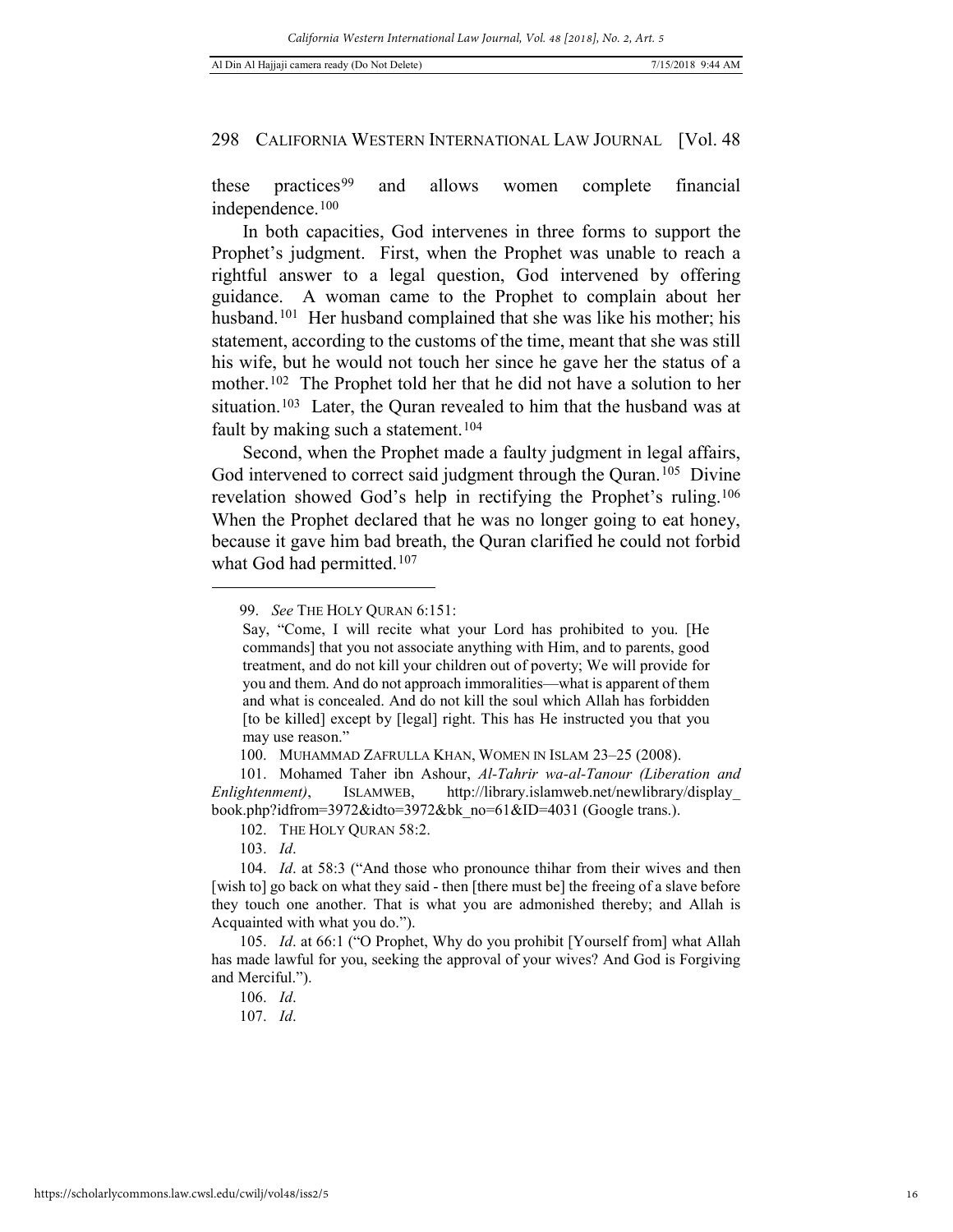Third, when the Prophet made a wrongful legal judgment, God sustained the ruling and forgave the human Prophet for his mistake. After the Battle of *Badr*, a legal question was raised about how Muslims should handle prisoners of war.<sup>108</sup> The Quran contained no clear rule in this regard. The Prophet sought his followers' advice. They, however, were divided into two main groups. The first group recommended killing them all, since they had killed many Muslims before.<sup>[109](#page-16-1)</sup> The second group chose to release them.<sup>110</sup> While the Prophet supported the second opinion, the Quran later revealed God's disagreement with the Prophet's choice.<sup>[111](#page-16-3)</sup>

#### *B. The Enumerated Executive Authorities of the Prophet*

The Prophet had very limited executive authorities over early Muslims. The authorities he had were power over military,[112](#page-16-4) *Zakat* collection (the Islamic form of paying taxes),  $113$  and foreign affairs.  $114$ The following section tackles the three executive powers of the Prophet.

The first is the Prophet's military power. It was limited and restricted to specific circumstances. The Quran identifies and regulates two types of wars. The first is civil wars among Muslims.<sup>115</sup> This

<span id="page-16-0"></span>-

<span id="page-16-4"></span>112. *Id*. at 4:84 ("So fight, [O Muhammad], in the cause of Allah; you are not held responsible except for yourself. And encourage the believers [to join you] that perhaps Allah will restrain the [military] might of those who disbelieve. And Allah is greater in might and stronger in [exemplary] punishment.").

<span id="page-16-5"></span>113. *Id*. at 9:103 ("Take, [O, Muhammad], from their wealth a charity by which you purify them and cause them increase and invoke [Allah's blessings] upon them. Indeed, your invocations are reassurance for them. And Allah is Hearing and Knowing.").

<span id="page-16-6"></span>114. *Id*. at 10:2 ("Have the people been amazed that We revealed [revelation] to a man from among them, [saying], 'Warn mankind and give good tidings to those who believe that they will have a [firm] precedence of honor with their Lord'? [But] the disbelievers say, 'Indeed, this is an obvious magician.'").

<span id="page-16-7"></span>115. *Id*. at 49:9 ("And if two factions among the believers should fight, then make settlement between the two. But if one of them oppresses the other, then fight

<sup>108.</sup> *Sahih Muslim* 32:69.

<sup>109.</sup> *Id*.

<sup>110.</sup> *Id*.

<span id="page-16-3"></span><span id="page-16-2"></span><span id="page-16-1"></span><sup>111.</sup> THE HOLY QURAN 8:68-69 ("If not for a decree from Allah that preceded, you would have been touched for what you took by a great punishment. So, consume what you have taken of war booty [as being] lawful and good, and fear Allah. Indeed, Allah is Forgiving and Merciful.").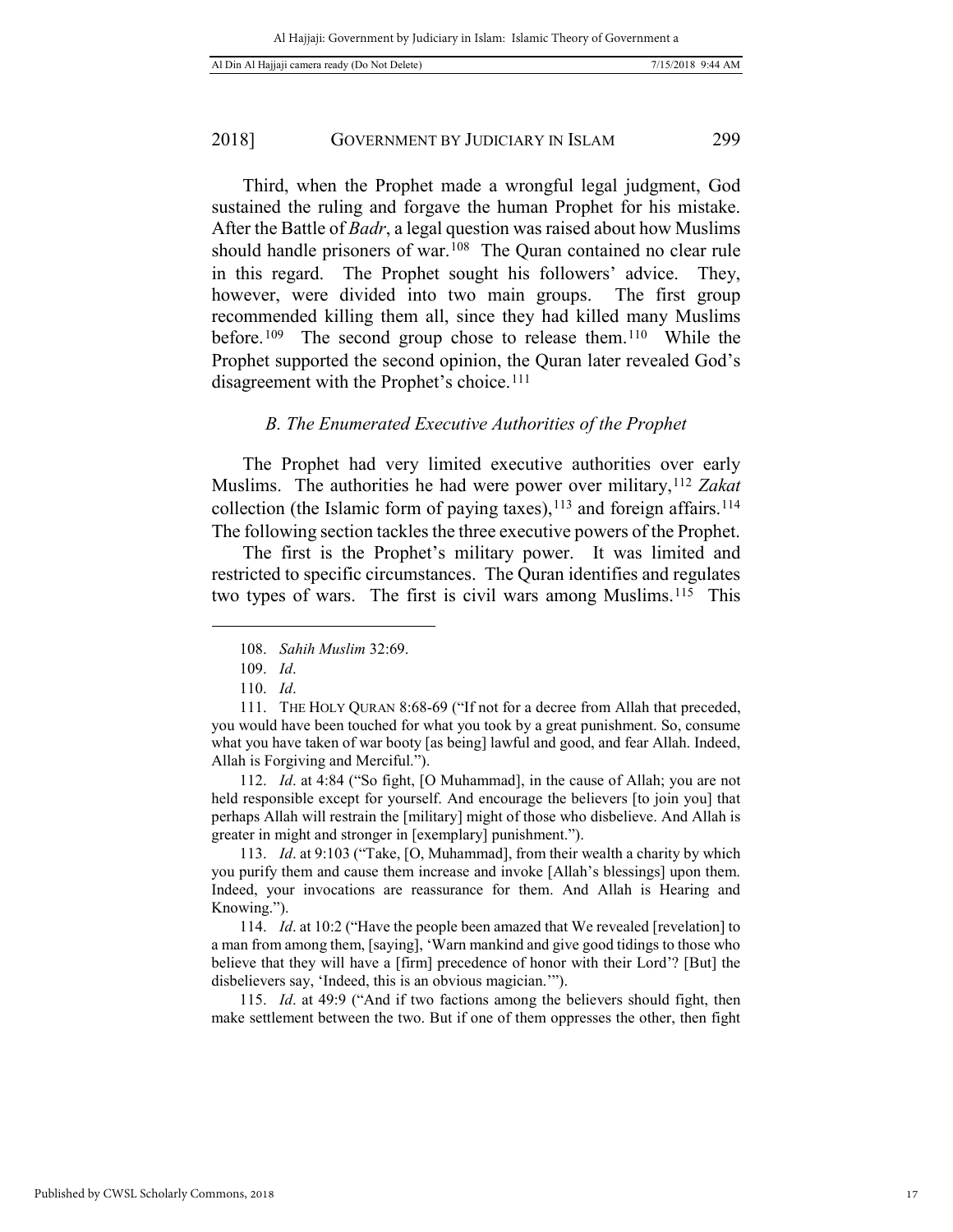occurs when a disagreement arises between two groups of Muslims who are unable to solve their disputes peacefully.[116](#page-17-0) The second type of war is between Muslims and non-Muslims (international form of war).<sup>117</sup> The first part of this section presents each type of war, and the difference between the Prophet's military power, and other forms of executive military power.  $118$ 

The second power is the Prophet's power to collect *Zakat*.[119](#page-17-3) The Quran did not impose any form of tax or royalties on Muslims.[120](#page-17-4)  However, it did ask Muslims to pay *Sadaqat*, which comes from the word *Sadq*, meaning truth.[121](#page-17-5) Islamic rules differentiate between *Zakat*, *Sadaqat*, and tax rules.<sup>[122](#page-17-6)</sup> The second part of the following section shows the different types of *Zakat*, its amounts, calculation, exempt categories, and the Prophet's share of it. Finally, the third power is the Prophet's power to represent Muslims in front of non-Muslims. This power is very limited—it only includes inviting people to embrace Islam and signing peace treaties with non-Muslims.

#### *1. Restricted Military Powers*

#### *a. Civil War: Reconciliation and Use of Power*

Islam did not deny that Muslims might engage in civil wars. However, the Quran advocates that their fights should not extend over long periods of time,<sup>[123](#page-17-7)</sup> and that disputes are better resolved

<span id="page-17-0"></span>against the one that oppresses until it returns to the ordinance of Allah. And if it returns, then make settlement between them in justice and act justly, Indeed, Allah love those who act justly.").

<sup>116.</sup> *Id*.

<sup>117.</sup> *Infra* Discussion Part.II.B.1.b.

<sup>118.</sup> *Infra* Discussion Part.II.B.1.a.

<span id="page-17-3"></span><span id="page-17-2"></span><span id="page-17-1"></span><sup>119.</sup> *See* Anwar & Mulia Saputra, *The Empowerment of Zakah According to Islamic Law*, 8 J. ISLAMIC ST. PRAC. INT'L L. 69, 72 (2012); *see also* THE HOLY QURAN 9:104.

<span id="page-17-4"></span><sup>120.</sup> *See* Adnan Kahn, *Islam and Taxation*, KALIFAH, http://www.khilafah.com/islam-and-taxation/ (last visited Apr. 12, 2018).

<span id="page-17-7"></span><span id="page-17-6"></span><span id="page-17-5"></span><sup>121.</sup> AHMED RADA, MA'JAM AL-LOGHA: MAWSOW'AH LAGHAYAHA HADITHA 434 (1959) (on file with author).

<sup>122.</sup> *Infra* Discussion Part.I.B.2.

<sup>123.</sup> THE HOLY QURAN 2:193–194.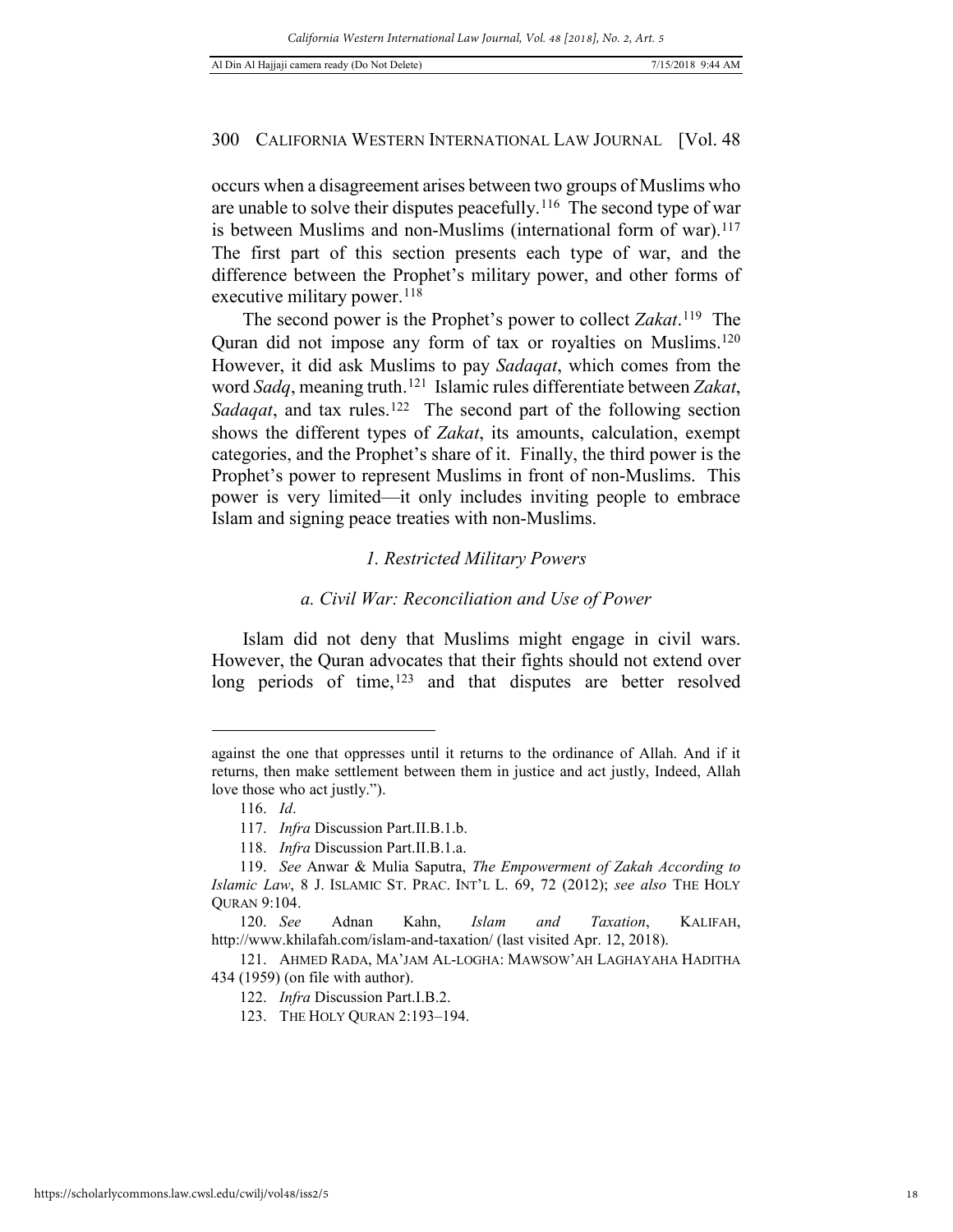peacefully.[124](#page-18-0) The Quran clearly shows methods of resolving disputes.<sup>[125](#page-18-1)</sup> First, a neutral entity should intervene to create common ground between conflicting parties and encourage reconciliation.[126](#page-18-2)  The aim of this process is to identify the righteous and the wrongful parties. Once the mediating group has identified the righteous party, it should support their cause.<sup>[127](#page-18-3)</sup> Second, if the aggressors choose not to comply with the judgment of the neutral party's ruling, then the neutral party shall fight the aggressor.<sup>[128](#page-18-4)</sup> Hence, the Islamic approach to resolving civil wars is a mixture of reconciliation and the use of power against aggressors.

The Prophet has been part of some successful examples. For example, the *Banu Aws* and *Khazraj*, two Muslim tribes, that fought during the Prophet's era.[129](#page-18-5) When the Prophet received news of the fight, he went to reconcile the two tribes.<sup>[130](#page-18-6)</sup> The reconciliation process was successful, since the Prophet did not resort to the use of power against the aggressor.[131](#page-18-7) The use of power is employed to force the aggressor to comply with the right judgment.[132](#page-18-8) Both approaches (power and reconciliation) are adopted simultaneously, to ensure the eradication of civil wars among Muslims.<sup>133</sup> As a result, the continuity of any civil war among Muslims is not tolerated in Islam.

# *b. International War: Self Defense and Protecting the Freedom of Religion*

The Prophet went into several international wars against non-Muslims[.134](#page-18-10) In these wars, the Quran made sure to strike a balance between both interests. On one hand, Muslims fought only

<span id="page-18-4"></span><span id="page-18-3"></span><span id="page-18-2"></span><span id="page-18-1"></span><span id="page-18-0"></span> $\overline{a}$ 

128. *Id*. at 49:10.

<span id="page-18-10"></span><span id="page-18-9"></span><span id="page-18-8"></span><span id="page-18-7"></span><span id="page-18-6"></span><span id="page-18-5"></span>134. *Id*. at 9:36 ("And fight against the disbelievers collectively as they fight against you collectively. And know that Allah is with the righteous [who fear Him].").

<sup>124.</sup> *Id*. at 49:9.

<sup>125.</sup> *See id*.

<sup>126.</sup> *Id*.

<sup>127.</sup> *Id*.

<sup>129.</sup> *Id*.

<sup>130.</sup> *Id*.

<sup>131.</sup> *Id*.

<sup>132.</sup> *Id*.

<sup>133.</sup> *Id*.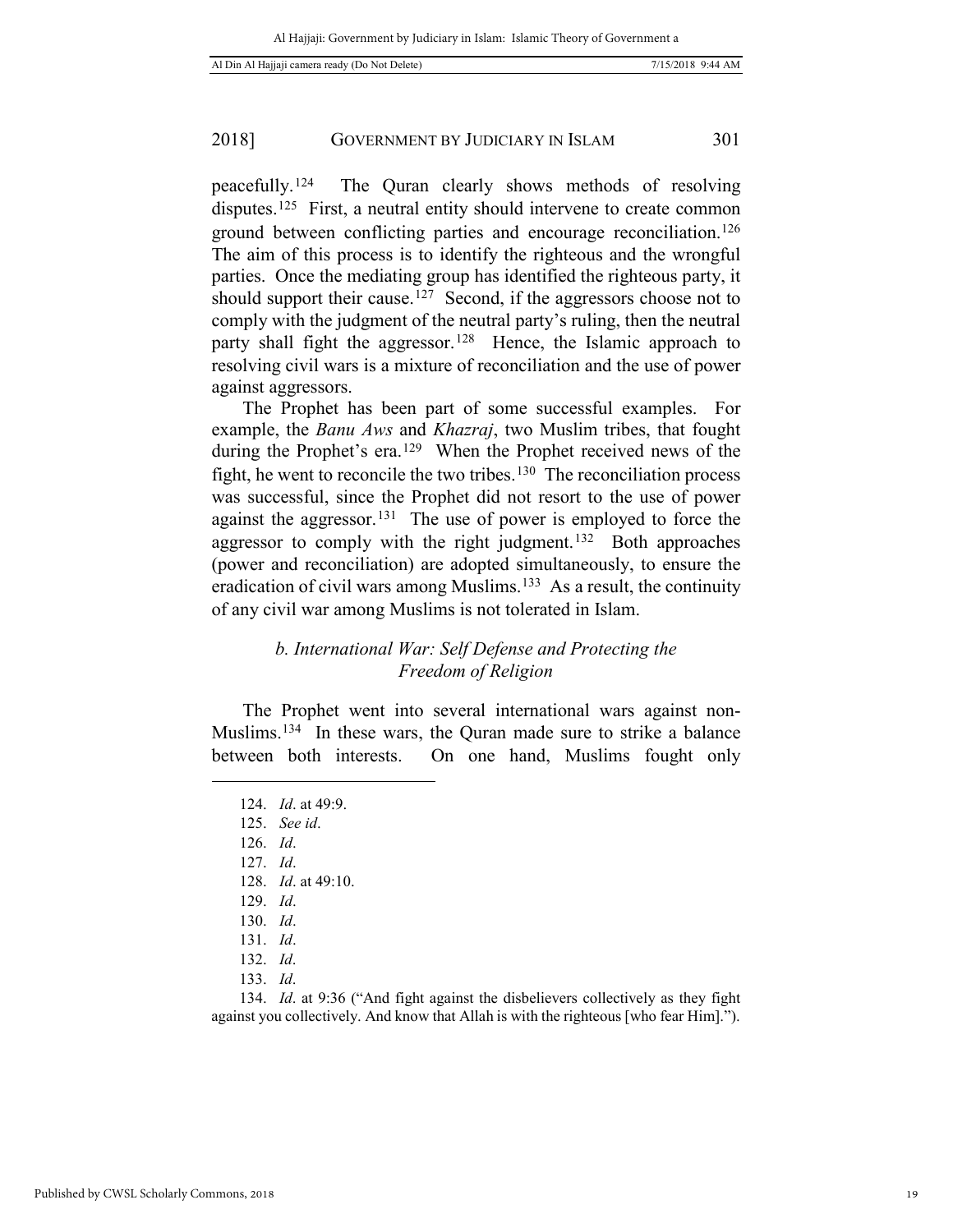transgressors.[135](#page-19-0) They were not encouraged to wage wars against other nations or religions.<sup>[136](#page-19-1)</sup> The Ouran bans Muslims from forcefully converting others to Islam.<sup>[137](#page-19-2)</sup> This ban applies to the Prophet,<sup>[138](#page-19-3)</sup> even though his mission is to call people to Islam.[139](#page-19-4) The Prophet's role was to deliver God's message, not to make people believe it.[140](#page-19-5)  Additionally, Muslims only fight for a cause.<sup>[141](#page-19-6)</sup> The Ouran orders Muslims to fight against any religious discrimination,<sup>[142](#page-19-7)</sup> whether the victims are Muslim or non-Muslim.[143](#page-19-8) Hence, the two permitted types of wars are either retaliation or defense wars.

The Prophet's first type of war involved retaliation. These wars were always connected to a legal question that Muslims raised with the

143. *Id*. at 4:75:

And what is [the matter] with you that you fight not in the cause of Allah and [for] the oppressed among men, women, and children who say, "Our Lord, take us out of this city of oppressive people and appoint for us from Yourself a protector and appoint for us from Yourself a helper?"

<span id="page-19-0"></span><sup>135.</sup> *Id*. at 2:190 ("Fight in the way of Allah those who fight you but do not transgress. Indeed. Allah does not like transgressors.").

<span id="page-19-1"></span><sup>136.</sup> MAHMOUD HAMDI ZAQZOWQ, HAQAIQ ISLAMIYAH FI-MOWAJAHAT HAMALAT AL-TASHKIK 33 (2002) (on file with author).

<span id="page-19-2"></span><sup>137.</sup> THE HOLY QURAN 2:256 ("There shall be no compulsion in [acceptance of] the religion. The right course has become clear from the wrong. So whoever disbelieves in Taghut and believes in Allah has grasped the most trustworthy handhold with no break in it. And Allah is Hearing and Knowing.").

<span id="page-19-3"></span><sup>138.</sup> *Id*. at 10:99 ("And had your Lord willed, those on earth would have believed—all of them entirely. Then, [O Muhammed], would you compel the people in order that they become believers?").

<span id="page-19-4"></span><sup>139.</sup> *Id*. at 26:3 ("Perhaps, [O Muhammad], you would kill yourself with grief that they will not be believers.").

<span id="page-19-5"></span><sup>140.</sup> *Id*. at 43:40 ("Then will you make the deaf hear, [O Muhammad], or guide the blind or he who is in clear error?"); *see also id*. at 5:67 ("O Messenger, announce that which has been revealed to you from your Lord, and if you do not, then you have not conveyed His message. And Allah [God] will protect you from the people. Indeed, Allah [God] does not guide the disbelieving people.").

<span id="page-19-6"></span><sup>141.</sup> *Id*. at 60:8 ("Allah does not forbid you from those who do not fight you because of religion and do not expel you from your homes - from being righteous toward them and acting justly toward them. Indeed, Allah loves those who act justly.").

<span id="page-19-8"></span><span id="page-19-7"></span><sup>142.</sup> *Id*. at 2:193 ("Fight them until there is no fitnah [persecution], and worship is for Allah. But if they cease, then there is to be no aggression except against the oppressors.").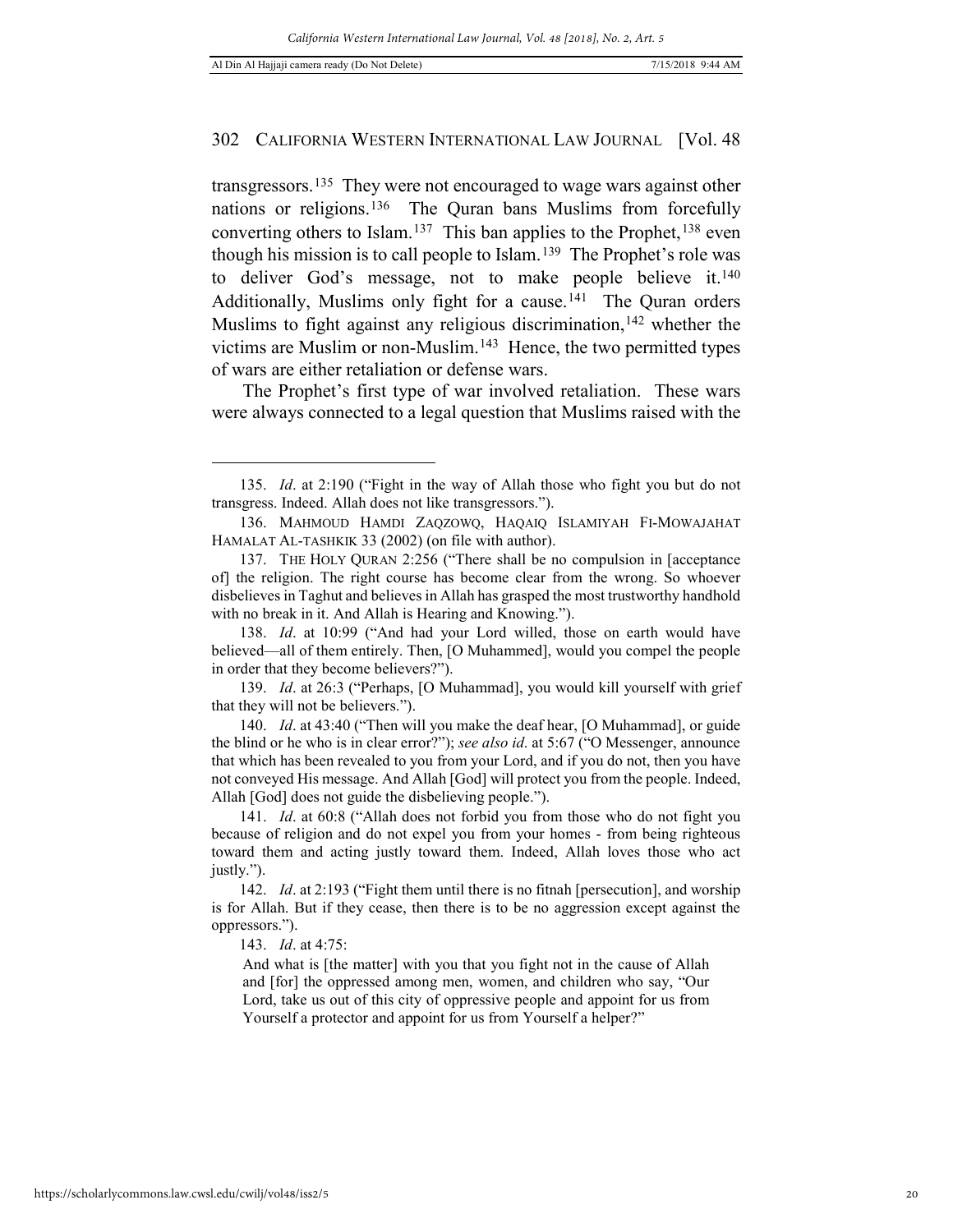Prophet.<sup>[144](#page-20-0)</sup> The answer to their question came in the form of using power.[145](#page-20-1) One such question was the legality of retaliation against infidels, who persecuted and confiscated Muslims' properties.[146](#page-20-2) For the first ten years in the history of Islam, non-Muslims regularly discriminated against those who converted to Islam.[147](#page-20-3) The property of Muslims, who managed to leave *Makkah*, was confiscated without any proper reasoning.[148](#page-20-4) Discrimination against early Muslims was aggressive, forcing them to immigrate twice to Abyssinia (Ethiopia, Somalia and Eritrea), and to Madinah.<sup>[149](#page-20-5)</sup>

When Muslims went to the Prophet and asked whether they should fight back and retrieve their properties, and put an end to the discrimination against them, he responded that he was not yet given permission to fight.[150](#page-20-6) He stated, "Patience, I have not been ordered to fight."[151](#page-20-7) The Prophet, as a judge, did not have an answer to this legal question. The answer was later conveyed to him, and then Muslims were given permission to retaliate against persecution and

<span id="page-20-0"></span> $\overline{a}$ 

151. *Id*.

<sup>144.</sup> *Id*. at 22:38-41:

Indeed, Allah [God] defends those who have believed. Indeed, Allah [God] does not like everyone treacherous and ungrateful. Permission [to fight] has been given to those who are being fought, because they were wronged. And indeed, Allah [God] is competent to give them victory. [They are] those who have been evicted from their homes without right—only because they say, "Our Lord is Allah [God]." And were it not that Allah [God] checks the people, some by means of others, there would have been demolished monasteries, churches, synagogues, and mosques in which the name of Allah [God] is much mentioned. And Allah [God] will surely support those who support Him. Indeed, Allah [God] is Powerful and Exalted in Might. [And they are] those who, if We give them authority in the land, establish prayer and give zakah and enjoin what is right and forbid what is wrong. And to Allah belongs the outcome of [all] matters.

<sup>145.</sup> *Id*.

<sup>146.</sup> *Id*.

<sup>147.</sup> *Id*.

<sup>148.</sup> *Id*.

<span id="page-20-5"></span><span id="page-20-4"></span><span id="page-20-3"></span><span id="page-20-2"></span><span id="page-20-1"></span><sup>149.</sup> *The Two Migrations of Muslims to Abyssinia*, AL-ISLAM, https://www.alislam.org/restatement-history-islam-and-muslims-sayyid-ali-ashgar-razwy/twomigrations-muslims-abyssinia (last visited Apr. 12, 2018).

<span id="page-20-7"></span><span id="page-20-6"></span><sup>150.</sup> ALI MOHAMED AL-SALABI, GHAZAWAT ALRASUL SALAA ALLAH EALAYH WASALAM DURUS W EABR W FAWAYID 7 (2007) (on file with author).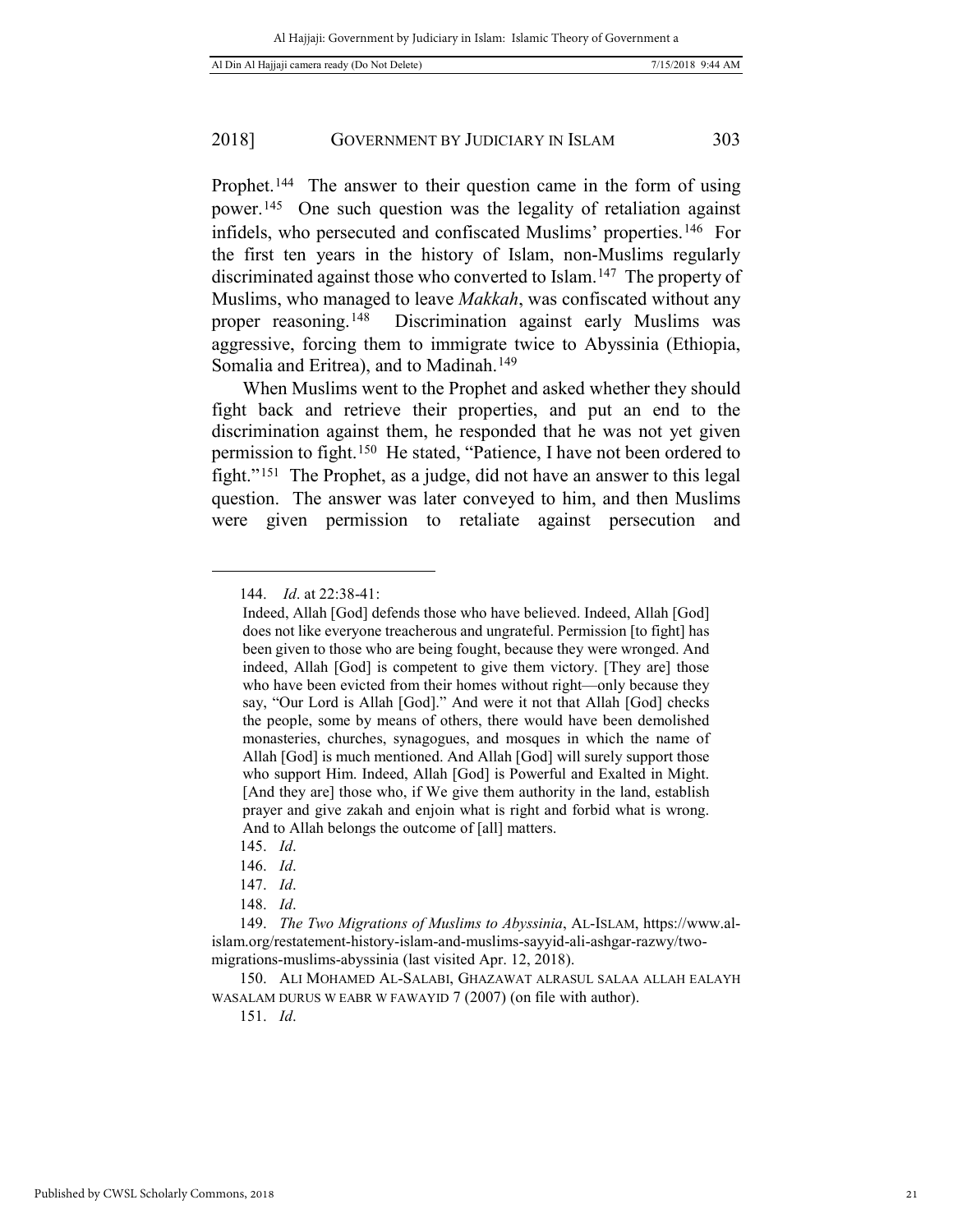discrimination.[152](#page-21-0) Two years after the immigration to Medina, the commercial caravan of the infidels of Mecca was passing near the borders of Medina.<sup>[153](#page-21-1)</sup> Muslims decided to take this caravan as compensation for the unjust looting of their property in Mecca.[154](#page-21-2)  When the infidels heard news of the Muslims' intention to retaliate, they decided to fight them in the Battle of *Badr*.[155](#page-21-3)

The second type of war allowed by the Prophet involved defensive wars.[156](#page-21-4) Their purpose was to protect Muslims' dominance and integrity.[157](#page-21-5) Defensive wars were started as a response to aggression by non-Muslims over Muslims' territories and possessions.<sup>158</sup> The non-Muslims initiated such wars for two reasons. First, the infidels wished to annihilate Islam and Muslims. In the Battle of *Khandaq* (Trench), the Arab infidels allied with the Jews against the Prophet and the Muslims in Madinah.<sup>[159](#page-21-7)</sup> They surrounded the city.<sup>[160](#page-21-8)</sup> During this period, there were several clashes between the Muslims and the allied forces.[161](#page-21-9) The battle ended with the defeat of the alliance, and the exile of the Jews.[162](#page-21-10) Second, the infidels fought Muslims to retaliate their losses in previous battles, like in the Battle of *Uhud*.[163](#page-21-11) After the Muslims won the Battle of *Badr*, the infidels decided to retaliate for

-

162. *Id*. at 86.

<span id="page-21-1"></span><span id="page-21-0"></span><sup>152.</sup> THE HOLY QURAN 22:39 ("Permission [to fight] has been given to those who are being fought, because they were wronged. And indeed, Allah is competent to give them victory.").

<sup>153</sup>*.* Bunting, *supra* note 90.

<sup>154.</sup> *Id*.

<sup>155.</sup> *Id*.

<span id="page-21-4"></span><span id="page-21-3"></span><span id="page-21-2"></span><sup>156.</sup> THE HOLY QURAN 2:190 ("Fight in the way of Allah those who fight you but do not transgress. Indeed. Allah does not like transgressors.").

<span id="page-21-5"></span><sup>157.</sup> M. Cherif Bassiouni, *Evolving Approaches to Jihad: From Self-Defense to Revolutionary and Regime-Change Political Violence*, 10 J. ISLAMIC L. & CULTURE 61, 62 (2008).

<sup>158.</sup> *See id*.

<span id="page-21-11"></span><span id="page-21-10"></span><span id="page-21-9"></span><span id="page-21-8"></span><span id="page-21-7"></span><span id="page-21-6"></span><sup>159.</sup> Abdul Ghafur Hamid & Khin Maung Sein, *Islamic International Law and the Right of Self-Defense of States*, 2 J. E. ASIA & INT'L L. 67, 85–86 (2009).

<sup>160.</sup> *Id*. at 86.

<sup>161.</sup> *Id*. at 85–90.

<sup>163.</sup> *Id*. at 85.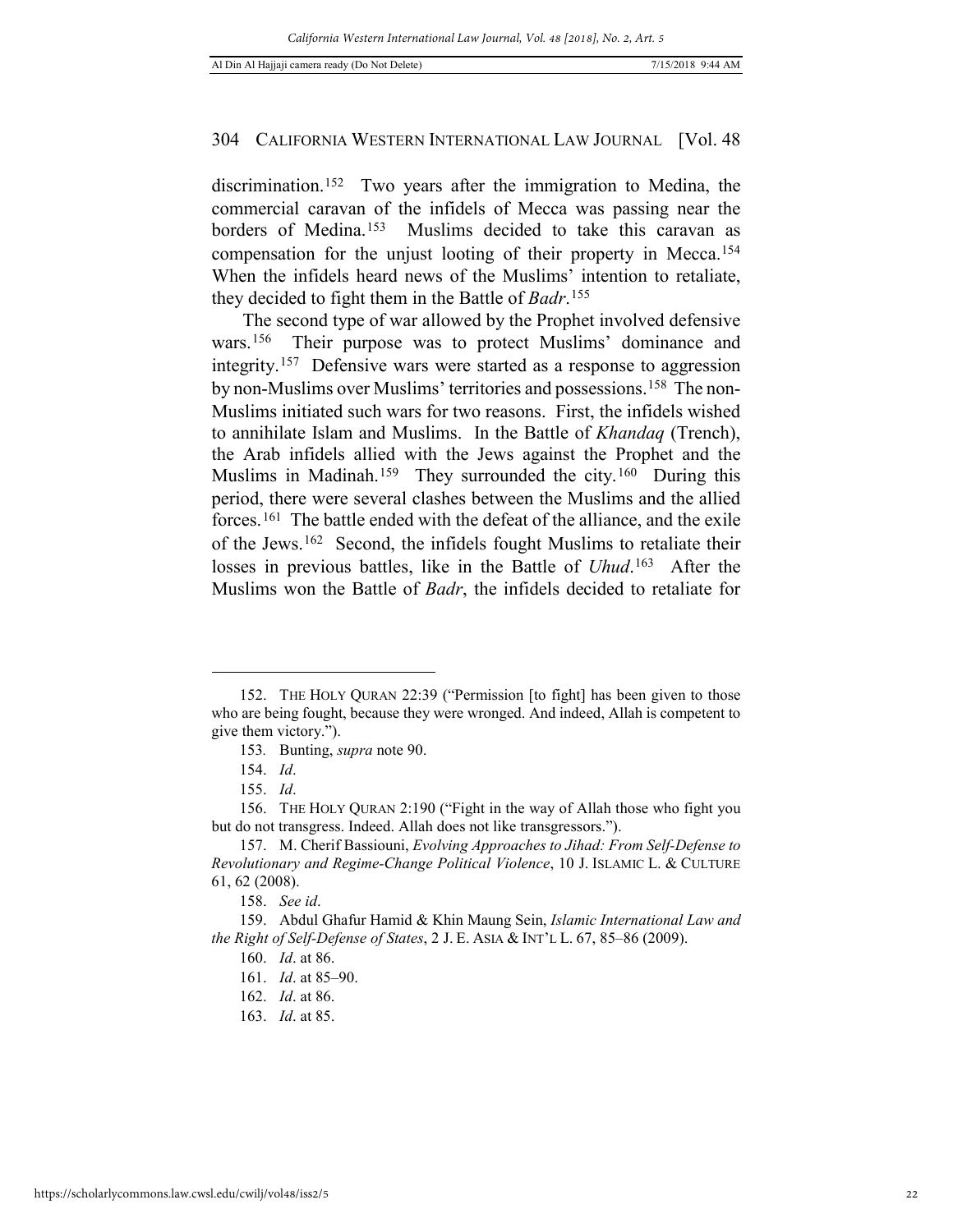their loss.[164](#page-22-0) The following year, they decided to fight the Muslims at *Uhud*. These were examples of defensive wars.<sup>[165](#page-22-1)</sup>

#### *c. The Difference between Islamic and non-Islamic Military Power*

There are three major differences between Islamic understanding of military power, and the commonplace system of armies. First, ordinary armies have been a permanent setup since the Byzantine (224- 1453 A.D.)<sup>[166](#page-22-2)</sup> and Sasanian (224-651 A.D.) empires,<sup>[167](#page-22-3)</sup> as well as during the Prophet's time (570-632 A.D.).<sup>[168](#page-22-4)</sup> However, the Prophet neither had permanent military forces<sup>[169](#page-22-5)</sup> nor guards.<sup>170</sup> He practiced his military power using the *Jihad* mechanism.[171](#page-22-7) *Jihad* operates through general mobilization, and without any pressure, or coercion on individuals to join the army.[172](#page-22-8) The Prophet did not have any power to force Muslims to join the *Jihad*. [173](#page-22-9) His role was limited to a declaration of his intent to go to war, and the decision was left to the Muslims to

<span id="page-22-0"></span> $\overline{a}$ 

173*. Id*.

<sup>164.</sup> *Id*.

<sup>165.</sup> *Id*. at 83–84.

<span id="page-22-2"></span><span id="page-22-1"></span><sup>166.</sup> *See* Donald McGillivray Nicol & John Teall, *Byzantine Empire Historical Empire, Eurasia*, ENCYCLOPEDIA BRITANNICA, https://www. britannica.com/place/Byzantine-Empire (last visited Apr. 3, 2018)*.* 

<span id="page-22-3"></span><sup>167.</sup> *History of Iran, Sassanid Empire*, IRAN CHAMBER SOC'Y, http://www.iranchamber.com/history/sassanids/sassanids.php (last visited Feb. 12, 2018).

<span id="page-22-4"></span><sup>168.</sup> *See* Nicolai Sinai & William Montgomery Watt, *Muhammad Prophet of Islam*, ENCYCLOPEDIA BRITANNICA, https://www.britannica.com/biography/ Muhammad (last visited Mar. 21, 2018).

<span id="page-22-5"></span><sup>169.</sup> *See* Hamid & Sein, *supra* note 159, at 85 (noting that armies needed to be gathered to fight).

<span id="page-22-6"></span><sup>170.</sup> THE HOLY QURAN 15:95 ("Indeed, we are sufficient for you against the mockers.").

<span id="page-22-7"></span><sup>171.</sup> The concept of Jihad was corrupted several times. To read about the Ottoman and Jihad Akbar during the First World War see, LEON BUSKENS, JIHAD AND ISLAM IN WORLD WAR I STUDIES ON THE OTTOMAN JIHAD ON THE CENTENARY OF SNOUCK HURGRONJE'S HOLY WAR MADE IN GERMANY 37–39 (Erik-Jan Zurcher ed., 2016).

<span id="page-22-9"></span><span id="page-22-8"></span><sup>172.</sup> THE HOLY QURAN 4:84 ("So fight, [O Muhammad], in the cause of Allah [God]; you are not held responsible except for yourself. And encourage the believers [to join you] that perhaps Allah will restrain the [military] might of those who disbelieve. And Allah is greater in might and stronger in [exemplary] punishment.").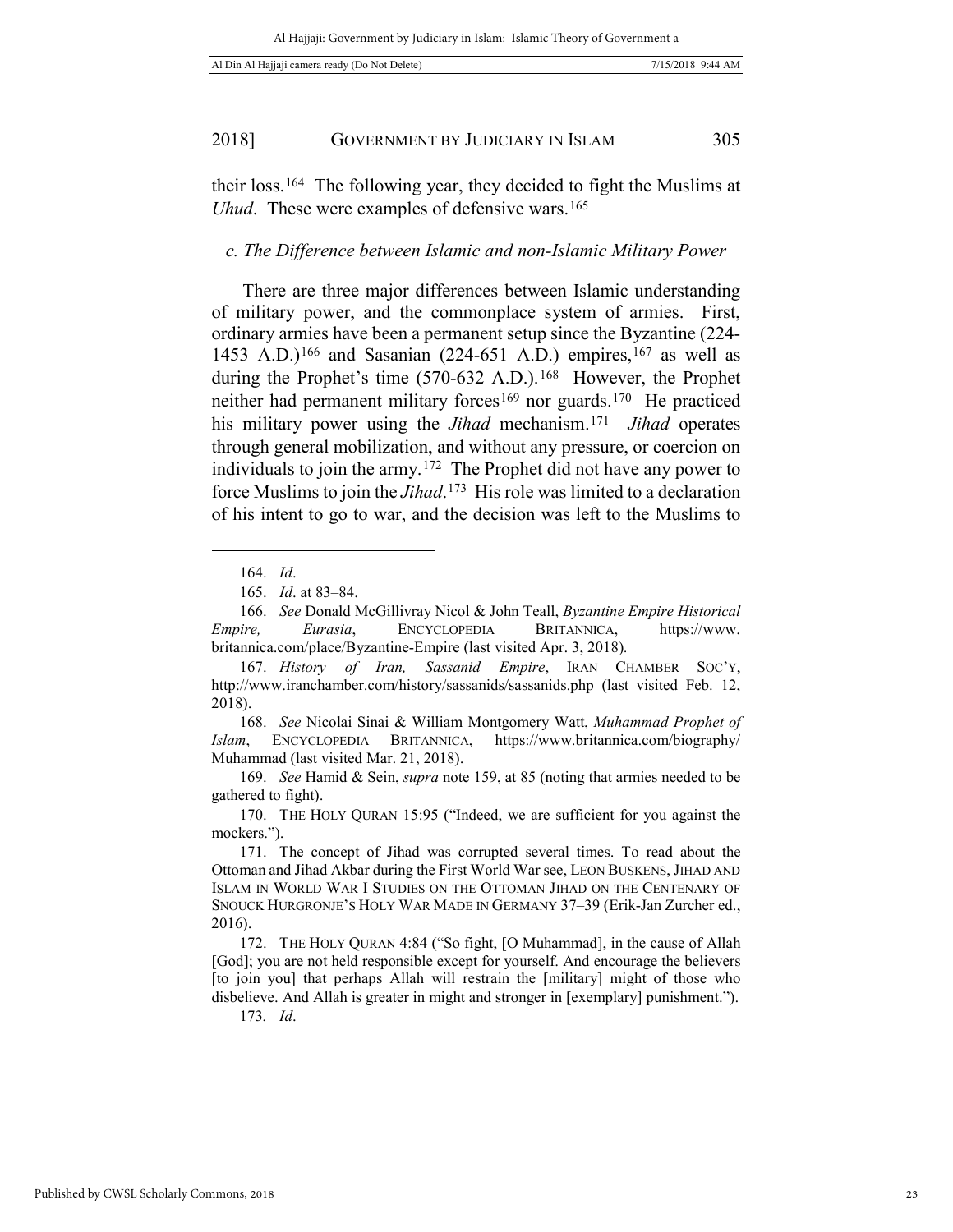join.[174](#page-23-0) Moreover, it is not a religious obligation for all Muslims to participate in *Jihad*.[175](#page-23-1) The Quran ensures that not all Muslims join the Jihad call.[176](#page-23-2) Muslims were required to divide forces, some joining Jihad, while others ensured the continuity of everyday life.<sup>[177](#page-23-3)</sup>

Second, professional and well-trained officers lead commonplace military forces.<sup>178</sup> Prior to Islam, the Prophet had never been to war; his main bread-winning profession was that of a shepherd.<sup>179</sup> After Islam, the Prophet led most of the wars, and rarely delegated this power to anyone. Additionally, the Quran bans Muslims from initiating aggression and starting wars.<sup>[180](#page-23-6)</sup> The only two permitted forms of using force are wars of either defense or retaliation.<sup>[181](#page-23-7)</sup> Most of the Prophet's followers were slaves, poor, and weak.<sup>182</sup> This encouraged the infidels to discriminate and persecute them.[183](#page-23-9) God did not order his Prophet to fight, until the Prophet immigrated to Medina.[184](#page-23-10) God then permitted

<span id="page-23-0"></span>1

178*. Id*.

180. THE HOLY QURAN 66:1.

<span id="page-23-7"></span><span id="page-23-6"></span>181. Onder Bakircioglu, *A Socio-Legal Analysis of the Concept of Jihad*, 59 INT'L & COMP. L. Q. 413, 417 (2010).

<span id="page-23-8"></span>182*.* QAMAR-UL HUDA, STRIVING FOR DIVINE UNION, SPIRITUAL EXERCISES FOR SUHRAQARDI SUFIS 51 (2003).

183. *Id*.

<span id="page-23-10"></span><span id="page-23-9"></span>184*.* AHMED AL-DAWOODY, THE ISLAMIC LAW OF WAR, JUSTIFICATION AND REGULATIONS 43–45 (2011).

<sup>174.</sup> *Id*.

<sup>175.</sup> *See id*.

<span id="page-23-2"></span><span id="page-23-1"></span><sup>176.</sup> *Id*. at 9:122 ("And it is not for the believers to go forth [to battle] all at once. For there should separate from every division of them a group [remaining] to obtain understanding in the religion and warn their people when they return to them that they might be cautious.").

<sup>177</sup>*. Id*.

<span id="page-23-5"></span><span id="page-23-4"></span><span id="page-23-3"></span><sup>179.</sup> *Sahih al-Bukhari* 37:3 ("The Prophet said, 'Allah did not send any prophet but shepherded sheep.' His companions asked him, 'Did you do the same?' The Prophet replied, 'Yes, I used to shepherd the sheep of the people of Mecca for some Qirates.'").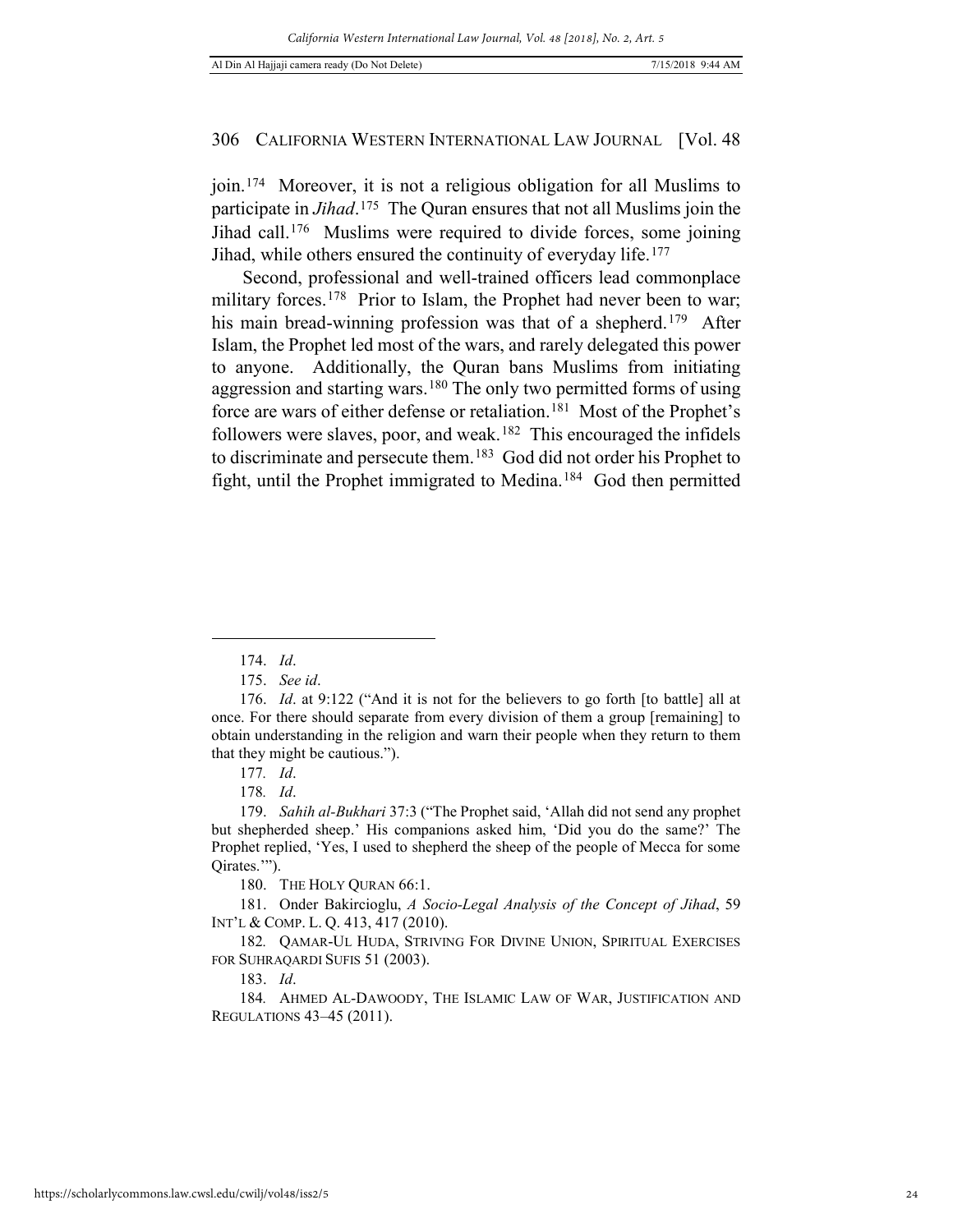Muslims the right to fight back.<sup>[185](#page-24-0)</sup> The Prophet started to lead an army and fight against the infidels.[186](#page-24-1) This was *Jihad*.[187](#page-24-2)

Third, setting up common military forces is usually done by imposing taxes on citizens.[188](#page-24-3) However, imposing taxes or any other financial burdens on Muslims was not permissible.[189](#page-24-4) Nor did the Prophet punish the hypocrites who left the army directly before the Battle of *Uhud*.[190](#page-24-5) As for the *Zakat*, it is the second executive power of the Prophet, which is tackled in the following section.

# *2. Collecting Only Sadaqat*

#### *a. Compensation from Sadaqat*

Neither the Prophet nor any of his kinship (*Ahl al-Bayt*) were allowed to receive money from the Zakat's treasury for any public work they performed.[191](#page-24-6) They were not allowed any remuneration for their public work.[192](#page-24-7) When Al-Hassan, the grandson of the Prophet, was a small child, he took a date, collected as Zakah, to eat.<sup>193</sup> The Prophet took it from him and returned it. He said to him that they do not eat from Sadaqat.[194](#page-24-9) The Prophet died without having any money, even his

 $\overline{a}$ 

194*. Id*.

<span id="page-24-0"></span><sup>185.</sup> Noor Mohammad, *The Doctrine of Jihad: An Introduction*, 3 J. L. & RELIGION 381, 386 (1985).

<sup>186</sup>*.* THE HOLY QURAN 2:193.

<span id="page-24-2"></span><span id="page-24-1"></span><sup>187.</sup> MO'JAM AL-LAGHAH: MAWSHOUA'H LOGHAWAYAH HADITHAH, MOJALAD AL-AWAL 587 (1985) (on file with author).

<span id="page-24-3"></span><sup>188</sup>*. See* R.D.N., *The Business of Government*, THE ECONOMIST (Feb. 26, 2013), https://www.economist.com/blogs/democracyinamerica/2013/02/deficit-andsocial-insurance.

<sup>189.</sup> THE HOLY QURAN 9:90–96.

<span id="page-24-5"></span><span id="page-24-4"></span><sup>190</sup>*.* JEFFRY R. HALVERSON ET AL., MASTER NARRATIVES OF ISLAMIST EXTREMISM 60 (2013)*.* 

<span id="page-24-6"></span><sup>191.</sup> THE HOLY QURAN 42:23 ("Say, [O Muhammad], 'I do not ask you for this message any payment [but] only good will through kinship.'").

<sup>192</sup>*. Id*.

<span id="page-24-9"></span><span id="page-24-8"></span><span id="page-24-7"></span><sup>193.</sup> Alsadqat Muharamat Ealaa Muhamad Walih Lihukm Jalila [Charity is Haraam to Muhammad and His Family for Great Judgment], FATWA CTR. (Apr. 24, 2002), http://fatwa.islamweb.net/fatwa/index.php?page=showfatwa&Option=Fat waId&Id=15881 (Google trans.).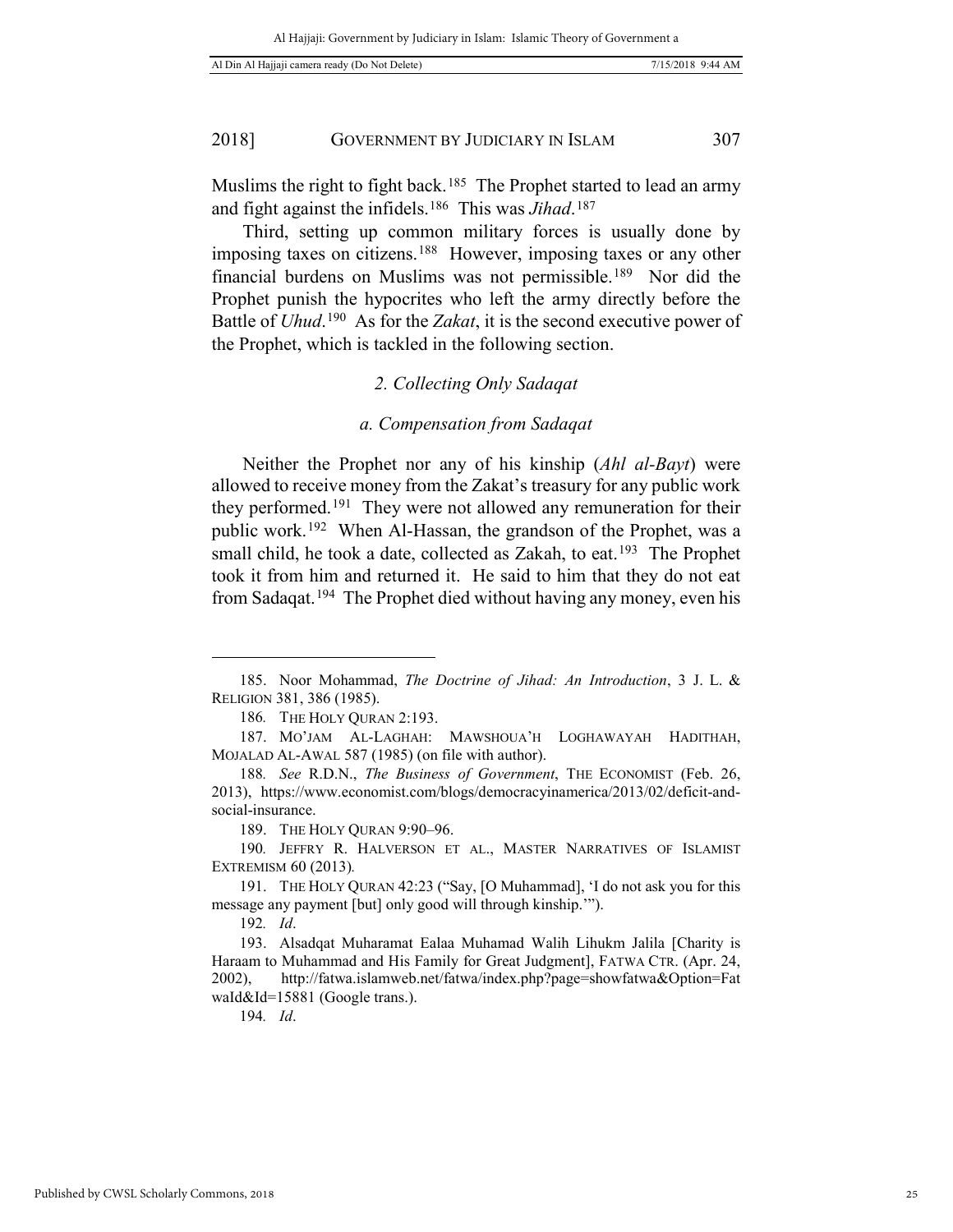daughter's small ranch was taken from her.<sup>[195](#page-25-0)</sup> Abu Bakr, the first successor, and Omar requested she return it to the public treasury.<sup>196</sup> They based their judgment on the Prophet's *Sunnah*.[197](#page-25-2) The Prophet stated, "Prophets leave neither dinar nor dirham (name of old currencies), they only leave knowledge."[198](#page-25-3)

Unlike the Prophet and his kinship, judges and rulers can be compensated for their work and time. Compensation for being a judge was prohibited for the Prophet and his next of kin.<sup>[199](#page-25-4)</sup> The Prophet compensated whomever he assigned work or a task to. The Quran is clear in giving these workers a fair compensation for their work. The Prophet also ensured the Quran teachings.<sup>[200](#page-25-5)</sup>

<span id="page-25-2"></span><span id="page-25-1"></span><span id="page-25-0"></span>-

<span id="page-25-4"></span><span id="page-25-3"></span>*Sunan Abi Dawud* 26:1.

199. *See* THE HOLY QURAN 33:33:

Allah [God] only wishes to remove the Rijs from you, "O members of the family, and to purify you with a thorough purification." In Sunnah, "When these Ayat were revealed to the Prophet: 'in the home of Umm Salamah (the Prophet's wife), he called for Fatimah, Hasan, Husain, and wrapped him in the cloak,' and Ali was behind him, so he wrapped him in the cloak, then he said: 'O Allah! These are the people of my house, so remove the Rijs from them, and purify them with a thorough purification.' So Umm Salamah said: 'And I, Prophet of Allah?' He said: 'You are in your place (meaning you are already a member of my household), and you are goodness.'"

<span id="page-25-5"></span>200*.* The Prophet stated, "Give the worker his wages before his sweat dries." *Sunan Ibn Majah* 16:2433.

<sup>195.</sup> ABU MUHAMMAD ORDONI, FATIMA: THE GRACIOUS 215 (2014).

<sup>196</sup>*. Id*. at 224.

<sup>197.</sup> The full Sunna states:

If anyone travels on a road in search of knowledge, Allah [God] will cause him to travel on one of the roads of Paradise. The angels will lower their wings in their great pleasure with one who seeks knowledge, the inhabitants of the heavens and the Earth and the fish in the deep waters will ask forgiveness for the learned man. The superiority of the learned man over the devout is like that of the moon, on the night when it is full, over the rest of the stars. The learned are the heirs of the Prophets, and the Prophets leave neither dinar nor dirham [Muslim's currency], leaving only knowledge, and he who takes it takes an abundant portion.

<sup>198</sup>*. Id*.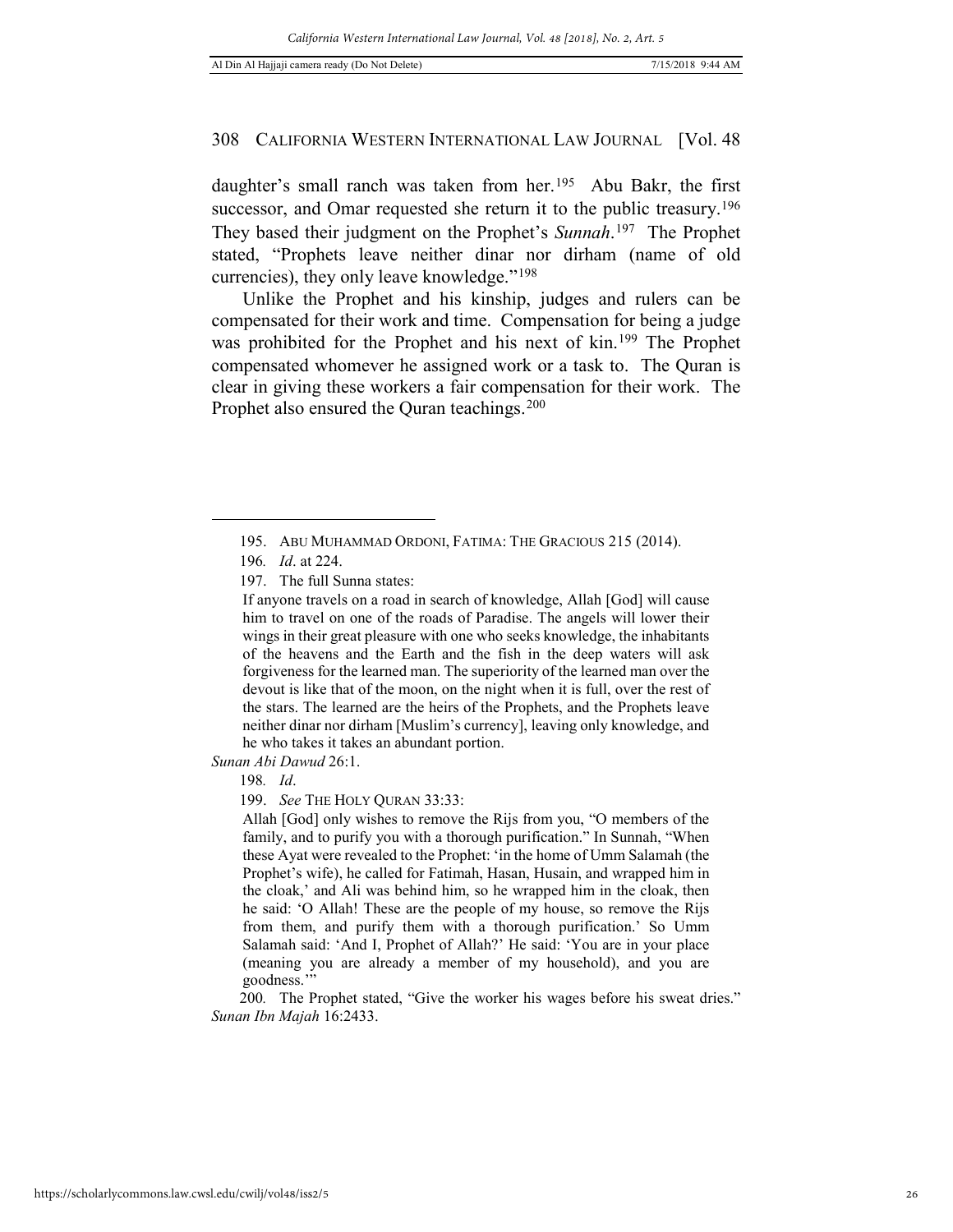$\overline{a}$ 

#### 2018] GOVERNMENT BY JUDICIARY IN ISLAM 309

#### *b. Types of Sadaqat, and Their Amount*

The main idea of *Sadaqat* is Islam's right to Muslims' money.[201](#page-26-0)  The Prophet collected only three types of *Sadaqat* from Muslims. The first is *Zakat*.[202](#page-26-1) Its main aim is to eliminate poverty.[203](#page-26-2) God ordered Muslims to pay their Islamic financial duties to the poor and needy.<sup>[204](#page-26-3)</sup> The financial rate of Zakat is 2.5% of the individual's annual savings, not income.[205](#page-26-4) For example, if a Muslim saves \$1000, and this amount is not used for a whole year, the Muslim pays \$25 as *Zakat*. The second type of *Sadaqat* is *Kharaj*.[206](#page-26-5) This is the money paid for any agricultural land.[207](#page-26-6) The condition of the land determines a portion of *Kharaj*.[208](#page-26-7) Land which requires little to no labor to cultivate requires higher taxes than land that may only be cultivated with effort.<sup>209</sup> Hence, the calculation of *Kharaj* is based on the type of land use.<sup>210</sup> The third type is *Sadaqah* (Charity) and *Waqf* (Trust).[211](#page-26-10) These types of revenue

204. *Id.* at 9:60:

<span id="page-26-0"></span><sup>201.</sup> Tafsear Surat Al-Isra, *Episode 12*, YOUTUBE (May 5, 2013), https://www.youtube.com/watch?v=xhcmn2o5kiI (Arabic).

<span id="page-26-3"></span><span id="page-26-2"></span><span id="page-26-1"></span><sup>202</sup>*.* Anwar & Saputra, *supra* note 119, at 72; *see also* THE HOLY QURAN 9:104 ("Do they not know that it is Allah [God] who accepts repentance from His servants and receives charities and that it is Allah [God] who is the Accepting of repentance, the Merciful?").

<sup>203.</sup> THE HOLY QURAN 22:37-38.

Zakah expenditures are only for the poor and for the needy and for those employed to collect [zakah] and for bringing hearts together [for Islam] and for freeing captives [or slaves] and for those in debt and for the cause of Allah [God] and for the [stranded] traveler—an obligation [imposed] by Allah [God]. And Allah [God] is Knowing and Wise.

<span id="page-26-5"></span><span id="page-26-4"></span><sup>205.</sup> *See* Abullah Al-Lami, *Zakah as Islamic Taxation and its Application in the Contemporary Saudi Legal System*, 5 J. ISLAMIC ST. PRAC. INT'L L. 83, 99 (2009).

<sup>206</sup>*. See id.* at 85, n.12.

<sup>207</sup>*. Id*.

<span id="page-26-8"></span><span id="page-26-7"></span><span id="page-26-6"></span><sup>208</sup>*.* Fuadah Johari & Patmawati Ibrahim, *The Dynamism in the Implementation of Al-Kharaj During the Islamic Rule*, 18 SHARIAH J. 629, 651 (2010).

<sup>209.</sup> *See id*.

<sup>210</sup>*.* YAHYA IBN ADAM, KITAB AL-KHARAJ 15 (1896) (on file with author).

<span id="page-26-10"></span><span id="page-26-9"></span><sup>211.</sup> *Sadaqah and Waqf in Islam*, GLOBAL RESOURCE GIVING, http://www.globalgivingresource.com/blog/sadaqah-waqf-in-islam/ (last visited Apr. 13, 2018); THE HOLY QURAN 9:103 ("Take, [O, Muhammad], from their wealth a charity by which you purify them and cause them increase, and invoke [Allah's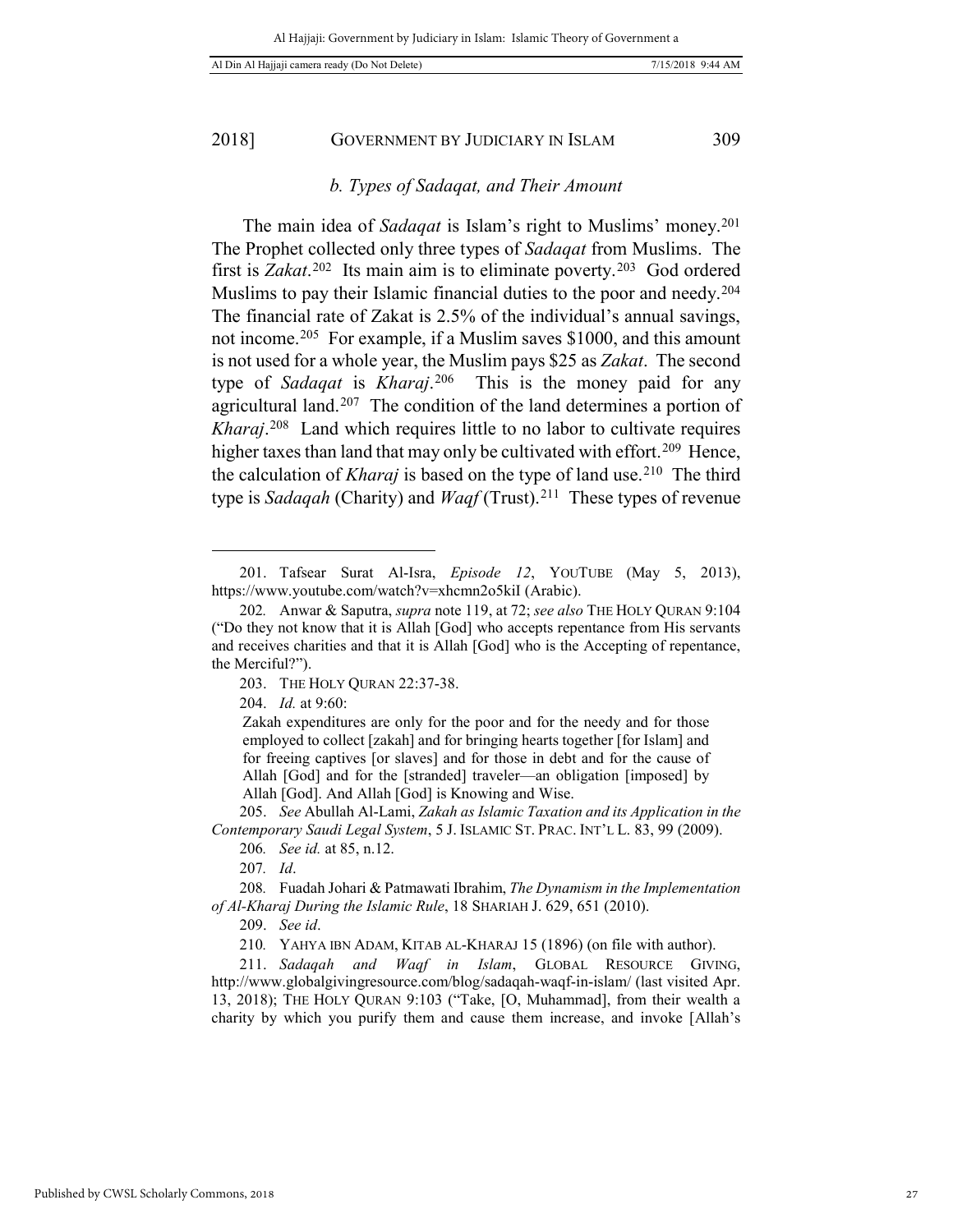are not religious rights; Muslims voluntarily give them to increase their favor with Allah.<sup>[212](#page-27-0)</sup> *Waqf* has only one restriction: a person cannot distribute more than one third of his/her wealth after his/her death.<sup>[213](#page-27-1)</sup> The Prophet encouraged his followers to perform this type of charity, <sup>[214](#page-27-2)</sup> because a person's deeds end at his death, except a *Sadaqat* in the form of *Waqf.*[215](#page-27-3) Deeds known to benefit people after they die are: beneficial knowledge that continually benefit the people,[216](#page-27-4) a *Waqf*, and a virtuous descendant who prays for his/her deceased parents.<sup>[217](#page-27-5)</sup>

The Prophet collected one type of revenue from non-Muslims: *Jizyah.*[218](#page-27-6)The rate of *Jiyzah* is fixed at a much lower rate than that of Muslims, making it a privilege for non-Muslims in Islamic countries.<sup>219</sup> Forcing non-Muslims to pay the same rate as Muslims may raise questions of Muslims enticing non-Muslims to convert to Islam.[220](#page-27-8)  This distinction between the two tax rates is, therefore, based on the freedom of religion in Islam.[221](#page-27-9)

The distinction in the names and the amount between *Sadaqat* and *Jizyah* reflect a divine nature. When Muslims pay their financial duties

-

Fight those who do not believe in God (Allah) or in the Last Day and who do not consider unlawful what God (Allah) and His Messenger have made unlawful and who do not adopt the religion of truth from those who were given the Scripture - [fight] until they give the jizyah willingly while they are humbled.

<span id="page-27-9"></span><span id="page-27-8"></span><span id="page-27-7"></span><span id="page-27-6"></span>219*.* Kamran Hashemi, *The Right of Minorities to Identity and the Challenge of non-Discrimination: A Study on the Effect of Traditional Muslims Dhimmah on Current State Practices*, 13 INT'L J. ON MINORITY & GROUP RTS. 1, 15 (2006).

220*. Id*. at 14.

blessings] upon them. Indeed, your invocations are reassurance for them. And Allah is Hearing and Knowing.").

<span id="page-27-0"></span><sup>212.</sup> THE HOLY QURAN 64:17 ("If you loan Allah a goodly loan, He will multiply it for you and forgive you. And Allah is Most Appreciative and Forbearing.").

<sup>213.</sup> *Jamî at-Tirmidhi* 10:11.

<span id="page-27-5"></span><span id="page-27-4"></span><span id="page-27-3"></span><span id="page-27-2"></span><span id="page-27-1"></span><sup>214</sup>*. See Abu Hurairah* 13:1383 ("When a man dies, his deeds come to an end except for three things: Sadaqah Jariyah (ceaseless charity); a knowledge which is beneficial, or a virtuous descendant who prays for him (for the deceased).").

<sup>215</sup>*. Id*.

<sup>216</sup>*. Id*.

<sup>217</sup>*. Id*.

<sup>218</sup>*.* THE HOLY QURAN 9:29:

<sup>221</sup>*. Id*.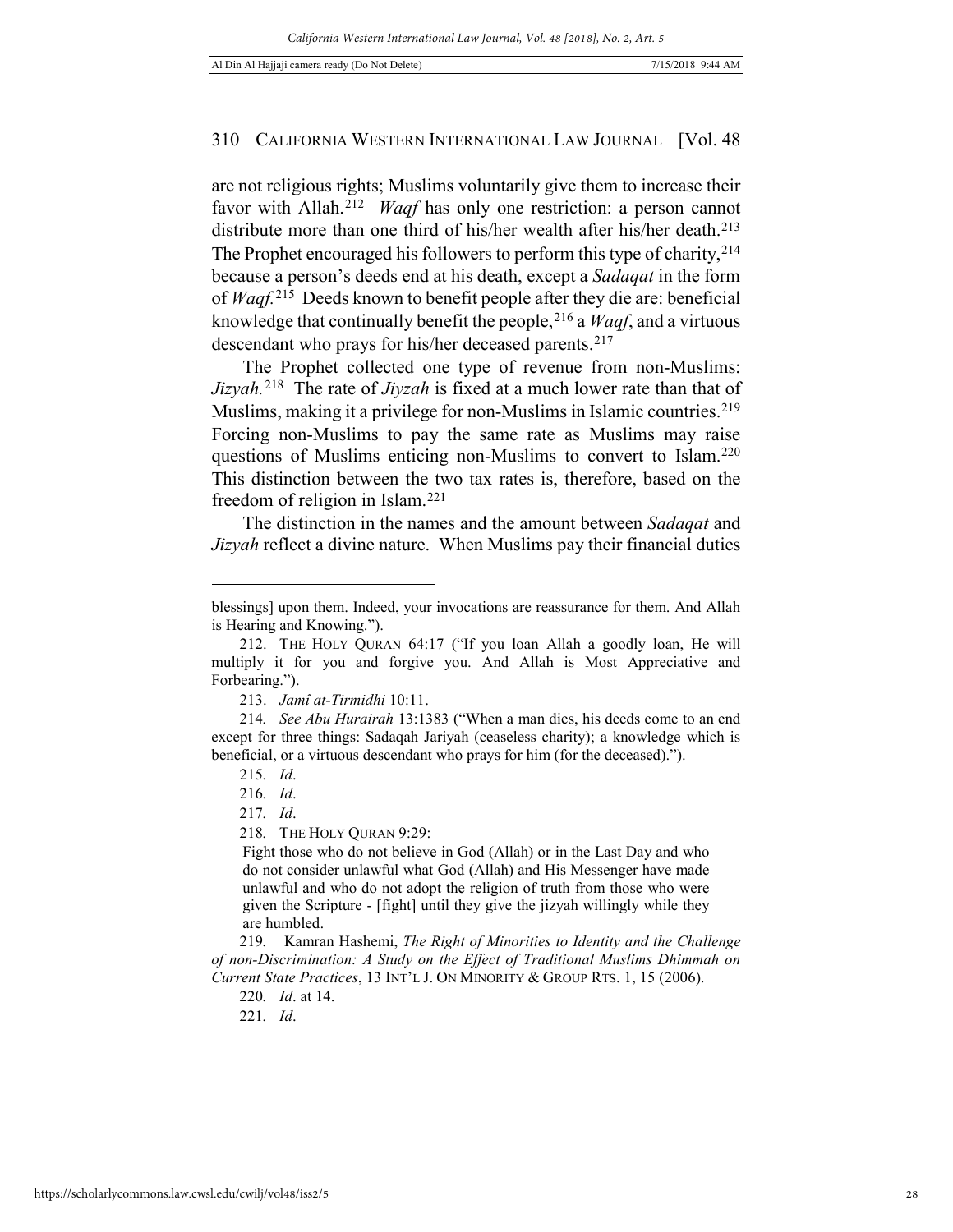to the state, God rewards them for complying with his commands.[222](#page-28-0)  They do not expect, in principle, to obtain a service from the government in return for their financial duties.<sup>[223](#page-28-1)</sup> Conversely, non-Muslims pay their financial duties (*Jizyah*) in return for services from the Islamic government, not from God.[224](#page-28-2) Hence, the distinction in the name serves a religious purpose, rather than being used for discriminatory purposes, as some writers argue.<sup>[225](#page-28-3)</sup>

# *c. The Difference between Zakat and the Tax Systems*

There are six differences between the *Zakat* and the tax systems. First, there is no coercion in imposing *Zakat*, [226](#page-28-4) as opposed to other governments that impose tax payments on their citizens.[227](#page-28-5) Second, women, minors, elders, and special needs individuals are exempt from paying *Zakat*.[228](#page-28-6) Third, *Zakat* is a religious right to Muslims'

<sup>222.</sup> THE HOLY QURAN 76:8–11.

<sup>223.</sup> *See id*.

<span id="page-28-2"></span><span id="page-28-1"></span><span id="page-28-0"></span><sup>224.</sup> Hashemi, *supra* note 219, at 15; THE HOLY QURAN 9:29 ("Fight those who do not believe in Allah or in the Last Day and who do not consider unlawful what Allah and His Messenger have made unlawful and who do not adopt the religion of truth from those who were given the Scripture—[fight] until they give the jizyah willingly while they are humbled.").

<span id="page-28-3"></span><sup>225</sup>*.* M.K. Nawaz, *The Concept of Human Rights in Islamic Law*, 11 HOW. L.J. 325, 327 (1965); *see also* Daveed Gartenstein-Ross, *No Other Gods Before Me: Spheres of Influence in the Relationship Between Christianity and Islam*, 2 DENV. J. INT'L L. & POL'Y 223, 249 (2005).

<span id="page-28-4"></span><sup>226</sup>*.* Nicolas Prodromou Aghnides, Mohammedan Theories of Finance, with an Introduction to Mohammedan Law, and a Bibliography 202–03 (1916) (unpublished Ph.D. dissertation, Columbia University).

<span id="page-28-5"></span><sup>227</sup>*.* Randall G. Holcombe, *Consent or Coercion? A Critical Analysis of the Constitutional Contract, in* CONSTITUTIONAL MYTHOLOGIES NEW PERSPECTIVES ON CONTROLLING THE STATE 9–11 (Alain Marciano ed., 2011).

<span id="page-28-6"></span><sup>228</sup>*. See generally* THE HOLY QURAN 9:91 ("There is not upon the weak or upon the ill or upon those who do not find anything to spend any discomfort when they are sincere to Allah and His Messenger. There is not upon the doers of good any cause [for blame]. And Allah is Forgiving and Merciful.").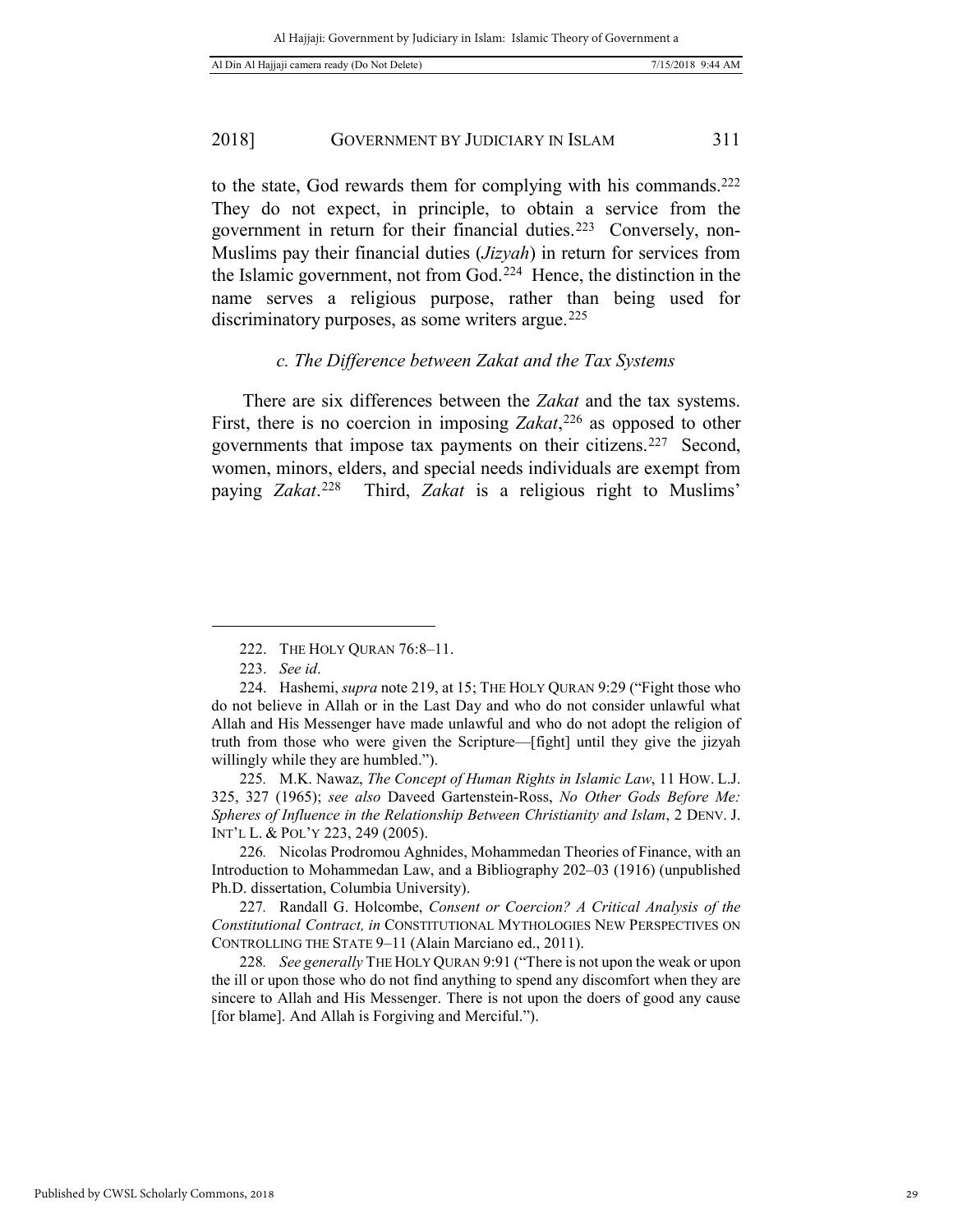revenue,<sup>[229](#page-29-0)</sup> while taxes are a state right to citizens' money.<sup>230</sup> Fourth, Zakat aims to primarily eliminate poverty, and offer services,<sup>[231](#page-29-2)</sup> while taxes only offers services to the public in general.[232](#page-29-3) Fifth, *Zakat* is calculated based on individual annual savings,[233](#page-29-4) while taxes are based on an individual's income.[234](#page-29-5) Sixth, *Zakat* rates range from 2.5% to  $10\%$ ,<sup>235</sup> while tax rates range from 20% to 60% of total income.<sup>[236](#page-29-7)</sup>

# *3. Partial Foreign Affairs Authority*

# *a. Foreign Affairs Limits*

Foreign affairs during the Prophet's time consisted of two forms. The first was sending messengers to rulers, kings, and emperors to invite them to embrace Islam. For example, after residing in Madinah, the Prophet sent six messengers to Hercules (the Byzantine emperor), Negus (the King of Abyssinia), Chosroes II (the emperor of the Persian Empire), Muqawqis (the Ruler of Egypt), Gassani (the Governor of

<span id="page-29-0"></span><sup>229</sup>*.* The Quran makes a clear connection between doing the prayers and paying the Zakat. The Quran states, "Who establish prayer and give zakah, and of the Hereafter they are certain [in faith]." THE HOLY QURAN 27:3; The Quran also states, "Who establish prayer and give zakah, and they, of the Hereafter, are certain [in faith]." *Id*. at 31:4. Quran Surah Al-Anbya states, "And We made them leaders guiding by Our Command. And We inspired to them the doing of good deeds, establishment of prayer, and giving of the Zakat; and they were worshippers of Us." *Id*. at 21:73. Quran Surat Al-Ma'idah which states, "Your ally is none but Allah and [therefore] His Messenger and those who have believed—those who establish prayer and give zakah, and they bow [in worship]." *Id*. at 5:55.

<span id="page-29-1"></span><sup>230</sup>*.* Robert W. McGee, *Duty to Whom?*, *in* THE ETHICS OF TAX EVASION PERSPECTIVES IN THEORY AND PRACTICE 48 (Robert W. McGee ed., 2012).

<sup>231</sup>*.* Aghnides, *supra* note 226, at 527.

<span id="page-29-3"></span><span id="page-29-2"></span><sup>232</sup>*.* Keith Snavely, *Government Policies to Reduce Tax Evasion: Coerced Behavior Versus Services and Value Development*, 23 POL'Y SCI. 57, 64 (1990).

<span id="page-29-4"></span><sup>233</sup>*.* Samiul Hasan, *Islam, Property and Philanthropy Ethical and Philosophical Foundation and Cultural Influence*, *in* HUMAN SECURITY AND PHILANTHROPY: ISLAMIC PERSPECTIVES AND MUSLIM MAJORITY COUNTRY PRACTICES 65 (Samiul Hasan ed., 2015).

<span id="page-29-5"></span><sup>234</sup>*.* JEFFREY A. DUBIN, THE CAUSES AND CONSEQUENCES OF INCOME TAX NONCOMPLIANCE 5 (2012).

<sup>235</sup>*.* Hasan, *supra* note 233.

<span id="page-29-7"></span><span id="page-29-6"></span><sup>236</sup>*. Individual Income Tax Rates Table*, KPMG, https://home.kpmg.com/xx/en/home/services/tax/tax-tools-and-resources/tax-ratesonline/individual-income-tax-rates-table.html (last visited Mar. 1, 2018).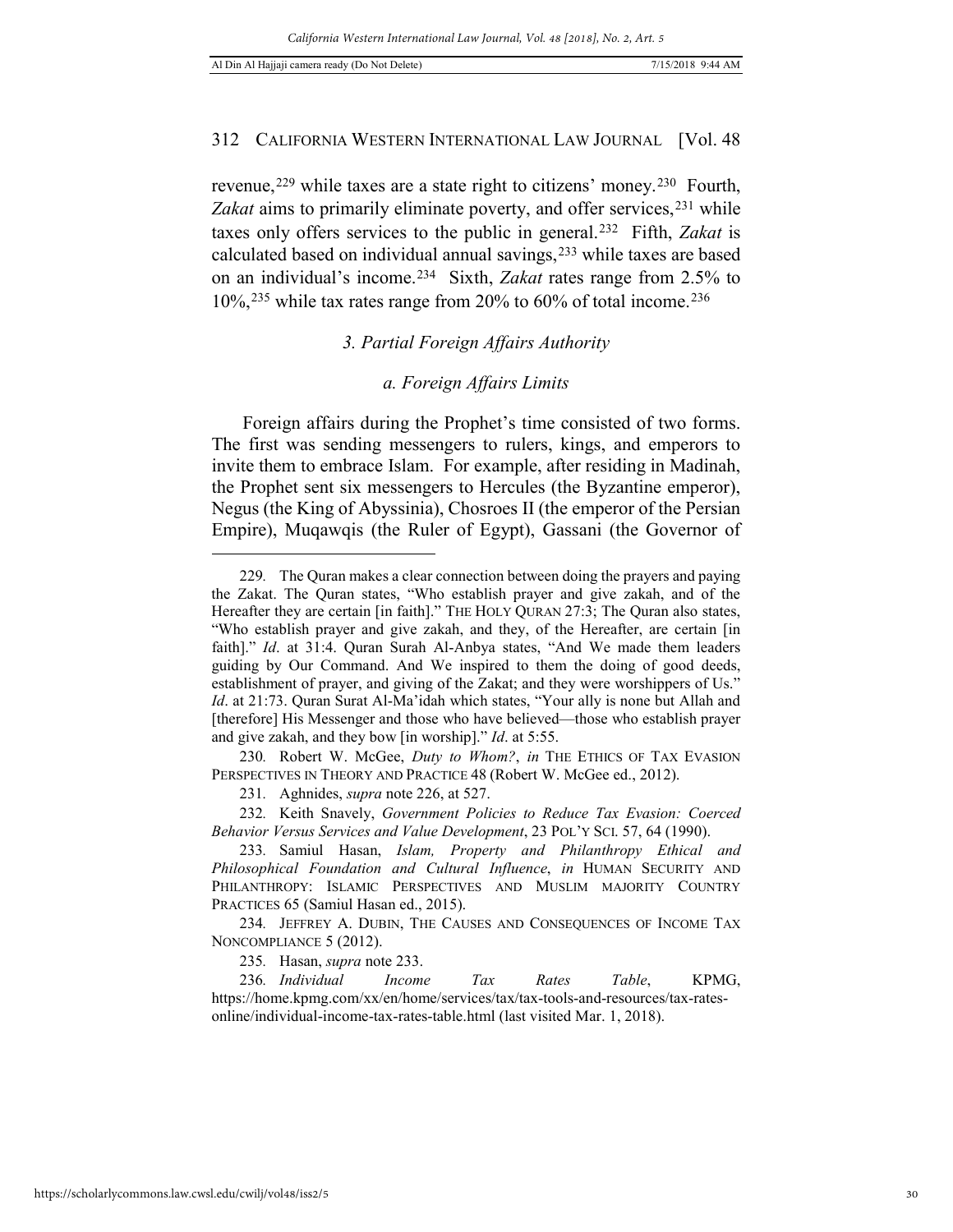Syria), and Al-Mundhir bin Sawa (the Ruler of Bahrain).<sup>237</sup> Their responses to the Prophet's call varied between positive and negative. Negus, the King of Abyssinia, had the most positive response. Negus was the first to offer Muslims refuge and protection<sup>[238](#page-30-1)</sup> when the infidels persecuted them.[239](#page-30-2) Muqawqis, the Ruler of Egypt, response was also positive; he sent gifts to the Prophet following the invitation.[240](#page-30-3) The most negative answer came from Chosroes of Persia, <sup>[241](#page-30-4)</sup> who tore the Prophet's message into pieces.<sup>[242](#page-30-5)</sup> Hercules and Gassani received the message with respect.<sup>[243](#page-30-6)</sup>

The second form of the Prophet's foreign affairs authority involved signing peace treaties with non-Muslims.<sup>244</sup> The Prophet signed many treaties, three of which are the most renowned.[245](#page-30-8) The first treaty was with the Christians of Najran.<sup>[246](#page-30-9)</sup> After the Christians and the Prophet concluded their theological debate, they signed a treaty of religious freedom.[247](#page-30-10) The second treaty was with the Quraysh of Mecca, Treaty of *Al Hudaybiyah*, which lasted only a few years.[248](#page-30-11) The infidels

<span id="page-30-0"></span><sup>237.</sup> A. Zahoor & Z. Haq, *Prophet Muhammad's Treaty with Jews (622 C.E.)*, CYBERISTAN, http://www.cyberistan.org/islamic/treaty22.html (last visited May 23, 2018).

<span id="page-30-1"></span><sup>238.</sup> Liaquat Ali Khan, *Protection of Languages and Self-Expressions Under Islamic Law*, 19 J. TRANSNAT'L L. & POL'Y 61, 87 (2009).

<sup>239.</sup> *Id*.

<span id="page-30-3"></span><span id="page-30-2"></span><sup>240.</sup> A. Zahoor & Z. Haq, *Muqawqis and the Prophet (628 CE)*, CYBERISTAN, http://www.cyberistan.org/islamic/muqawqis.html (last visited Apr. 12, 2018).

<span id="page-30-4"></span><sup>241.</sup> Nowar Zahid & Rohimi Shapiee, *Customs as a Source of Siyar and International Law: A Comparison of Qualifying Criteria*, 8 INT'L J. CIV. Soc'Y L. 36, 54 (2010).

<sup>242.</sup> *Id*.

<sup>243.</sup> *Id*.

<span id="page-30-8"></span><span id="page-30-7"></span><span id="page-30-6"></span><span id="page-30-5"></span><sup>244.</sup> Aibek S. Ahmedov, *Origins of Law of Religious Minorities in Islam: Evolution of Concept of Dhimmi as Portrayed in Early Sources*, 3 J. ISLAMIC ST. PRAC. INT'L L. 23, 28 (2007).

<sup>245.</sup> *Id*.

<sup>246.</sup> *Id*. at 29.

<sup>247.</sup> *Id*. at 28.

<span id="page-30-11"></span><span id="page-30-10"></span><span id="page-30-9"></span><sup>248.</sup> John Hursh, *The Role of Culture in the Creation of Islamic Law,* 84 IND. L.J. 1401, 1410 (2009).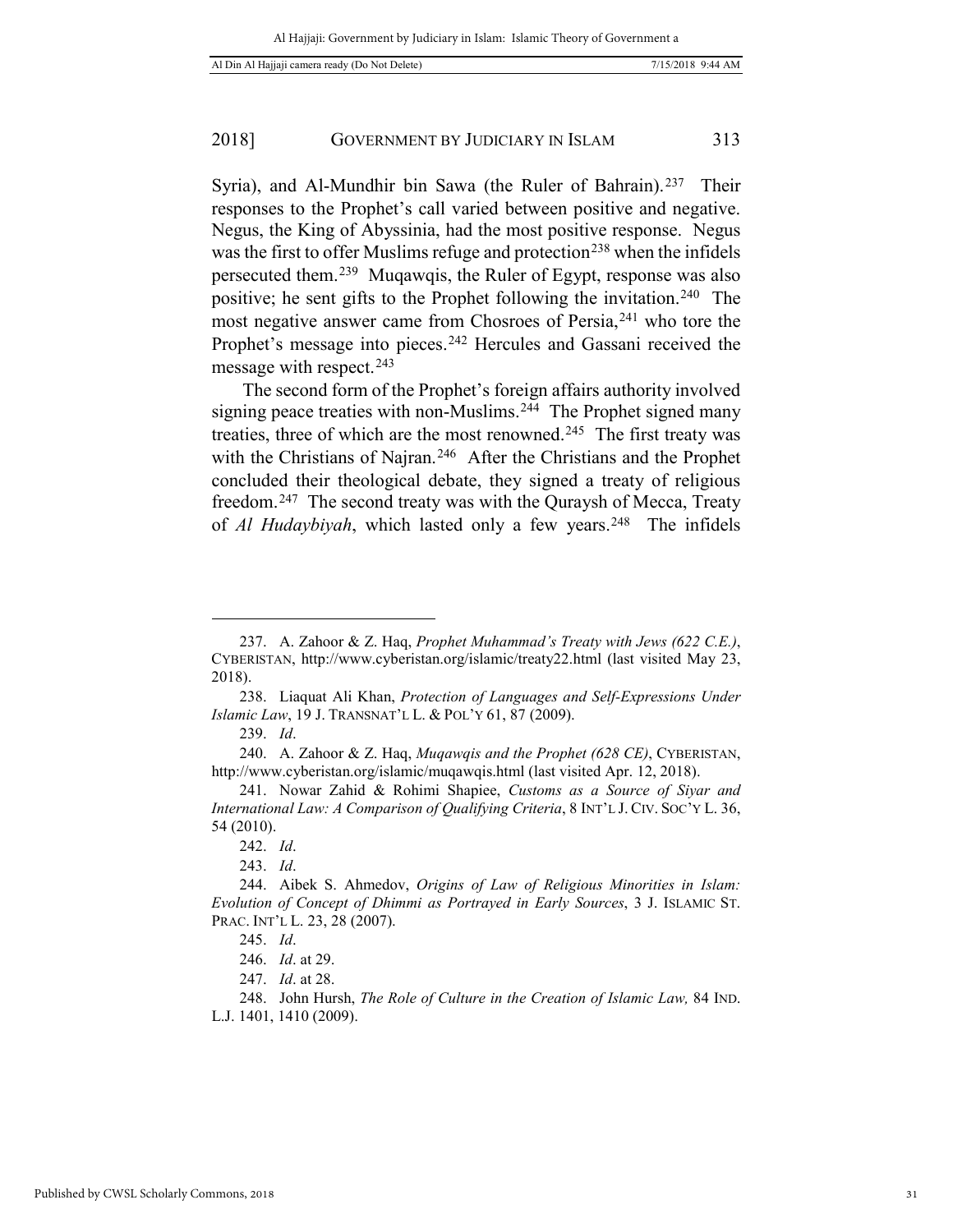violated the conditions of the truce and killed Muslims.[249](#page-31-0) This led the Prophet to invade Mecca, the ex-capital of the infidels.<sup>[250](#page-31-1)</sup> The third treaty was with the Jews who resided in Medina before the Prophet's arrival.[251](#page-31-2) The treaty was mainly one of mutual defense and peaceful cooperation. It aimed to restrict the Jews from forming alliances with groups who would willingly transgress against Muslims.[252](#page-31-3) The Jews violated this treaty,<sup>[253](#page-31-4)</sup> when they helped the infidels against the Prophet in the Battle of *Khandaq*.[254](#page-31-5)

# *b. Islamic Foreign Affairs and Contemporary Foreign Affairs*

The difference between the Prophet's foreign affairs and the state's foreign affairs is that the Prophet did not have permanent ambassadors residing in other countries.[255](#page-31-6) Unlike the state, the Prophet did not derive any personal gain or interest for himself or his people.[256](#page-31-7) He did not wish to establish political, commercial, or social relationships with other nations.<sup>[257](#page-31-8)</sup> He sought to invite people to embrace Islam (kings/emperors of all other nations).[258](#page-31-9) He sent messengers to deliver the Islamic message, and called on other leaders to embrace Islam.[259](#page-31-10)

<span id="page-31-1"></span><span id="page-31-0"></span><sup>249.</sup> *Important Events: The Conquest of Mecca*, INSIDE ISLAM, https://insideislam.wisc.edu/2012/04/important-events-the-conquest-of-mecca/ (last visited on Apr. 13, 2018).

<sup>250.</sup> *Id*.

<sup>251.</sup> Zahoor & Haq, *supra* note 237.

<sup>252.</sup> *Id*.

<span id="page-31-4"></span><span id="page-31-3"></span><span id="page-31-2"></span><sup>253.</sup> PHILIP KHURI HITTI, ORIGINS OF ISLAMIC STATE 40 (Faculty of Pol. Sci. of Colum. U. ed., 1919).

<span id="page-31-5"></span><sup>254.</sup> Ulvi Karagedik, *The Sunna of Fighting: Background, Dimensions, Scope, and Consequences*, *in* RELIGION AND VIOLENCE MUSLIM AND CHRISTIAN THEOLOGICAL AND PEDAGOGICAL REFLECTIONS 163, 169 (Ednan Aslan & Marcia Hermansen eds., 2018).

<sup>255.</sup> Zahid & Shapiee, *supra* note 241.

<span id="page-31-10"></span><span id="page-31-9"></span><span id="page-31-8"></span><span id="page-31-7"></span><span id="page-31-6"></span><sup>256.</sup> *See generally* Ahlul Bayt Digital Islamic Library Project, *Hercules and Islam*, AL-ISLAM, https://www.al-islam.org/islamic-stories/hercules-and-islam (last visited Mar. 1, 2018).

<sup>257.</sup> *Id*.

<sup>258.</sup> *Id*.

<sup>259.</sup> *Id*.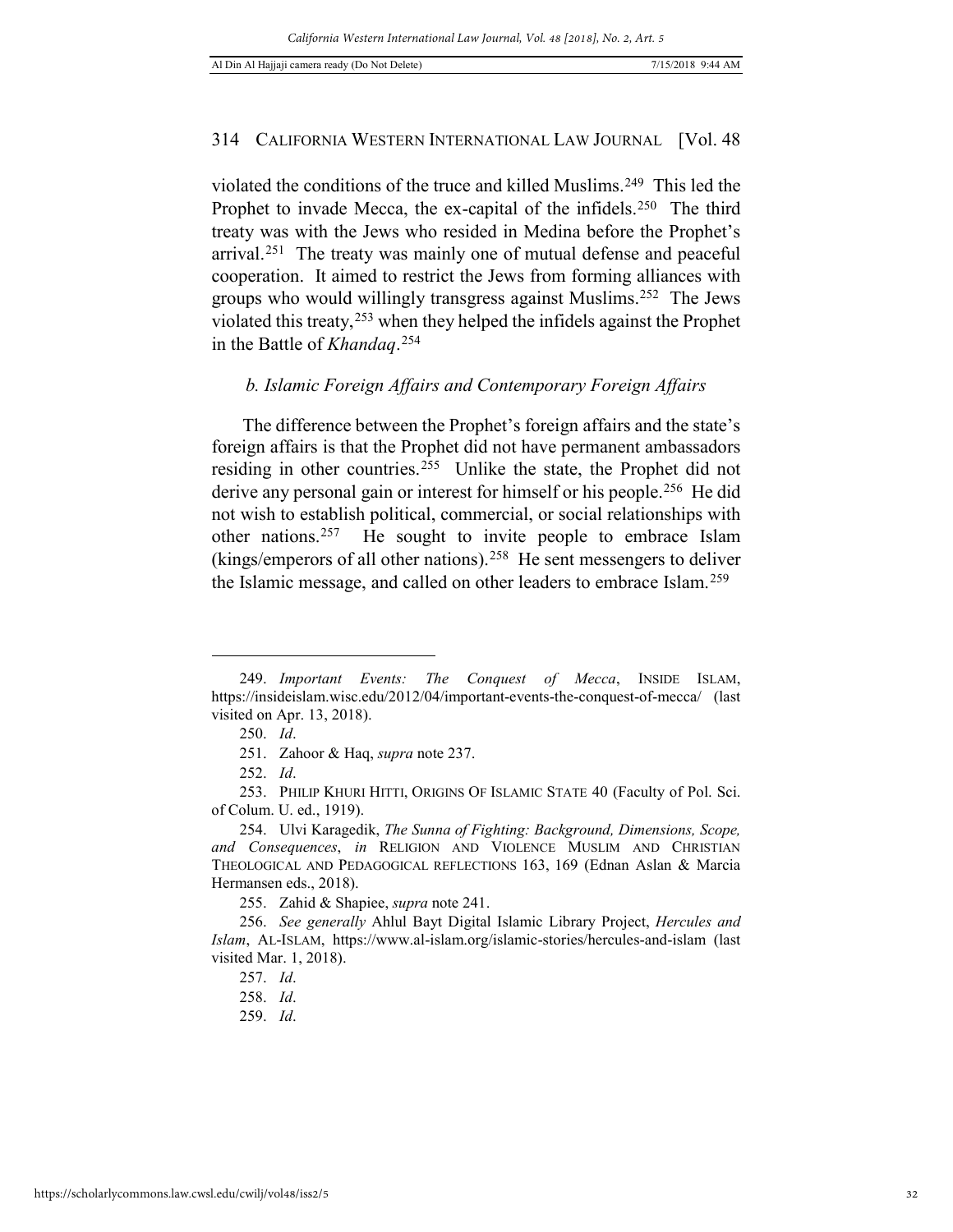| 7/15/2018 9:44 AM<br>Al Din Al Hajjaji camera ready (Do Not Delete) |
|---------------------------------------------------------------------|
|---------------------------------------------------------------------|

Moreover, setting up permanent conveyors would have cost the Muslims, and their treasury, dearly.<sup>260</sup> The revenue collected from *Zakat* had to be spent primarily to help society according to God's commands; and foreign representation was not listed among these commands.[261](#page-32-1) Thus, permanent embassies in other nations were not part of the Prophet's duties/jobs.

# *C. Legal Standing of the Prophet's Successors*

Some argue, "[I]t is fairly clear that early *Caliphs*, including the Umayyad, considered themselves the deputies of God on earth, and thus looked to the Quran as a source, from which they could draw their legal decisions."<sup>262</sup> However, this opinion is considered a stark misunderstanding of the legal and historical meaning of the term "*Caliph*." The word *Caliph* has two meanings. The first meaning is spiritual head of Islam.<sup>[263](#page-32-3)</sup> The second means successor of the Prophet.<sup>[264](#page-32-4)</sup> The meaning changes according to the time and the person it is attached to.[265](#page-32-5) Hence, there are discrepancies between the meaning of *Caliph* during the first four Islamic rulers Abu Bakr, Omar, Othman, and Ali, and the meaning of *Caliph* during the Umayyad era.<sup>[266](#page-32-6)</sup>

The first four Islamic leaders did not consider themselves "the deputies of God on earth,"<sup>[267](#page-32-7)</sup> but the successors of the Prophet.<sup>[268](#page-32-8)</sup> After the death of the Prophet, he did not name anyone as his successor.[269](#page-32-9)  The question arose among Muslims about who would succeed the

<sup>260.</sup> *Supra* Discussion Part.I.B.3.a.

<sup>261.</sup> Anwar & Saputra, *supra* note 119, at 71.

<span id="page-32-2"></span><span id="page-32-1"></span><span id="page-32-0"></span><sup>262.</sup> WERNER MENSKI, COMPARATIVE LAW IN A GLOBAL CONTEXT: THE SYSTEMS OF ASIA AND AFRICA 320 (2d ed. 2006).

<span id="page-32-3"></span><sup>263.</sup> *Definition of Caliph*, MERRIAM-WEBSTER, https://www.merriamwebster.com/dictionary/caliph (last visited Mar. 15, 2018).

<sup>264.</sup> *Id*.

<span id="page-32-6"></span><span id="page-32-5"></span><span id="page-32-4"></span><sup>265.</sup> ABU AL-HASSAN ALI MOHAMED HABIB AL-BASRI, ALKAM AL-SULTANYAH WA-AL-WALAYAT AL-DEYNAYAH 38 (on file with author).

<sup>266.</sup> *Id*.

<sup>267.</sup> *Ibn Hesham*, *supra* note 55, at 321.

<sup>268.</sup> *See* AL-BASRI, *supra* note 265.

<span id="page-32-9"></span><span id="page-32-8"></span><span id="page-32-7"></span><sup>269.</sup> WILFERD MADELUNG, THE SUCCESSION TO MUHAMMAD: A STUDY OF THE EARLY CALIPHATE 54 (1997).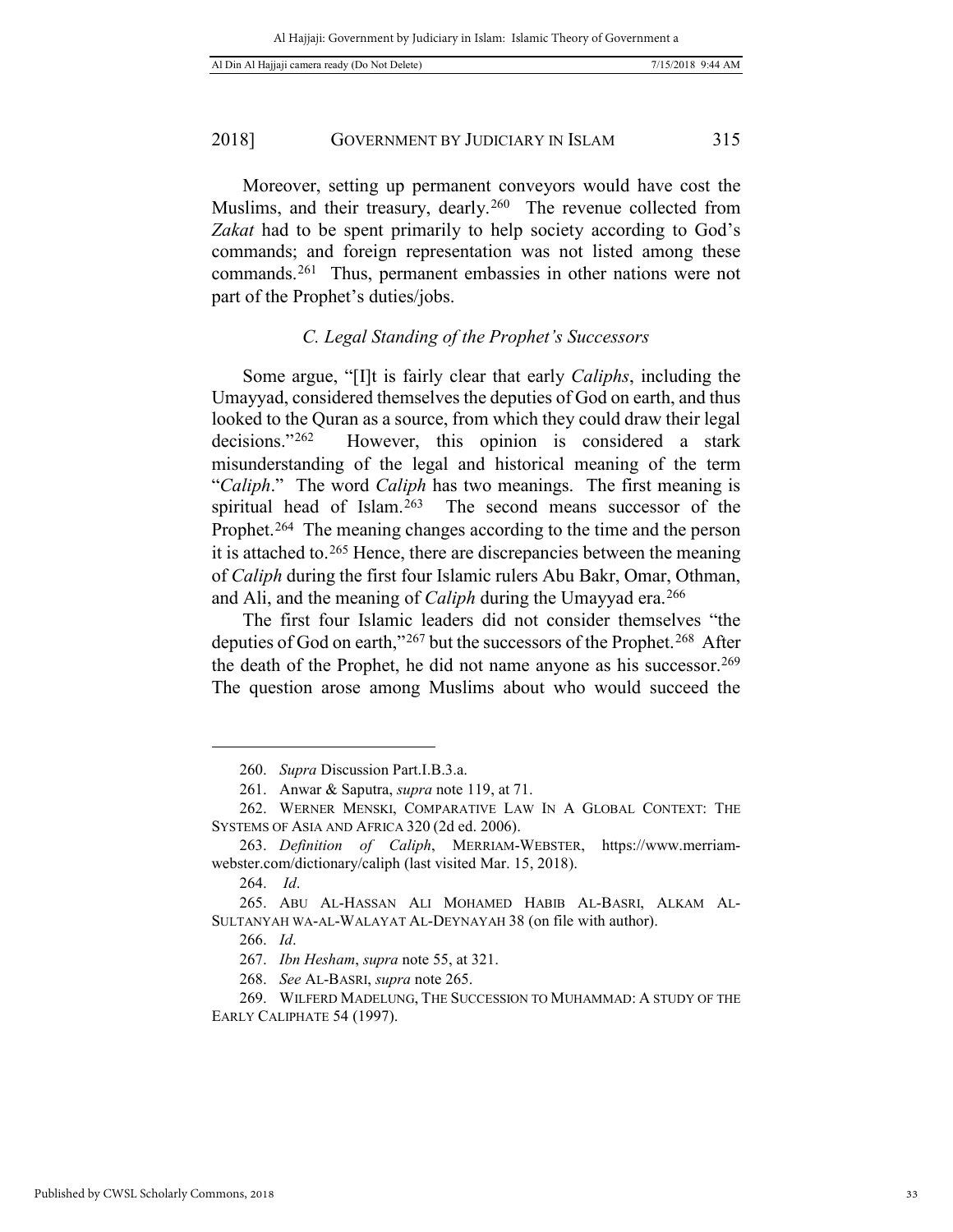Prophet, and what his title would be.<sup>[270](#page-33-0)</sup> The Prophet did not designate anyone as his successor, as he left it to the Muslim community to decide its own.[271](#page-33-1) The Muslims met at *Saqifah bani Sa'idah* to decide who would follow in the footsteps of the Prophet.<sup>[272](#page-33-2)</sup> After a long debate, they chose Abu Bakr, but did not know what title to give him.[273](#page-33-3)  Therefore, they called him the successor of the Messenger of God (*Caliph*).[274](#page-33-4) In Caliph Abu Bakr's first speech, he stated he was the successor of the Prophet, but he did not consider himself above other Muslims.<sup>275</sup>

The same question was also raised during Abu Bakr's time. In his final days, Abu Bakr felt his death was near.[276](#page-33-6) He met with his fellow Muslims and asked them to choose someone to be their next leader.<sup>277</sup> His hope was that Muslims would not disagree if they chose their leader during his lifetime.<sup>278</sup> However, the Muslims delegated the authority to choose whomever he thought best to succeed him.[279](#page-33-9) After long deliberations with his friends, he decided to appoint Omar ibn Al-Khatab.[280](#page-33-10) After Abu Bakr's death, a dispute arose about whether to call Omar ibn Al-Khatab the successor of the successor of the Messenger of God (*Caliphate-Caliphate Rasul Allah*), or the Commander of the Faithful (*Amir al-Mu'minin*).<sup>[281](#page-33-11)</sup> The decision was finally made to give him the latter title, *Amir al-Mu'minin*. [282](#page-33-12)

<span id="page-33-0"></span>The following successors, *Amir al-Mu'minin* Othman ibn Affan and Ali Ibn Abi-Talib, took the same title as Omar.[283](#page-33-13) The Prophet

<sup>270.</sup> *Id*.

<sup>271.</sup> HARRY S. NEALE, JIHAD IN PREMODERN SUFI WRITINGS 42 (2017).

<sup>272.</sup> AL-DAWOODY, *supra* note 184, at 147.

<sup>273.</sup> *Id*.

<sup>274.</sup> *Id*.

<sup>275.</sup> *Id*.

<span id="page-33-10"></span><span id="page-33-9"></span><span id="page-33-8"></span><span id="page-33-7"></span><span id="page-33-6"></span><span id="page-33-5"></span><span id="page-33-4"></span><span id="page-33-3"></span><span id="page-33-2"></span><span id="page-33-1"></span><sup>276.</sup> ABU FARJ ABDEL RAHMAN ABN EL JAWZI, MANAQIB AMIR EL MO'MENIEN OMER IBN EL KATAB 47 (on file with author) (trans. by author).

<sup>277.</sup> *Id*.

<sup>278.</sup> *Id*.

<sup>279.</sup> *Id*.

<sup>280.</sup> *Id*.

<span id="page-33-12"></span><span id="page-33-11"></span><sup>281.</sup> *Id*.

<sup>282.</sup> *Id*.

<span id="page-33-13"></span><sup>283.</sup> *Sunan Abi Dawud* 42:52.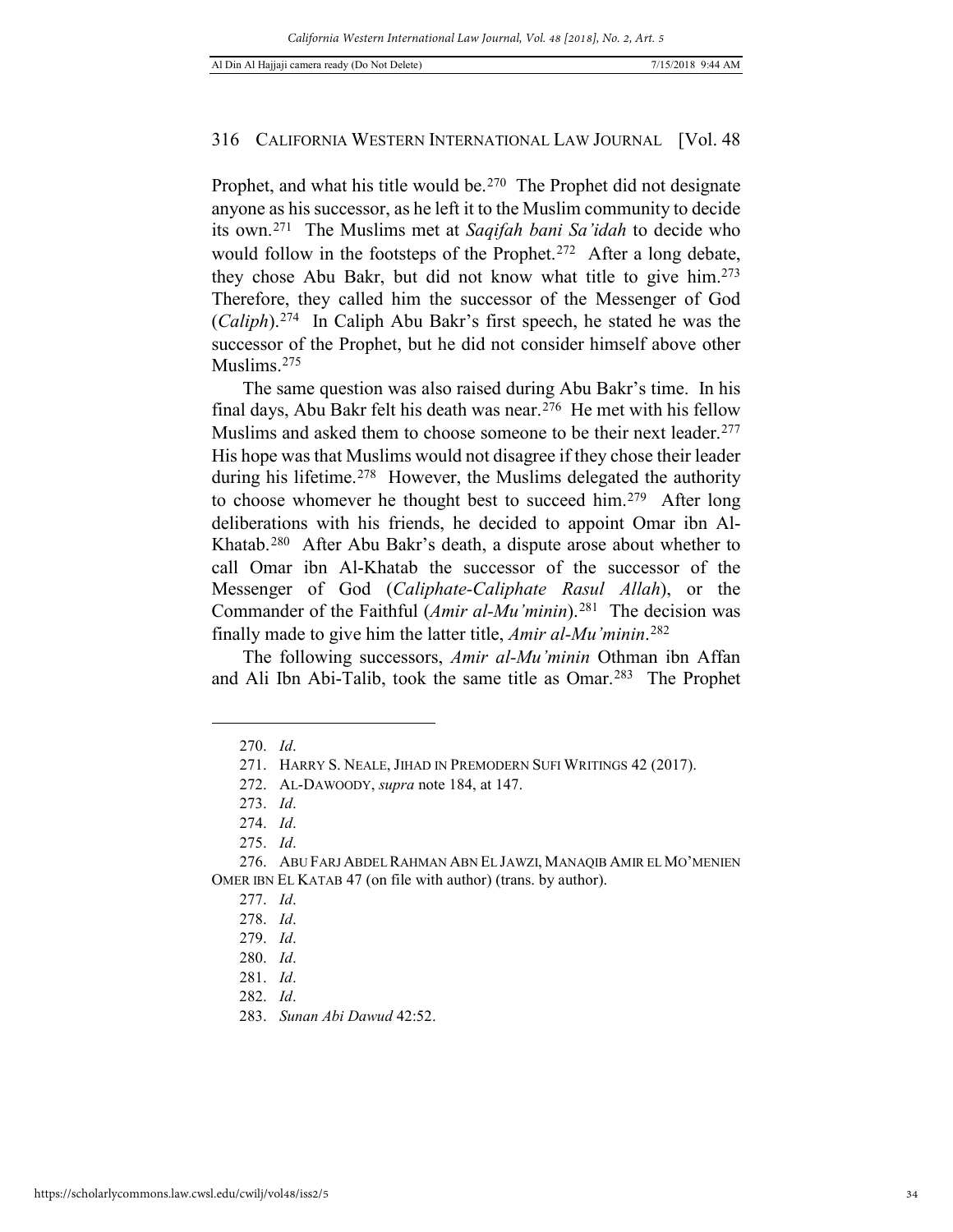expected caliphate of Prophecy would end after thirty years.<sup>284</sup> This expectation came true when the fourth *Amir al-Mu'minin* Ali Ibn Abi-Talib was assassinated thirty years after the Prophet's death.[285](#page-34-1) After his assassination, the entire Islamic government became corrupt. <sup>[286](#page-34-2)</sup>

During the Umayyad era, the word "*Calipha*" changed significantly. The new meaning of Caliph was the deputy of God on earth,[287](#page-34-3) rather than the successor of the Prophet. Moawia ibn Abi-Sofian, the founder of the Umayyad dynasty, succeeded Ali ibn Abi-Talib after the Great Muslims' Civil War (656-661 A.D.).[288](#page-34-4) Mua'wiya Ibn Abi Soufiane transformed the Muslim ruler from an equal of the people into a monarch with absolute rights. He abolished the traditions of the Prophet and his four successors. In Mua'wiya Ibn Abi Soufiane's first speech, he stated "the Land is for God, and I am the Successor of God, what I take from the money of God is for me, and what I left was permissible to me."[289](#page-34-5) Nearly all Muslim scholars disagree with his statement.[290](#page-34-6)

Before his death, Mua'wiya Ibn Abi Soufiane handed down the Muslim government to his son Yazid Ibn Mua'wiya Ibn Abi Soufiane. Mua'wiya Ibn Abi Soufiane had yet again gone against the traditions of Islamic government. The Prophet and his followers had never handed down Islamic rule to their families. The Prophet entrusted Muslims, especially Muslim jurists<sup>[291](#page-34-7)</sup> to determine the suitable form of government, based on their own understanding of the Quran and the

<sup>284.</sup> *Id*.

<span id="page-34-1"></span><span id="page-34-0"></span><sup>285.</sup> Mohamed Emarah, *Ya'rafun 'walakan yathyalun*, *in* AL-A'MANYAH HEYA AL-HAL: MEN AJL MOWATNAH AL-HAQAH WA-AL-SALAM ALIJTMA'I 140 (Farouk al-Qadi ed., 2d ed. 2014) (the first great Muslim Civil War occurred between the Ali Ibn Abi Talib and Mouawiya ibn abi Soufiane. The later denied the authority of the Ali as Amir al-Mu'minin "Commander of the Faithful." The Civil War took place for four years until the assassination of Ali Ibn Abi Talib. Mouawiya was later declared as the following Amir al-Mu'minin. However, he turned to Monarch system rather than Shura).

<sup>286.</sup> *Id*.

<sup>287.</sup> *Id*.

<sup>288.</sup> *Id*.

<sup>289.</sup> *Id*.

<sup>290</sup>*. Id*.

<span id="page-34-7"></span><span id="page-34-6"></span><span id="page-34-5"></span><span id="page-34-4"></span><span id="page-34-3"></span><span id="page-34-2"></span><sup>291.</sup> THE HOLY QURAN 16:43 ("And We sent not before you except men to whom We revealed [our message]. So ask the people of the knowledge if you do not know.").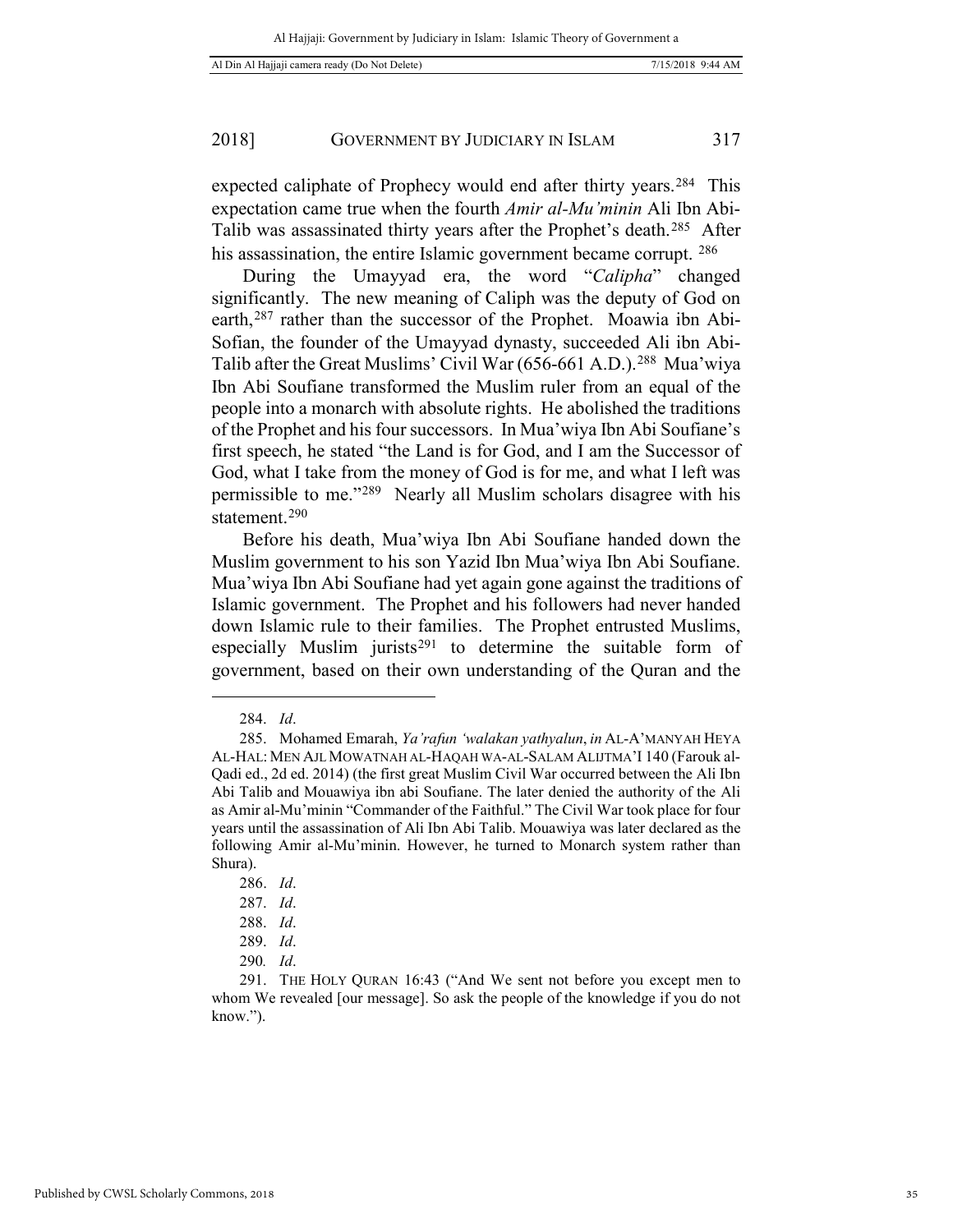Prophet's tradition.<sup>[292](#page-35-0)</sup> The Quran makes it clear that God made all humans his successors on earth.<sup>[293](#page-35-1)</sup> Mua'wiya Ibn Abi Soufiane, therefore, changed the ruling system from *Shura* (consultation and public participation) to a theocratic regime.[294](#page-35-2)

### II. (MAL)PRACTICE OF SOME CONTEMPORARY ISLAMIC GOVERNMENTS

There is a connection between Islam and authoritarianism and totalitarianism. This connection is drawn from the Islamic countries' governments' application of power within their regimes. More than fifty-seven States around the globe identify as Islamic.<sup>295</sup> Each State has its own understanding of Islamic governance, basing governmental practices on their understanding of modern laws and Islamic principles. Turkey, Saudi Arabia, Egypt, and Morocco are four current examples of countries with a Muslim majority population. Even though these countries share the same religion—some share the same language and culture—they differ in their application of Islamic principles. These regimes, however, share a common aspect: they practice totalitarian or authoritarian governments.

#### *A. Turkey: Secularism and Islamic Authoritarianism*

The current Turkish regime is using Islam to strengthen the new authoritarian government.[296](#page-35-4) While Turkey struggles between secularism and religious fundamentalism, the regime is using Islam to achieve its goals of religious fundamentalism.[297](#page-35-5) A recently failed

<sup>292.</sup> *Id*.

<span id="page-35-1"></span><span id="page-35-0"></span><sup>293.</sup> *Id*. at 6:165. ("And it is He who has made you successors upon the earth and has raised some of you above others in degrees [of rank] that He may try you through what He has given you. Indeed, your Lord is swift in penalty; but indeed, He is Forgiving and Merciful.").

<sup>294.</sup> *Id*.

<span id="page-35-3"></span><span id="page-35-2"></span><sup>295.</sup> Toni Johnson, *The Organization of the Islamic Conference*, COUNCIL ON FOREIGN REL., (June 29, 2010), https://www.cfr.org/backgrounder/organizationislamic-conference.

<span id="page-35-4"></span><sup>296.</sup> PELIN AYAN MUSIL, AUTHORITARIAN PARTY STRUCTURES AND DEMOCRATIC POLITICAL SETTING IN TURKEY 48–50 (2011).

<span id="page-35-5"></span><sup>297.</sup> Elliot Ackerman, *Ataturk Versus Erdogan: Turkey's Long Struggle*, NEW YORKER (July 16, 2016), http://www.newyorker.com/news/news-desk/ataturkversus-erdogan-turkeys-long-struggle.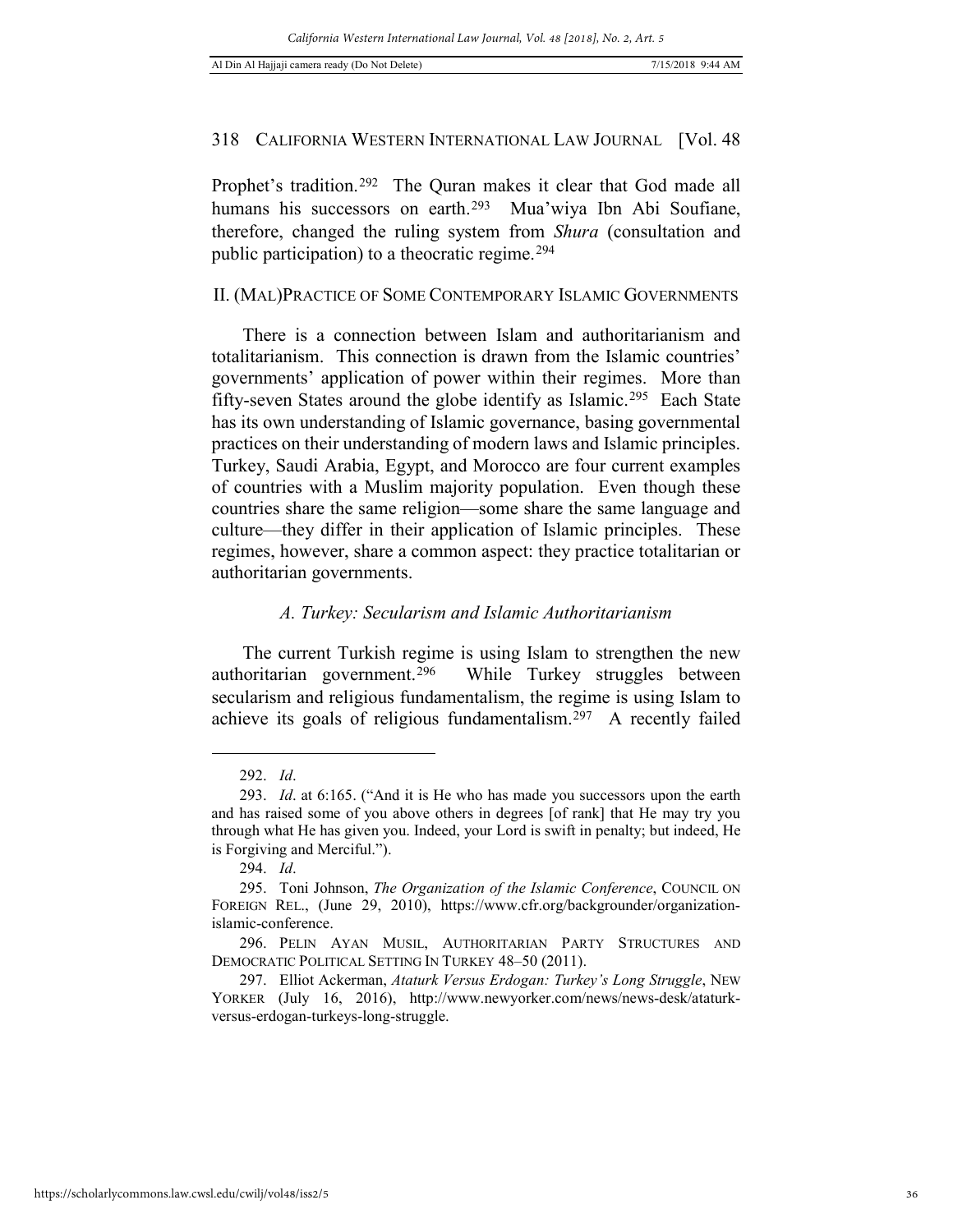military coup in Turkey fortified the regime's control over the military, police, and judiciary.[298](#page-36-0) While the military and the police were originally part of the executive's authority, control over the judiciary is a drastic step towards the new Turkish authoritarianist government.[299](#page-36-1)

The Turkish Constitution purports to be based on the principal of secularism.<sup>[300](#page-36-2)</sup> It bans any religious interference with state affairs. However, it gives the state the right to regulate the religion.<sup>[301](#page-36-3)</sup> In practice, the principle of separation of church and state has been applied selectively in Turkey.<sup>302</sup> Despite giving the state the right to orchestrate affairs of religion, the Constitution does not ban religion from interfering in the government.<sup>[303](#page-36-5)</sup> Consequently, this inadequate form of secularism gives a layaway to Islamic government to win the Turkish government.

The permission of the secular principle to interfere and regulate Islamic practices and rituals was incompatible with the principle of the separation of church and state.<sup>304</sup> The Turkish government has used secular principles to limit its citizens' freedom to choose a religion.<sup>305</sup> The Constitution sought to ensure a secular state would oversee political parties;[306](#page-36-8) however, Islamic parties found loopholes in a flawed system. During his term, as Prime Minister of Turkey, Recep Tayyip Erdogan declared himself to be secular,<sup>[307](#page-36-9)</sup> but he also said that secularism is not an alternative to religion.<sup>308</sup> Erdogan's statement is not compatible with secularism.

<span id="page-36-1"></span><span id="page-36-0"></span>-

308. *Id.*

<sup>298.</sup> *Id*.

<sup>299.</sup> *Id*.

<sup>300.</sup> CONSTITUTION OF THE REPUBLIC OF TURKEY Oct. 18, 1982, Preamble.

<sup>301.</sup> *See id.*

<span id="page-36-4"></span><span id="page-36-3"></span><span id="page-36-2"></span><sup>302.</sup> THIJL SUNIER & NICO LANDMAN, TRANSNATIONAL TURKISH ISLAM: SHIFTING GEOGRAPHIES OF RELIGIOUS ACTIVISM AND COMMUNITY BUILDING IN TURKEY AND EUROPE 21 (2015).

<sup>303.</sup> CONSTITUTION OF THE REPUBLIC OF TURKEY Oct. 18, 1982, art. 136.

<span id="page-36-6"></span><span id="page-36-5"></span><sup>304.</sup> Hakan Olgun, *Religion-State Relations in Turkey, the Prospect of European Union Membership and the Lutheran Doctrine of the Two Kingdoms,* 33 RELIGION, STATE & SOC. 339 (2005).

<sup>305.</sup> *Id*.

<sup>306.</sup> CONSTITUTION OF THE REPUBLIC OF TURKEY Oct. 18, 1982, art. 68.

<span id="page-36-10"></span><span id="page-36-9"></span><span id="page-36-8"></span><span id="page-36-7"></span><sup>307.</sup> Ahmet Kuru, *Secularism in Turkey: Myths and Realities,* 10 INSIGHT TURKEY 101, 103 (2008).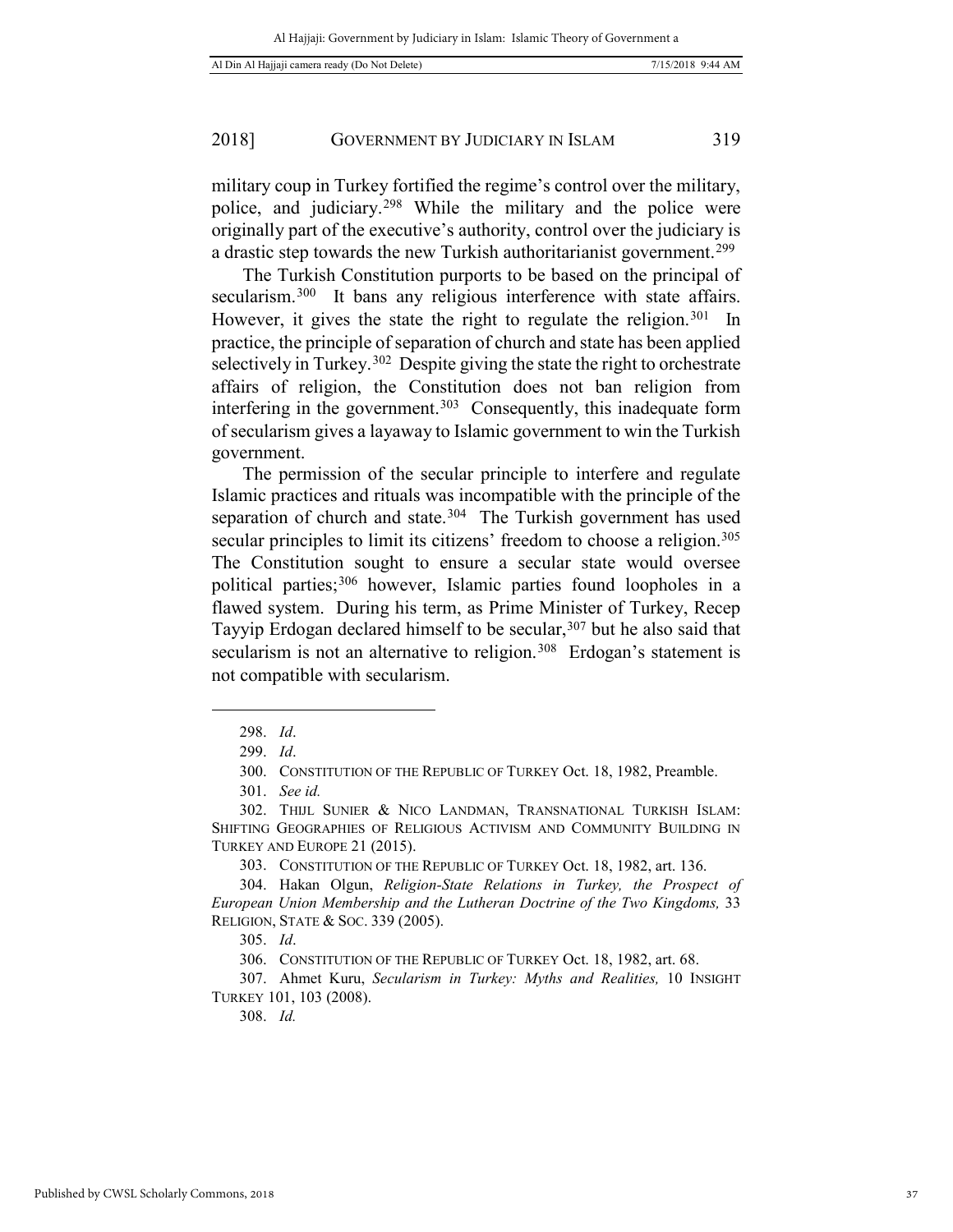The Turkish judiciary has struggled to balance the differing ideals of Islam, secularism, and authoritarianism.[309](#page-37-0) The judiciary's goal of protecting individuals has been replaced by the executive's initiative to protect government officials.[310](#page-37-1) The Turkish judiciary is heavily involved in the social and political sphere, thus creating a "judicialization" of politics.<sup>[311](#page-37-2)</sup>

Contemporary Turkish judges and prosecutors believe—or are forced to believe—their roles are not to deliver justice, but rather, to protect the state.<sup>312</sup> The Turkish judiciary functions in two main ways: (1) intervening in the political sphere in a way that pleases the current authoritarian regime, and (2) helping to oppress those who oppose the regime.[313](#page-37-4) In 2015, two judges were detained and arrested for issuing a judgment that did not meet the regime's approval.[314](#page-37-5) The judiciary maintains authoritarian rule over Turkey.<sup>[315](#page-37-6)</sup>

The Turkish Supreme Constitutional Court is heavily involved in politics.[316](#page-37-7) The Court itself is an apolitical body; however, the Court takes steps to limit political parties.[317](#page-37-8) The Court, established in 1961, has taken several steps against the reigning regime to limit its unconditional power.<sup>[318](#page-37-9)</sup> The President of the Court has issued several statements against the formation of political parties to avoid

<span id="page-37-0"></span><sup>309.</sup> Zuhtu Arslan, *Reluctantly Sailing towards Political Liberalism: The Political Role of the Judiciary*, *in* TURKEY, FIGHTING FOR POLITICAL FREEDOM: COMPARATIVE STUDIES OF THE LEGAL COMPLEX AND POLITICAL LIBERALISM 220 (Terence Halliday, Lucien Karpik & Malcolm Feeley eds., 2007).

<sup>310.</sup> *Id*.

<sup>311.</sup> *Id*.

<span id="page-37-3"></span><span id="page-37-2"></span><span id="page-37-1"></span><sup>312.</sup> FATMA MUCA GOCOK, DENIAL OF VIOLENCE: OTTOMAN PAST, TURKISH PRESET AND COLLECTIVE VIOLENCE AGAINST THE ARMENIANS, 1789-2009 404 (2014).

<span id="page-37-4"></span><sup>313.</sup> Michael Gunter, *Turkey: the Politics of A New Democracy Constitution*, 19 MIDDLE E. POL. 119, 122 (2012).

<span id="page-37-5"></span><sup>314.</sup> The two judges have ruled to release of media members and officers. *See*  TooLateToDebate, *Jurists: Arrest of Judges Leaves Black Mark on Turkish Judiciary*, YOUTUBE (May 4, 2015) https://www.youtube.com/watch?v=  $i1$ mFFwUBXQE.

<sup>315.</sup> *Id*.

<span id="page-37-9"></span><span id="page-37-8"></span><span id="page-37-7"></span><span id="page-37-6"></span><sup>316.</sup> Zuhtu Arslan, *Conflicting Paradigms: Political Rights in the Turkish Constitutional Court*, 11 CRITICAL MIDDLE E. STUD. 9, 15 (2002).

<sup>317.</sup> *Id*.

<sup>318.</sup> *Id*.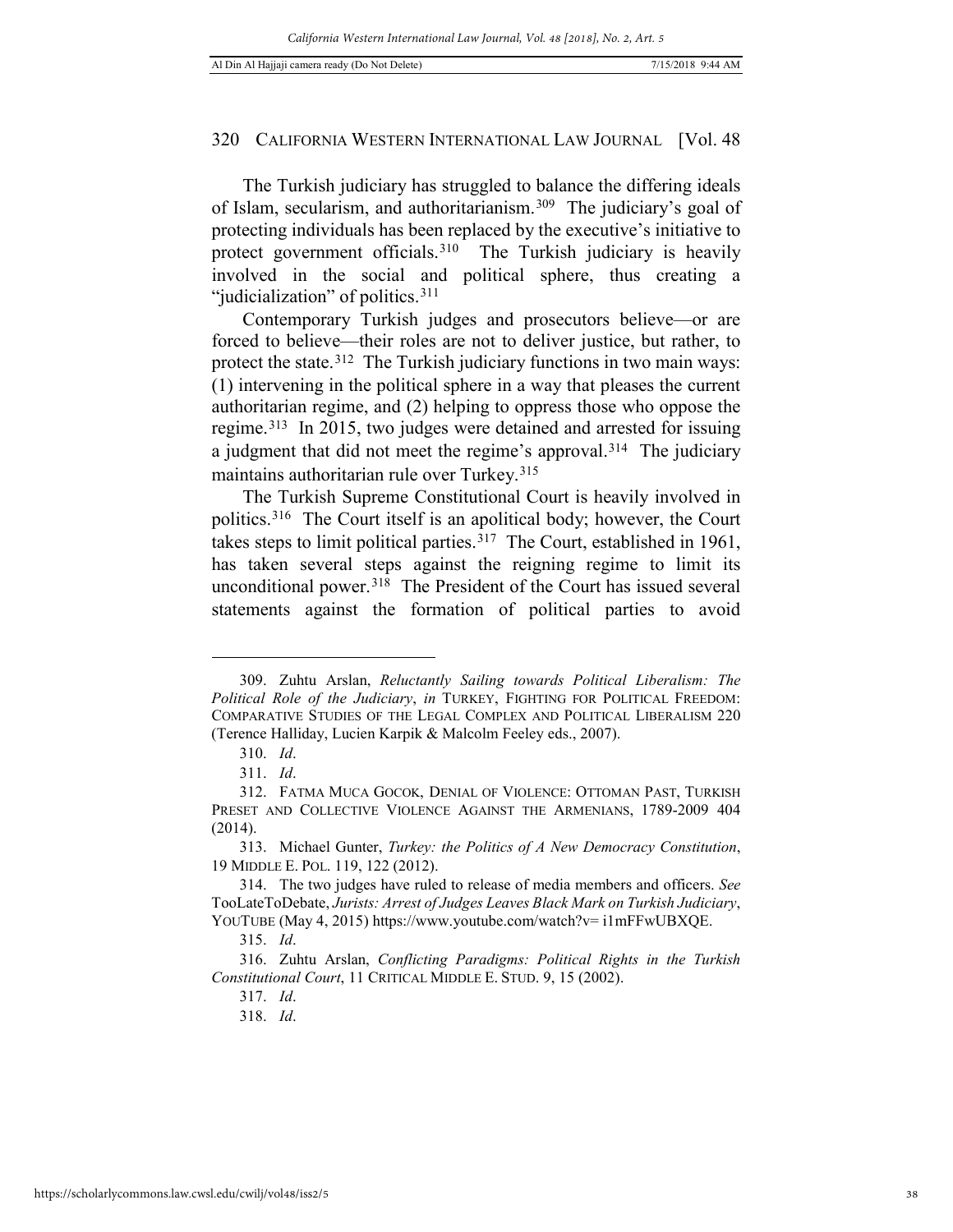confrontation with the ruling party.<sup>[319](#page-38-0)</sup> The Court has dissolved many political parties.[320](#page-38-1) For example, in 1991, the Court dissolved the United Communist Party of Turkey and the Socialist Party a year later.<sup>[321](#page-38-2)</sup> In 1994, it dissolved the Freedom and Democracy Party, and in 2001, the Virtue Party.[322](#page-38-3) Additionally, in 2008, the Court banned several political figures of the Justice and Development Party AKP from politics.[323](#page-38-4) As a result, the Court became part of the political dilemma in Turkey.

# *B. Saudi Arabia: Totalitarian Islamic Ideology*

Saudi Arabia's Constitution is based on Islamic *Sharia/*jurisprudence, and the principle of *Shura* (public consultation).[324](#page-38-5) An examination of the Saudi government, however, reveals the government lacks Islamic principles. The Saudi Arabian government is an absolute monarchy.[325](#page-38-6) The King is the prime minister.<sup>[326](#page-38-7)</sup> He is the supreme commander of the armed forces,<sup>[327](#page-38-8)</sup> with absolute powers to declare a state of emergency, mobilization, and war.<sup>328</sup> The King also has complete power to impeach members of the *Shura* (legislative) Council.<sup>329</sup> According to the Constitution, the King's authority is derived from the Quran and the Prophet's traditions. [330](#page-38-11) Hence, no one can dispute the King's authority.

<sup>319.</sup> *Id*.

<sup>320.</sup> *Id*.

<sup>321.</sup> *Id*.

<sup>322.</sup> *Id*. at 16.

<span id="page-38-4"></span><span id="page-38-3"></span><span id="page-38-2"></span><span id="page-38-1"></span><span id="page-38-0"></span><sup>323.</sup> Fevzi Biligin, *The Turkish Constitutional Court's Struggle for Democracy and the Rule of Law*, RETHINK INST. (Oct. 2014), http://www.rethinkinstitute.org/turkish-constitutional-courts-struggle-democracyrule-law/.

<span id="page-38-8"></span><span id="page-38-7"></span><span id="page-38-6"></span><span id="page-38-5"></span><sup>324.</sup> CONSTITUTION OF SAUDI ARABIA Mar. 1992, art. 1. (Islamic Sharia is all rules related to Islamic jurisprudence or legal theory. As for Shura principle, it is the Islamic principle of public consultation).

<sup>325.</sup> *Id*.

<sup>326</sup>*. Id*. art. 56.

<sup>327.</sup> *Id*. art. 60.

<span id="page-38-9"></span><sup>328.</sup> *Id*. art. 61.

<span id="page-38-11"></span><span id="page-38-10"></span><sup>329.</sup> *Id*. art. 68.

<sup>330</sup>*. Id*. arts. 1, 6.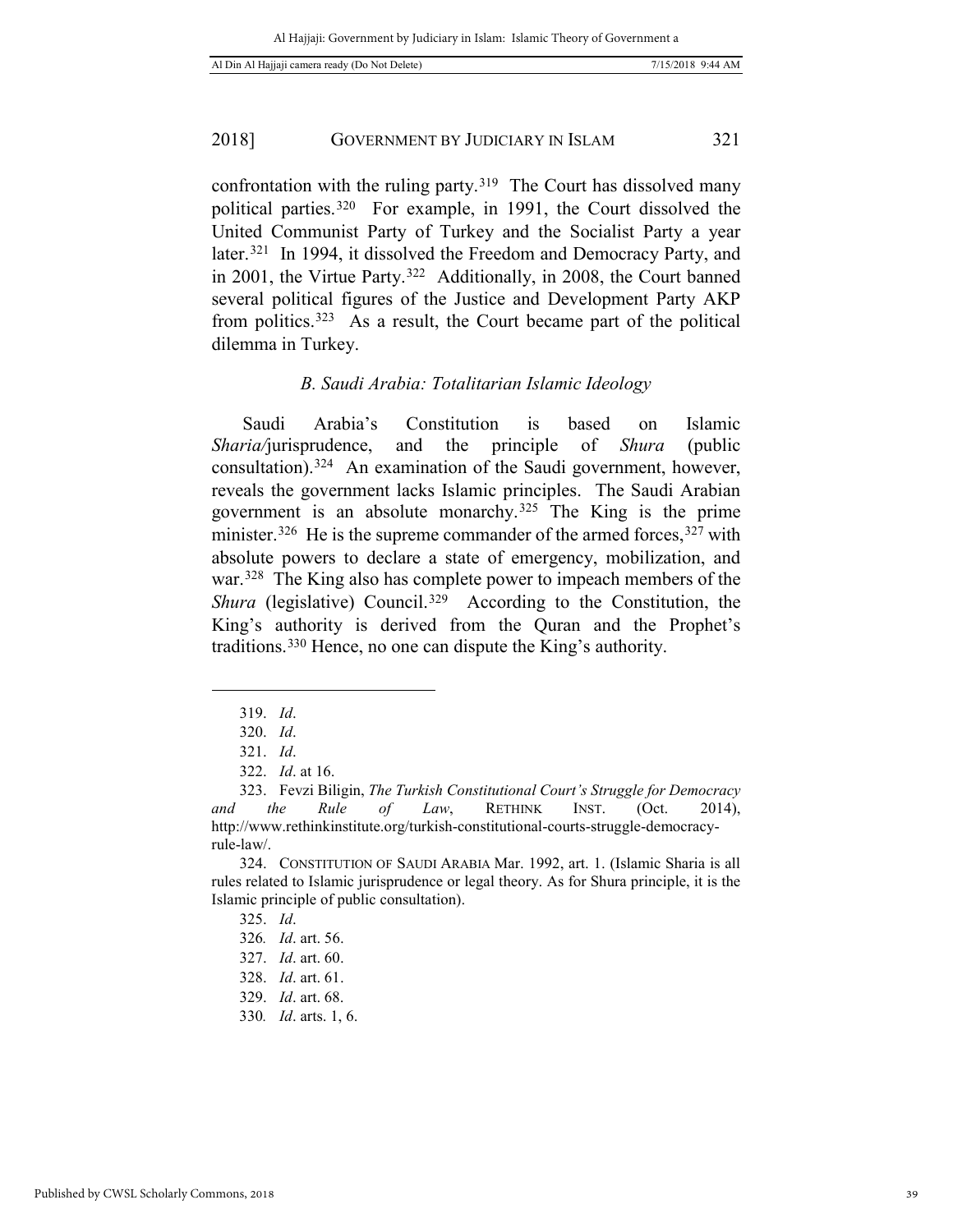While the Prophet enjoyed very limited power over military forces, tax, and foreign representation, the King of Saudi Arabia controls them unapologetically and without inhibition.[331](#page-39-0) Saudi Arabia's military is the fourth highest military-spending force in the world after the United States, China, and Russia.<sup>332</sup> The King's absolute control over the military is further strengthened by his intervention power. This intervention power takes on two forms: direct and indirect intervention. Direct intervention has occurred to sustain the status quo of political regimes in Bahrain and Yemen. In Bahrain, Saudi Arabia sent its National Guard forces, estimated to be 5,000 military personnel to aid the regime against the popular unrest.[333](#page-39-2) In Yemen, the situation was more complicated, because Yemen had a long history of civil wars.[334](#page-39-3) Saudi Arabia formulated a Saudi-led multinational coalition.<sup>[335](#page-39-4)</sup> Hence, the Saudi Arabian army became part of the civil war in Yemen.[336](#page-39-5) As for indirect intervention, Saudi Arabia played a vital role in Syria and Libya's internal conflicts by financing insurgents.[337](#page-39-6) Saudi Arabia was met with unprecedented failure when it applied the same strategies used in Bahrain and Yemen.

 $\overline{a}$ 

<span id="page-39-3"></span>334. Asher Aviad Orkaby, The International History of Yemen Civil War, 1962- 1968 (Apr. 2014) (unpublished Ph.D. dissertation, Harvard University) (on file with the Digital Access to Scholarship at Harvard DASH).

<sup>331.</sup> *Id*.

<span id="page-39-1"></span><span id="page-39-0"></span><sup>332.</sup> Niall McCarthy, *The Top 15 Countries for Military Expenditure in 2016*, FORBES BUS. (Apr. 24, 2017), https://www.forbes.com/sites/niallmccarthy/2017/ 04/24/the-top-15-countries-for-military-expenditure-in-2016 infographic/#b51373543f32.

<span id="page-39-2"></span><sup>333.</sup> Amy Austin Holmes, *The Military intervention that the World Forgot: Saudi and Emirati Forces Continue to Police Bahrain*, ALJAZEERA AM. (Mar. 29, 2014), http://america.aljazeera.com/opinions/2014/3/bahrain-uprisinginterventions audiarabiaemirates.html.

<span id="page-39-4"></span><sup>335.</sup> Jon Gambrell, *Here are the members of the Saudi-led Coalition in Yemen and What they're Contributing*, BUS. INSIDER (Mar. 30, 2015), http://www.businessinsider.com/members-of-saudi-led-coalition-in-yemen-theircontributions-2015-3.

<span id="page-39-5"></span><sup>336.</sup> *Yemen Crisis: Who is Fighting Whom?*, BBC NEWS (Jan. 30, 2018), http://www.bbc.com/news/world-middle-east-29319423.

<span id="page-39-6"></span><sup>337.</sup> C.J. Chivers & Eric Schmitt, *Saudis Step-up Help for Rebels in Syria With Croatian Arms*, N.Y. TIMES, Feb. 25, 2013, at A1. *See also Who is Supplying Weapons to the Warring Sides in Syria*, BBC NEWS (June 14, 2013), http://www.bbc.com/news/world-middle-east-22906965.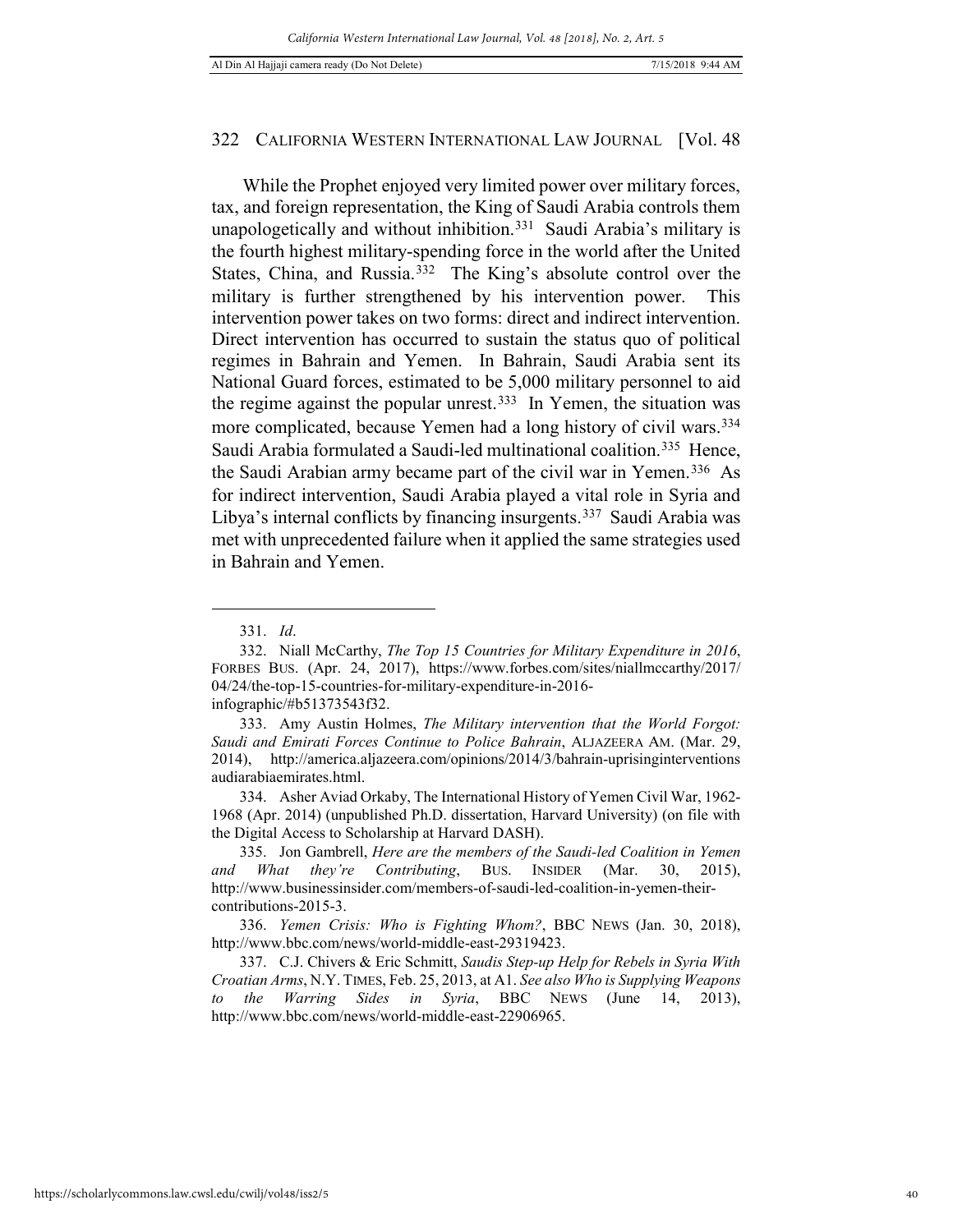The foreign affairs policy of Saudi Arabia is geared towards protecting its regional interests, resulting in an ambivalent foreign policy. On one hand, Saudi Arabia intervened in Yemen to protect the legitimacy of Hadi's government in the wake of Saleh's government.<sup>338</sup> It used military forces to protect its interests and policies in Yemen. On the other hand, Saudi Arabia financed the military coup of 2013 in Egypt, against the legitimate ex-President Morsi.[339](#page-40-1) It believed that the military regime in Egypt, rather than the Muslim Brotherhood regime, would better suit its interests in Egypt.<sup>[340](#page-40-2)</sup> Saudi Arabia offered Egypt plenty of aid in the form of cash and oil-industry commodities.[341](#page-40-3) The Saudi policymakers believed that this was the way to buy the Egyptian regime's loyalty. Nonetheless, Saudi Arabia immediately stopped all kinds of aid to Egypt once it realized that the Egyptian regime would not abide by its regional policies.[342](#page-40-4)

The taxation system of Saudi Arabia is based on *Zakat*. However, after the recent collapse of oil prices, Saudi Arabia imposed new taxes on its citizens and resident foreigners.[343](#page-40-5) One new tax is the expats' family tax: each foreign worker is now obliged to pay taxes for each

<span id="page-40-0"></span><sup>338.</sup> Mehmood Hussain, *Saudi Intervention in Yemen and its Impact on Saudi's Economy*, FOREIGN POL'Y NEWS, http://foreignpolicynews.org/ 2016/12/11/saudiintervention-yemen-impact-saudis-economy/ (last visited Mar. 1, 2018).

<span id="page-40-1"></span><sup>339.</sup> David Hearst, *Why Saudi Arabia is Taking a Risk by Backing the Egyptian Coup*, THE GUARDIAN (Aug. 20, 2013), https://www.theguardian.com/ commentisfree/2013/aug/20/saudi-arabia-coup-egypt.

<span id="page-40-2"></span><sup>340.</sup> Rod Nordland, *Saudi Arabia Promises to Aid Egypt's Regime*, N.Y. TIMES, Aug. 20, 2013, at A1.

<span id="page-40-3"></span><sup>341.</sup> *Saudi Arabia Approves \$5 Billion aid package to Egypt*, AL ARABIYA ENG., http://english.alarabiya.net/en/business/economy/2013/07/09/Saudi-Arabiaapproves-5-billion-aid-package-to-Egypt.html (last visited Mar. 1, 2018).

<span id="page-40-4"></span><sup>342.</sup> Lin Noueihed & Asma Al-Sharif, *Fuel Aid Halt Suggests Deeper Saudi Egyptian Rift*, REUTERS (Oct. 12, 2016), http://www.reuters.com/article/us-egyptsaudi-analysis/fuel-aid-halt-suggests-deeper-saudi-egyptian-rift-idUSKBN12 E1N8; *see also Saudi Arabia halts \$23 bn oil Aid deal to Egypt indefinitely*, MIDDLE E. (Nov. 7, 2016), http://www.middleeasteye.net/news/egypt-strike-new-oil-deals-iran-report-124526470.

<span id="page-40-5"></span><sup>343.</sup> Liam Denning, *Wanted in Saudi Arabia: An Extremely Careful Driver*, BLOOMBERG BUSINESSWEEK (June 27, 2017), https://www.bloomberg.com/ news/articles/2017-06-27/saudi-arabia-and-oil-prices-careful-steering-needed.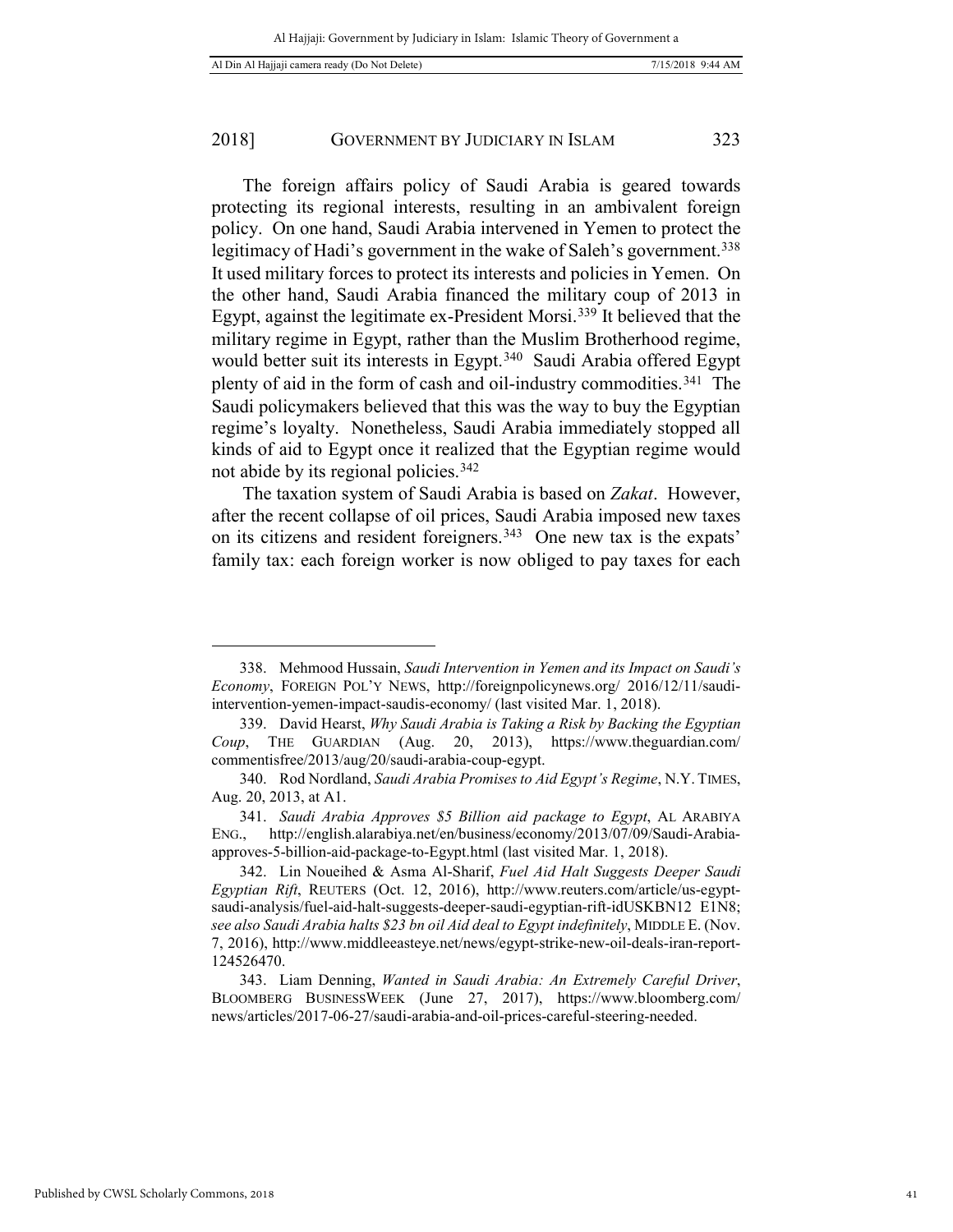member of his/her family.<sup>[344](#page-41-0)</sup> This tax is completely foreign to the Prophet's Islamic taxation system—which was limited to *Zakat*.[345](#page-41-1) The King's willingness to violate *Zakat* proves Saudi Arabia's absolute monarchy does not follow Islamic rule. Nonetheless, Saudi Arabia immediately stopped all kinds of aid to Egypt once it realized that the Egyptian regime would not follow and abide by its regional policies.<sup>[346](#page-41-2)</sup>

#### *C. Egypt: Islam and Militant Government*

Egypt is an Islamic country.<sup>347</sup> However, the ruling of the country's general affairs is not Islamic. Islam does not supersede the military regime in the country. President Anwar Al-Sadat started the constitutional nature of Islam in Egypt.[348](#page-41-4) The Islamists supported President Al-Sadat in his decision and expressed their political agreement in their campaigns.[349](#page-41-5) In return, he included an article in the Constitution to consider Islamic *Sharia* as the main source of legislation.[350](#page-41-6)

In contemporary Egyptian history, the army dominates the political, social, and legal life in Egypt.<sup>[351](#page-41-7)</sup> During the 1800s, Mohamed Ali Pasha founded modern Egypt.<sup>352</sup> He was Albanian and an officer in the Ottoman Army.[353](#page-41-9) After the French colonization of Egypt ended, the Egyptian jurists formed one of the early *Shura* councils and elected

1

<span id="page-41-1"></span><span id="page-41-0"></span><sup>344.</sup> Saudi Arabia Introduces New Tax for Expatriates, AL ARABIYA ENG. (July 3, 2017), http://english.alarabiya.net/en/business/economy/2017/07/03/Saudi-Arabiaintroduces-new-tax-for-expatriates.html.

<sup>345.</sup> *Supra* Discussion Part.II.B.2.

<sup>346.</sup> Noueihed & Al-Sharif, *supra* note 342.

<sup>347.</sup> CONSTITUTION OF THE ARAB REPUBLIC OF EGYPT Jan. 18, 2014, art. 2.

<span id="page-41-4"></span><span id="page-41-3"></span><span id="page-41-2"></span><sup>348.</sup> Clark B. Lombardi, *Islamic Law as a Source of Constitutional Law in Egypt: The Constitutionalization of the Sharia in a Modern Arab State*, 37 COLUM. J. TRANSNAT'L L. 81, 81–83 (1998-1999).

<sup>349.</sup> *Id*.

<sup>350.</sup> *Id*.

<span id="page-41-7"></span><span id="page-41-6"></span><span id="page-41-5"></span><sup>351.</sup> Michele Dunne & Amr Hamzawy, *Egypt's Secular Political Parties: A Struggle for Identity and Independence*, CARNEGIE ENDOWMENT INT'L PEACE (Mar. 31, 2017), http://carnegieendowment.org/2017/03/31/egypt-s-secular-politicalparties-struggle-for-identity-and-independence-pub-68482.

<span id="page-41-9"></span><span id="page-41-8"></span><sup>352.</sup> ALI COSKUN TUNCER, SOVEREIGN DEBT AND INTERNATIONAL FINANCIAL CONTROL THE MIDDLE EAST AND THE BALKANS, 1870-1914 30–31 (2015).

<sup>353.</sup> *Id*.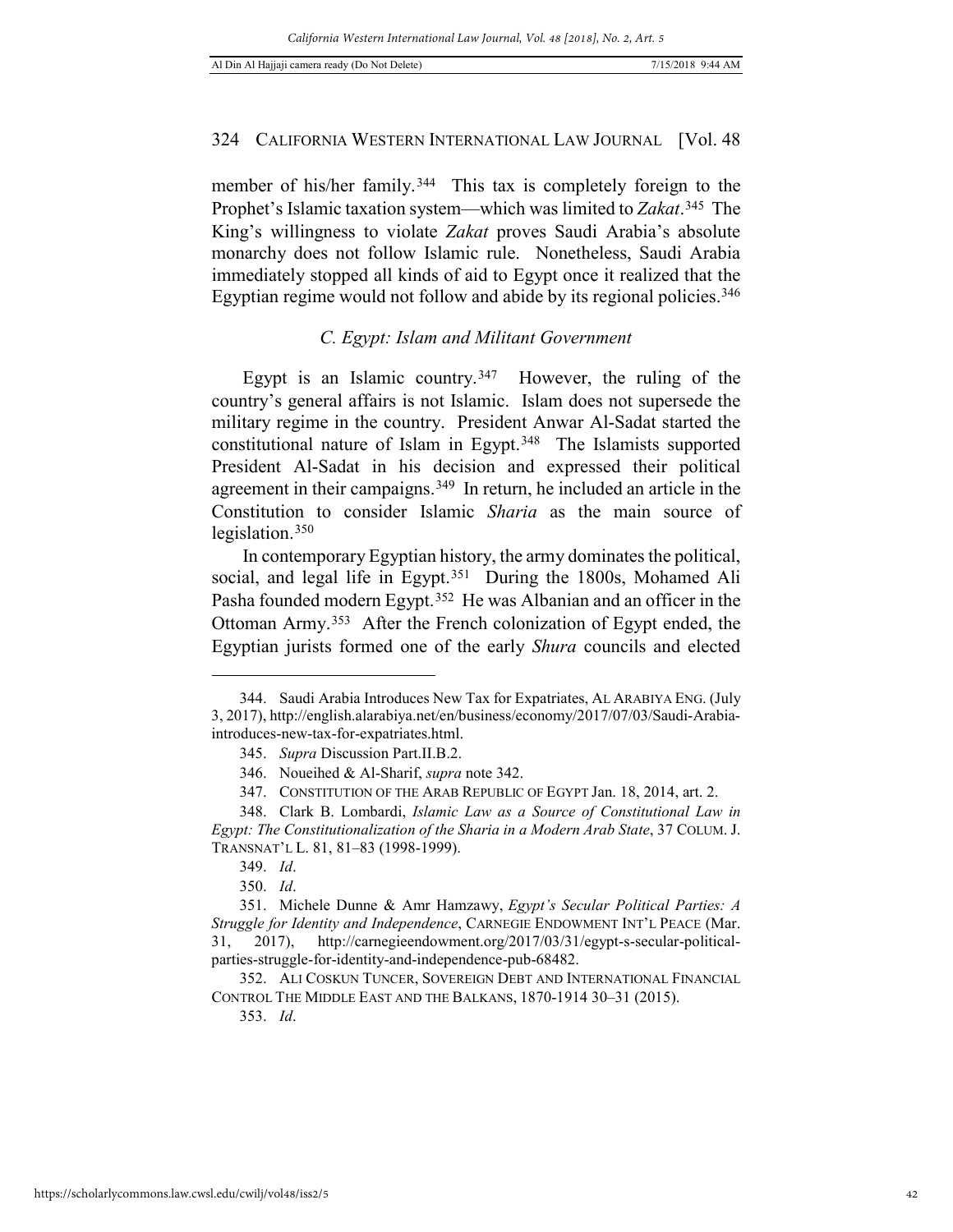Mohamed Ali to be the *Amir*.[354](#page-42-0) In a massacre known as the Massacre of Mamelukes at the Cairo Citadel, Ali killed all the senior officers in the Egyptian army who opposed him.[355](#page-42-1) He then led a war against the Ottomans to secure Egypt as his own property.[356](#page-42-2) This war spelled the end of him—and his dynasty—as a recognized ruler of Egypt.[357](#page-42-3) Ali's dynasty ruled Egypt until 1952.[358](#page-42-4)

In 1952, the Egyptian military started a military coup against King Farouk, the great-grandson of Mohamed Ali and declared Egypt a republic. For the next 59 years almost every leader was a military officer: Mohamed Naguib (1952-1953), [359](#page-42-5) Gamal Abdel-Nasser (1953-1970),<sup>[360](#page-42-6)</sup> Anwar Al-Sadat (1970-1981),<sup>[361](#page-42-7)</sup> and Mohamed Hosni Mubarak  $(1981-2011)^{362}$  $(1981-2011)^{362}$  $(1981-2011)^{362}$  There were very few exceptions to the army officer rule, such as Supreme Court Chief Justice Judge Adly Mansour (2013-2014)[363](#page-42-9) and Professor Sofi Abu Talib (1980-1981).[364](#page-42-10)  However, the most important exception occurred after the success of the 2011 Revolution.<sup>[365](#page-42-11)</sup> In 2012, Egypt had its first civilian president, who was a professor of engineering.<sup>366</sup> His ascension to power lasted

<span id="page-42-1"></span><span id="page-42-0"></span>-

<span id="page-42-5"></span><span id="page-42-4"></span><span id="page-42-3"></span><span id="page-42-2"></span>359. Laura M. James, *Gamal Abdel Nasser*, *in* MENTAL MAPS IN THE EARLY COLD WAR ERA, 1945-68 218 (Steven Casey and Jonathan Wright eds., 2011).

360. *Id*.

<span id="page-42-7"></span><span id="page-42-6"></span>361. MUSTAFA MENSHAWY, STATE, MEMORY AND EGYPT'S VICTORY IN THE 1973 WAR RULING BY DISCOURSE 149–55 (2017).

<span id="page-42-8"></span>362. ALAA AL-DIN ARAFAT, THE MUBARAK LEADERSHIP AND FUTURE OF DEMOCRACY IN EGYPT 24 (2009).

<span id="page-42-9"></span>363. ALAA AL-DIN ARAFAT, EGYPT IN CRISIS THE FALL OF ISLAMISM AND PROSPECTS OF DEMOCRATIZATION 124 (2017).

<span id="page-42-10"></span>364. *Former acting President of Egypt dies in Malaysia*, REUTERS (Feb. 21, 2008), http://www.reuters.com/article/idINIndia-32078520080221.

<span id="page-42-11"></span>365. JOSEPH J. KAMINSKI, THE CONTEMPORARY ISLAMIC GOVERNED STATE A RECONCEPTUALIZATION 231–33 (2017).

<span id="page-42-12"></span>366. Mohamed Morsi Fast Facts, CNN LIBR. (Aug. 25, 2017), http://edition.cnn.com/2012/12/28/world/meast/mohamed-morsy—-fast-facts/ index.html.

<sup>354.</sup> *Id*.

<sup>355.</sup> *Id*.

<sup>356.</sup> *Id*.

<sup>357.</sup> *Id*.

<sup>358.</sup> *Id*.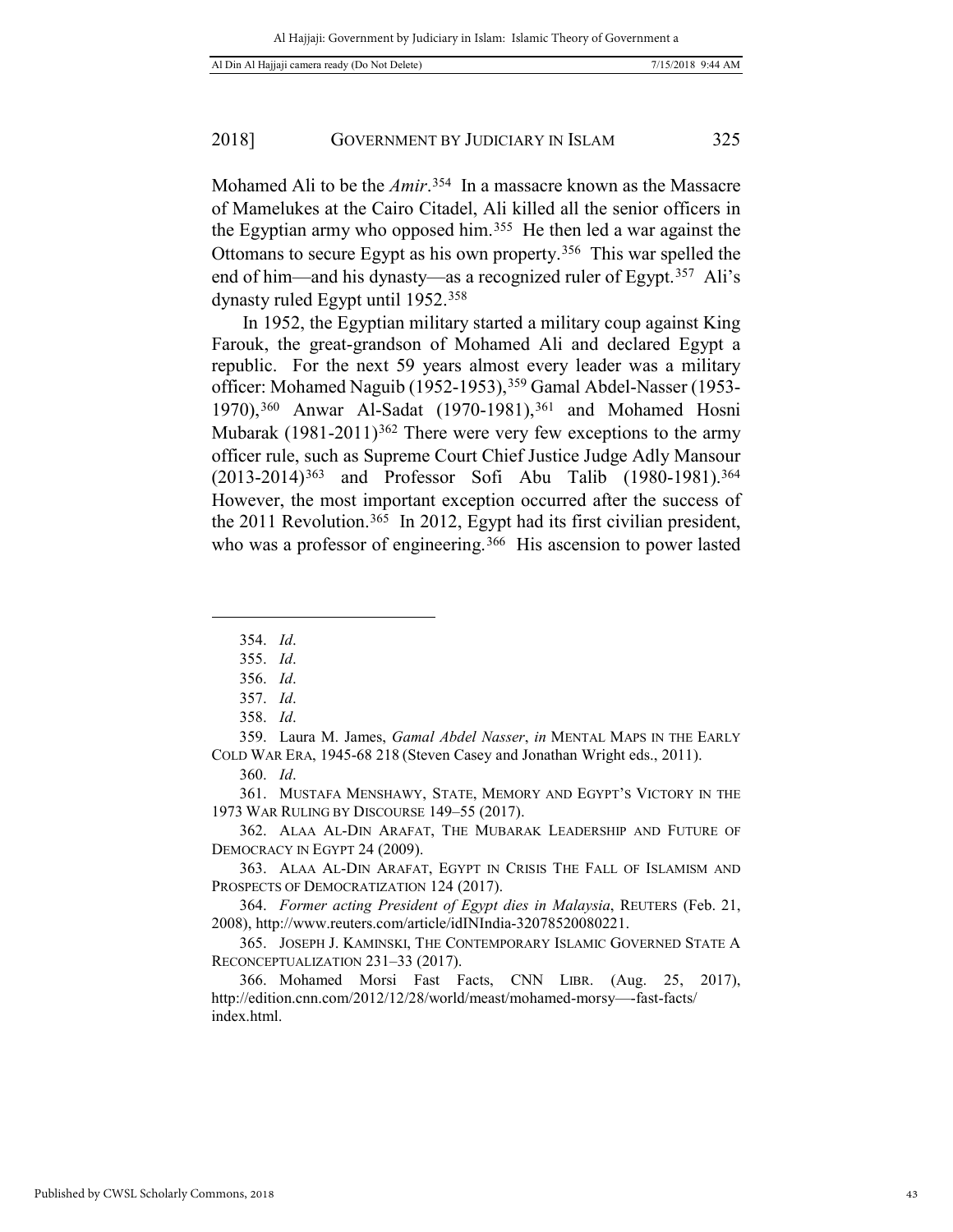only for a year,  $367$  before the army assumed the ruling authority once again in 2013, after a military coup against President Morsi.<sup>[368](#page-43-1)</sup>

The 2013 military coup resulted in full domination by the military over every aspect of the government.<sup>[369](#page-43-2)</sup> In terms of executive authority, the current president of the republic is Field-Marshal Abdelfattah Al-Sisi.<sup>370</sup> Al-Sisi was the mastermind behind the 2013 coup.<sup>371</sup> He was the Minister of Defense during the presidency of ex-President Mohamed Morsi.<sup>372</sup> Al-Sisi has appointed former army generals as governors.[373](#page-43-6)

As for legislative authority, the Muslim Brotherhood won 48% of the 2013 parliamentary elections, while the other parties collectively won 52%.[374](#page-43-7) In the 2015 Parliament, the army formed a political coalition called "For the love of Egypt."[375](#page-43-8) This coalition was made up

 $\overline{a}$ 

<span id="page-43-4"></span><span id="page-43-3"></span>371. David D. Kipkpatrick, *Egypt Army Outs Morsi, Suspends Charter*, N.Y. TIMES, July 3, 2013, at A1.

<span id="page-43-5"></span>372. Kareem Fahim, *In Upheaval for Egypt, Morsi Forces out Military Chiefs*, N.Y. TIMES, (Aug. 12, 2012), http://www.nytimes.com/2012/08/13/ world/middleeast/egyptian-leader-ousts-military-chiefs.html?mcubz=1.

374*. Id*.

<span id="page-43-8"></span><span id="page-43-7"></span>375. Abdullah Al-Arian, *Egypt's Hollow Parliament*, AL-JAZEERA (Jan. 12, 2016), https://www.aljazeera.com/indepth/opinion/2016/01/egypt-hollow-parlia ment-160112071640089.html.

<span id="page-43-0"></span><sup>367.</sup> *Profile: Egypt's Mohamed Morsi*, CNN NEWS (Apr. 21, 2015), http://www.bbc.com/news/world-middle-east-18371427.

<span id="page-43-1"></span><sup>368.</sup> Richard Spencer, *A Military Coup in All But Name: How Egypt's Crisis Unfolded*, TELEGRAPH (July 3, 2013), http://www.telegraph.co.uk/news/ worldnews/africaandindianocean/egypt/10158641/A-military-coup-in-all-but-namehow-Egypts-crisis-unfolded.html.

<span id="page-43-2"></span><sup>369.</sup> Joana Saba, *The Military and the State: The Role of the Armed Forces in Post- 30 June Egypt*, DAILY NEWS EGYPT (Sept. 27, 2014), https://dailynewsegypt. com/2014/09/27/military-state-role-armed-forces-post-30-june-egypt/.

<sup>370.</sup> *Id*.

<span id="page-43-6"></span><sup>373.</sup> *Egypt Names Six Provincial Governors, Mostly Ex-General*, REUTERS (Sept. 7, 2016), http://www.reuters.com/article/us-egypt-governors/egypt-names-sixprovincial-governors-mostly-ex-generals-idUSKCN11D285; Sarah el-Sheikh, *Government Reshuffle Features Al-Sisi Appointment with Military Background*, DAILY NEWS EGYPT (Dec. 26, 2015), https://dailynewsegypt.com/ 2015/12/26/government-reshuffle-features-al-sisi-appointments-with-militarybackgrounds/.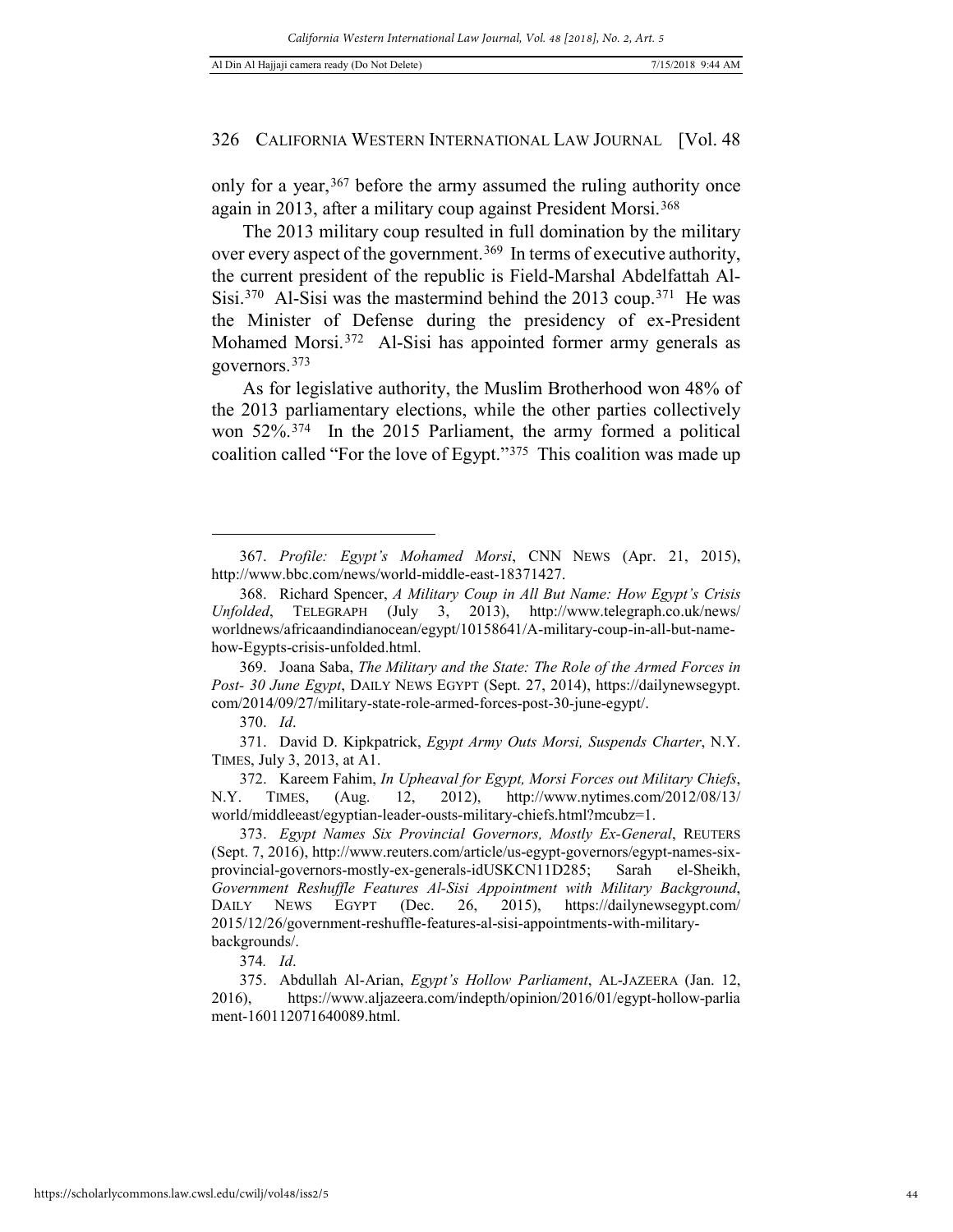of 380 members.[376](#page-44-0) At the time, parliament had 71 military generals, from a total of 445 members.[377](#page-44-1)

As for the judiciary, an ongoing "judicial massacre" of judges has been taking place between the years 2014 and 2017. After the success of the 2013 military coup, many disciplinary trials took place to impeach a number of judges, who declared their opposition to the return of military rule of the government.[378](#page-44-2) Between 2014 and 2016, more than 200 judges were impeached.[379](#page-44-3) Military forces, again, have become an undisputed authority during Al-Sisi's rule.

The military judiciary plays a vital role in the military authoritarian regime in Egypt.[380](#page-44-4) The military judiciary's representatives have been members of all the constitutional assemblies since January 2011.<sup>381</sup> They advocate for a special status for the military judiciary in all constitutions. This is based on two reasons. First, the army advocates for exclusive jurisdiction by the military judiciary over any issues related to the army.[382](#page-44-6) One of the aims of this exclusive jurisdiction is to protect army investments.<sup>383</sup> The army owns farms, gas stations, factories, and outlet stores.[384](#page-44-8) Additionally, the army offers services to

1

<span id="page-44-0"></span><sup>376.</sup> Omar Halawa, *Meet Egypt's New parliamentary Majority Bloc: In Support of Egypt*, ATLANTIC COUNCIL (Jan. 11, 2016), http://www.atlanticcouncil.org/blogs/menasource/meet-egypt-s-new-parliamentary majority-bloc-in-support-of-egypt.

<span id="page-44-1"></span><sup>377.</sup> *Belasma' ta'araf 'al 71 lawa jaysh we-mokhabarat fi albarlaman al-'skari, nafazat Parlaman* [*By Name, You Know Seventy-One Brigades and Secretaries of Deputies in the Military*], EGYPT WINDOW (Dec. 5, 2015), http://old.egyptwindow.net/news\_Details.aspx?News\_ID=90772 (Google trans.).

<span id="page-44-2"></span><sup>378.</sup> Ahmed Saliman, *37 kharqan fi mazbahat al-Qada'h fi misr,* AL-ARABY (on file with author).

<span id="page-44-3"></span><sup>379.</sup> Shams Al Din Al Hajjaji, *Clash of Titans: A Comparative Approach to Reform of Judicial Accountability in Egypt*, 41 SEATTLE U. L. REV. 1, 30 (2017).

<span id="page-44-4"></span><sup>380.</sup> ANTONI ABAT I NANET & MARK TUSHNET, THE ARAB SPRING: AN ESSAY ON REVOLUTION AND CONSTITUTIONALISM 242 (2015).

<sup>381.</sup> *Id*.

<span id="page-44-6"></span><span id="page-44-5"></span><sup>382.</sup> Stephan Roll, *Managing Change: How Egypt's Military Leadership Shaped the Transformation,* 21 MEDITERRANEAN POL. 23, 23–26 (2016).

<sup>383.</sup> *Id*.

<span id="page-44-8"></span><span id="page-44-7"></span><sup>384.</sup> Shana Marshall, *The Egyptian Armed Forces and the Remaking of an Economic Empire*, CARNEGIE MIDDLE E. CTR. (Apr. 15, 2015), http://carnegiemec.org/2015/04/15/egyptian-armed-forces-and-remaking-of-economic-empire-pub-59726.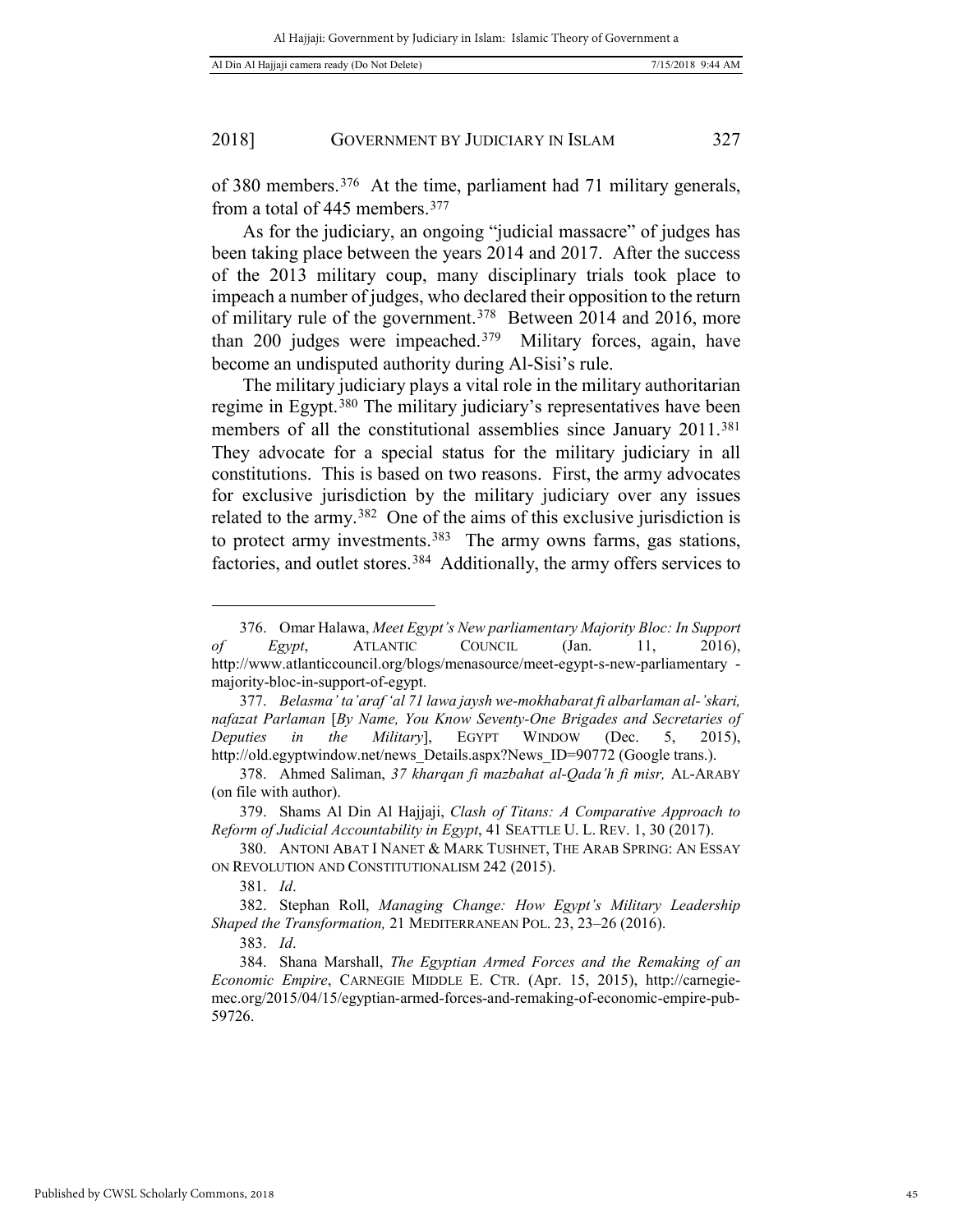the public at a fair market price, without being subjected to the tax law.[385](#page-45-0) The 2014 Constitution reflects these objectives in Article 204.[386](#page-45-1)

Second, the 2014 Constitution prohibits trials of civilians before military courts.[387](#page-45-2) However, the Constitution allows for a very broad exception to this rule.<sup>[388](#page-45-3)</sup> The exclusion includes: assault against military facilities, military barracks, or any establishments that falls under military authority.[389](#page-45-4) Army General Medhat Radwan, head of the Military Judiciary Authority, was asked during a television interview whether the army's facilities, such as the armed forces' clubs, military-run factory outlets, and gas stations are open to the public.<sup>390</sup> He asserted there is no difference between a military facility for civilians and a military facility for the army. Both are military places.[391](#page-45-6) He replied, "There is no difference between the solider in these facilities, and the solider sitting on a tank; it is not his fault that he serves in this place."[392](#page-46-0) The interviewer responded with ". . . but this

<span id="page-45-3"></span><span id="page-45-2"></span>*Id*.

<span id="page-45-0"></span><sup>385.</sup> Abigail Hauslohner, *Egypt's Military Inc. Expands its Control of the Economy*, GUARDIAN (Mar. 18, 2014), https://www.theguardian.com/world/2014/ mar/18/egypt-military-economy-power-elections.

<span id="page-45-1"></span><sup>386.</sup> CONSTITUTION OF THE ARAB REPUBLIC OF EGYPT Jan. 18, 2014, art. 204/1. Article 204/1 of Constitution of the Arab Republic of Egypt states:

The Military Judiciary is an independent judiciary that adjudicates exclusively in all crimes related to the armed forces, its officers, personnel, and their equals, and in the crimes committed by general intelligence personnel during and because of the service.

<sup>387.</sup> *Id*. art. 204/2 ("No civilian shall face trial before the Military Court"). 388. *Id*. art. 204/3.

Except for crimes that represent a direct assault against military facilities, military barracks, or whatever falls under their authority; stipulated military or border zones; its equipment, vehicles, weapons, ammunition, documents, military secrets, public funds or military factories; crimes related to conscription; or crimes that represent a direct assault against it officers or personnel because of the performance of their duties.

*Id*.

<sup>389.</sup> *Id*.

<span id="page-45-6"></span><span id="page-45-5"></span><span id="page-45-4"></span><sup>390.</sup> Mohahkamat alskarayah elie Yatkhanak ma-a'mal albanzenat al-watanyah we-eli-mish A'gboh yeseab al-balad, YOUTUBE (Dec. 2, 2013), https://www.youtube.com/watch?v=gp2HRVVC0QA (Arab.)

<sup>391.</sup> *Id*.

<sup>392.</sup> *Id*.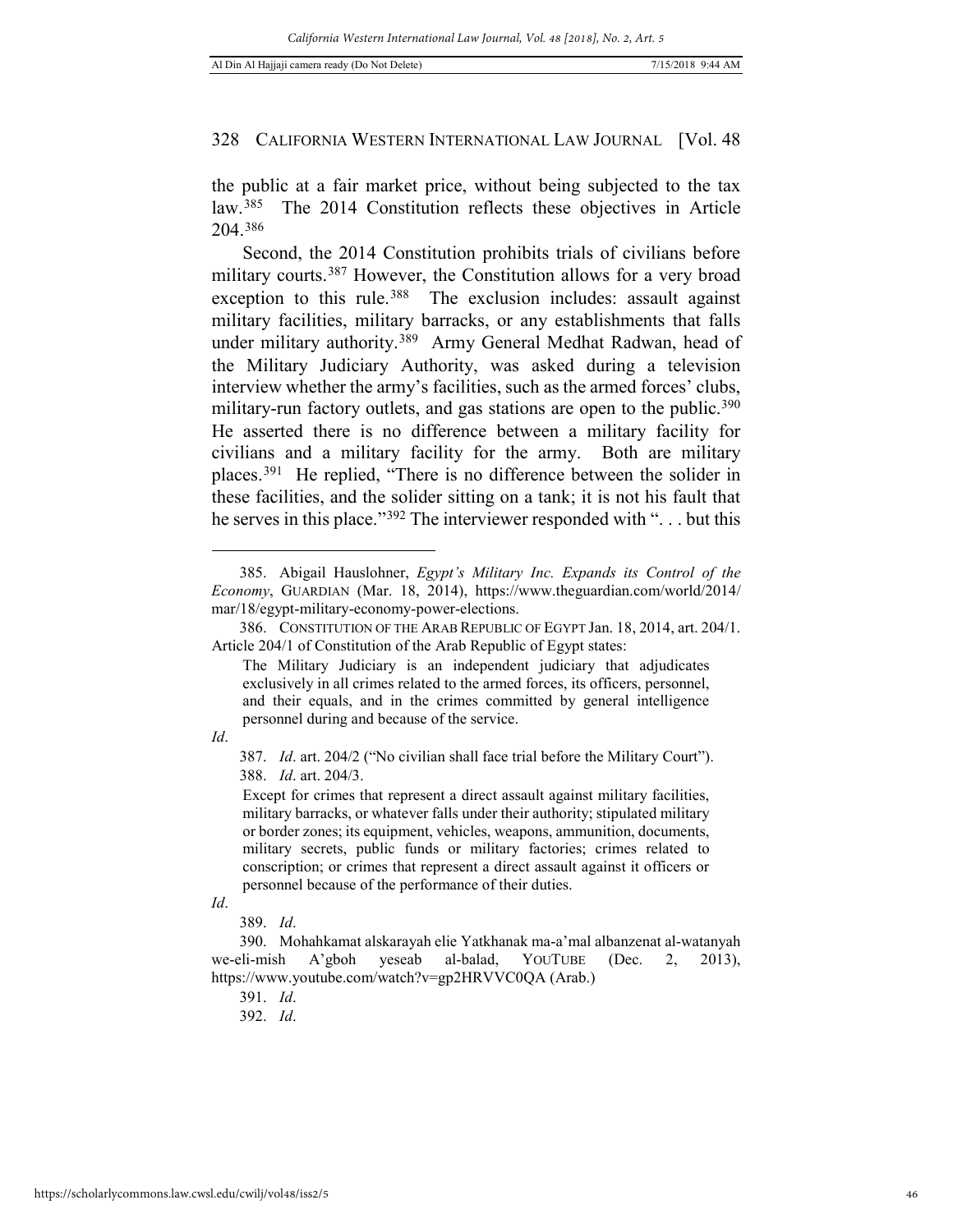is a civilian activity,"[393](#page-46-1) to which he replied: "Sorry madam, it is not."[394](#page-46-2)

Moreover, many civilians were tried during and after the 2011 Revolution in front of military courts. More than 11,000 citizens stood trial before military courts from January 2011 to October 2014.[395](#page-46-3) In November 2014 alone, 820 civilians were put to trial and prosecuted before the military judiciary.[396](#page-46-4) In December 2014, top leaders of the Muslim Brotherhood, the political group in power before the military coup in 2014, were tried and prosecuted before military courts.[397](#page-46-5)  Between the period of November 2014 and April 2016, 7,400 civilians were tried in military courts.<sup>[398](#page-46-6)</sup> The large amount of citizens being tried before military courts is evidence of the increasing military judiciary in Egypt's political and legal life.[399](#page-46-7)

# *D. Morocco: Constitutional Monarch, or Retrieval of Amir Al-Mu'minin*

Morocco is an Islamic country, and it follows a monarchic system.[400](#page-46-8) The 2011 Constitution of Morocco describes its ruler in two contradictory terms. The Moroccan ruler is a king, as well as a Commander of the Faith, *Amir Al-Mu'minin*.[401](#page-46-9) By definition, a person cannot be a king and *Amir Al-Mu'minin* at the same time.[402](#page-46-10) *Amir Al-*

1

397. *Id*.

401. *Id*. art. 41*.*

<sup>393.</sup> *Id*.

<sup>394.</sup> *Id*.

<span id="page-46-3"></span><span id="page-46-2"></span><span id="page-46-1"></span><span id="page-46-0"></span><sup>395.</sup> *Egypt: Unprecedented Expansion of Military Courts, Decree Broaden Jurisdiction over Civilians*, HUM. RTS. WATCH (Nov. 17, 2014), https://www.hrw.org/news/2014/11/17/egypt-unprecedented-expansion-militarycourts.

<span id="page-46-4"></span><sup>396.</sup> *Egypt: Surge of Military Trials Decree Used to Send Protesters to Flawed Courts*, HUM. RTS. WATCH (Dec. 18, 2014), https://www.hrw.org/news/2014/12/18/egypt-surge-military-trials.

<span id="page-46-7"></span><span id="page-46-6"></span><span id="page-46-5"></span><sup>398.</sup> *Egypt: 7,400 Civilians Tried in Military Courts: Torture, Disappearances Used to Elicit Confessions*, HUM. RTS. WATCH (Apr. 13, 2016), https://www.hrw.org/news/2016/04/13/egypt-7400-civilians-tried-military-courts. 399. *Id*.

<sup>400.</sup> CONSTITUTION OF KINGDOM OF MOROCCO, June 17, 2011, art. 1.

<span id="page-46-10"></span><span id="page-46-9"></span><span id="page-46-8"></span><sup>402.</sup> M.A. SHABAN, ISLAMIC HISTORY A NEW INTERPRETATION VOL. I A.D. 600-750 (A.H.132) 37–39 (1999).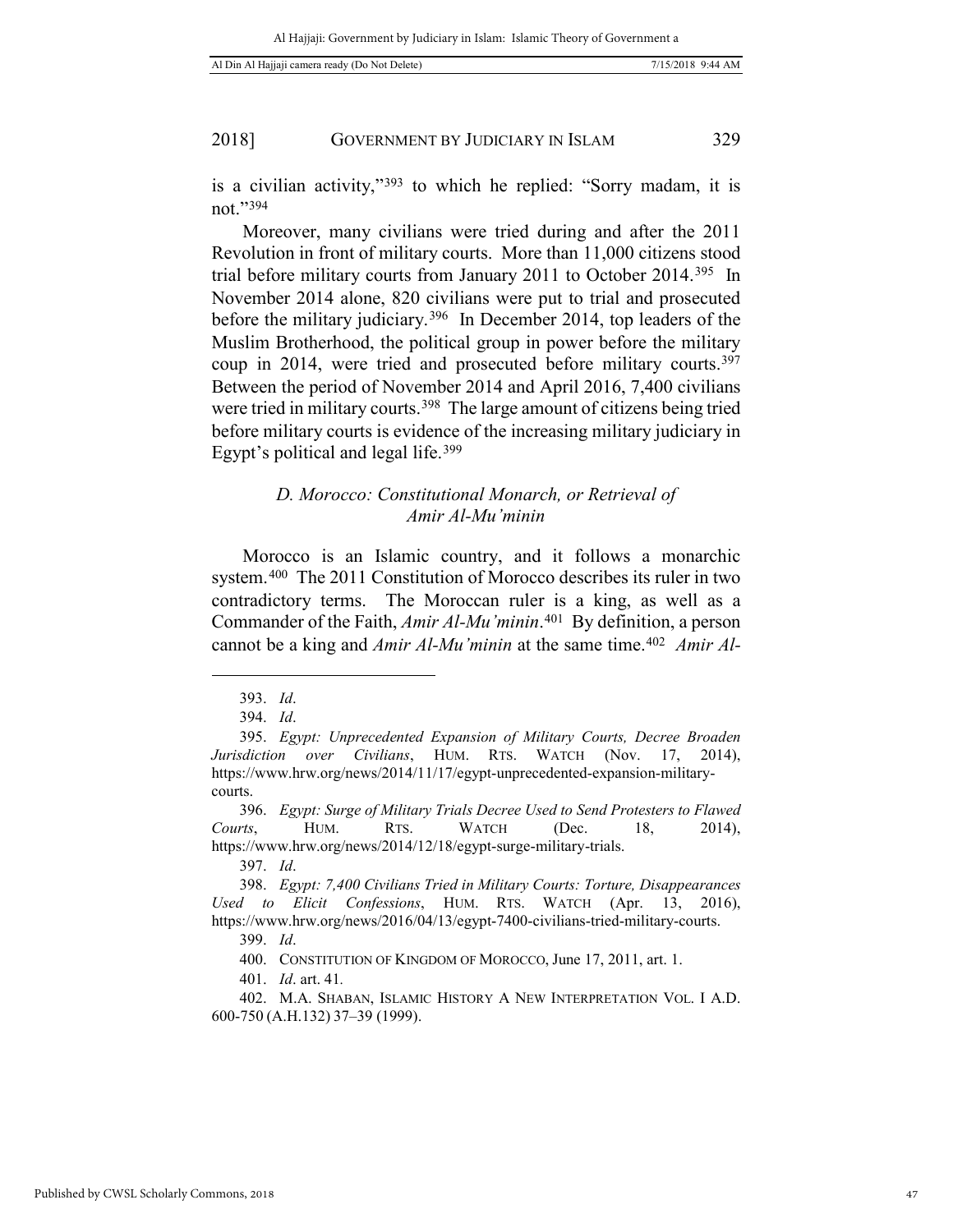*Mu'minin* is a governmental official, who has the qualification of judge (or former judge), with very limited enumerated executive authorities.[403](#page-47-0) *Amir Al-Mu'minin* is a term that has the historical meaning of successor to the Prophet.<sup>[404](#page-47-1)</sup> Instead of repeating the word "successor," they replaced it with the word *Amir Al-Mu'minin.*[405](#page-47-2)It is not synonymous to the word "king" or "emperor."

There are four major differences between the function of being a king, and that of being *Amir al-Mu'minin*. First, a king is a descendant of a royal family, who inherits the title from a blood relationship.[406](#page-47-3)  *Amir Al-Mu'minin* is a person from the lay people, chosen by them to perform a certain public role.[407](#page-47-4) Second, the king can have absolute or constitutional rights.[408](#page-47-5) *Amir Al-Mu'minin*, on the other hand, has very limited authorities, as the authorities are originally drawn from the Quran or the *Sunnah*.[409](#page-47-6) Third, there are no pre-requisites, or qualifications required to be a king.[410](#page-47-7) Usually, kings or presidents do not need certain qualifications<sup>[411](#page-47-8)</sup> to be appointed as such.<sup>412</sup> *Amir Al-Mu'minin* is usually someone who is qualified as a judge, <sup>[413](#page-47-10)</sup> whose main role is to ensure equality and justice among people, and to protect the state against wars. Fourth, the king gets sovereign grants, which are considered a right to the king and his family.<sup>414</sup> *Amir Al-Mu'minin* is

<span id="page-47-0"></span> $\overline{a}$ 

405. *Id*.

<span id="page-47-4"></span><span id="page-47-3"></span><span id="page-47-2"></span><span id="page-47-1"></span>406. HOWARD NENNER, THE RIGHT TO BE KING: THE SUCCESSION TO THE CROWN OF ENGLAND 1603-1714, 8 (1999).

408. GAVIN KENNEDY, ADAM SMITH'S LOST LEGACY 78–81 (2005).

409. *Id*.

<span id="page-47-7"></span><span id="page-47-6"></span><span id="page-47-5"></span>410. The Family Qualification, THE TELEGRAPH (Oct. 16, 2006), http://www.telegraph.co.uk/news/uknews/1531553/The-family-qualifications.html.

411. *Id*.

<span id="page-47-9"></span><span id="page-47-8"></span>412. *Biography of HM. King Mohammed VI*, KINGDOM OF MOROCCO: MINISTRY OF CULTURE AND COMMUNICATION (2013), http://www.maroc.ma/en/ content/biography-hm-king-mohammed-vi.

<span id="page-47-10"></span>413. THE HOLY QURAN 38:26 ("O David, indeed We have made you a successor upon the earth, so judge between the people in truth and do not follow you own desires.").

414. Kim Willsher, *Moroccans Pay 144m a year for Monarch*, THE TELEGRAPH (Jan. 23, 2005), http://www.telegraph.co.uk/news/worldnews/africaand indianocean/morocco/1481846/Moroccans-pay-144m-a-year-for-monarch.html.

<sup>403.</sup> *Supra* Discussion Part.I.B.

<sup>404.</sup> *Id*.

<sup>407.</sup> *Id*.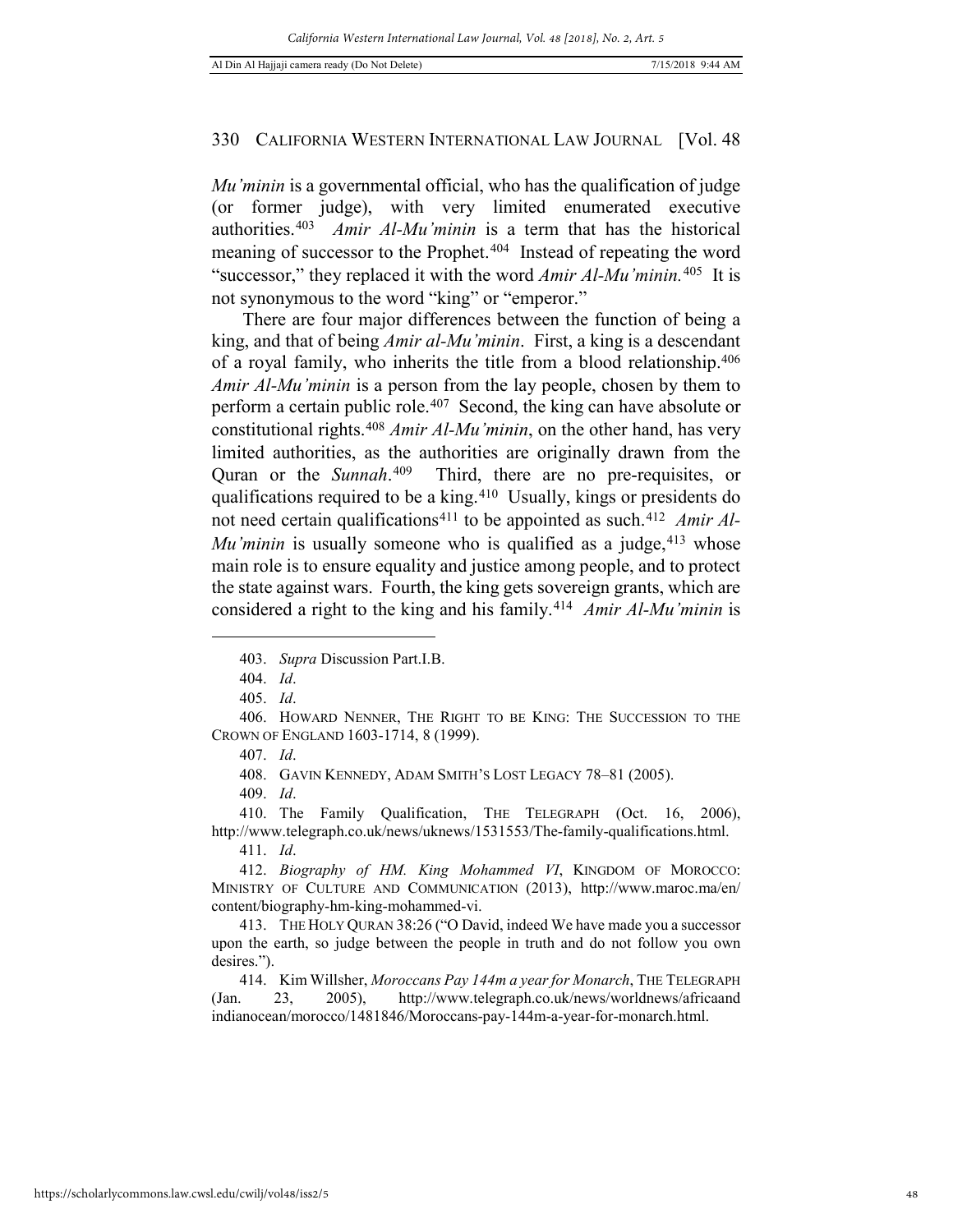an employee, who receives a modest or no salary for his public work.[415](#page-48-0)  Hence, these two terms are not synonymous.

Even though the King of Morocco introduced several reforms and a new Constitution, he still reserves many privileges that have the potential to jeopardize the whole political process. On the one hand, the King has the absolute right to dissolve Parliament.<sup>[416](#page-48-1)</sup> He is the supreme leader of the army,  $4^{17}$  the police,  $4^{18}$  the supreme judge,  $4^{19}$  and the protector of judicial independence.<sup>[420](#page-48-5)</sup> The King is also the grantor of the democratic choice in Morocco.[421](#page-48-6) Additionally, the King appoints the prime minister from the majority party[422](#page-48-7) and has the power to remove any member of the cabinet at his own will.[423](#page-48-8) This gives the King a guardianship authority over the Moroccan people.

On the other hand, the King of Morocco has introduced substantial constitutional amendments.[424](#page-48-9) He introduced a new 2011 Constitution, which was aimed to squash protests in Arab countries. Revolutions swept the region in 2011, demanding more protection for citizens' rights and transparency in governance matters. The King initiated a constitutional reform movement, to avoid the consequences of these protests. The constitutional amendment was aimed at enhancing the role of law and legal transparency in Morocco's political and legal life. One of the most important reforms was the establishment of a new Constitutional Court. This Court introduced a new checks-andbalances mechanism between the King (government), Parliament, and the Judiciary. On the one hand, the Court can strike down any unconstitutional law. This authority is unconventional in monarchic systems.<sup>425</sup> On the other hand, the appointment of judges of the new

<span id="page-48-4"></span><span id="page-48-3"></span><span id="page-48-2"></span><span id="page-48-1"></span><span id="page-48-0"></span>1

424. *Id*.

<sup>415.</sup> *Id*.

<sup>416.</sup> CONSTITUTION OF KINGDOM OF MOROCCO, June 17, 2011, arts. 51, 104.

<sup>417.</sup> *Id*. art. 53.

<sup>418.</sup> *Id*. art. 54.

<sup>419.</sup> *Id*. art. 56.

<sup>420.</sup> *Id*. art. 57.

<sup>421.</sup> *Id*. art. 42.

<sup>422.</sup> *Id*. art. 46/1.

<sup>423.</sup> *Id*. art. 46/2.

<span id="page-48-10"></span><span id="page-48-9"></span><span id="page-48-8"></span><span id="page-48-7"></span><span id="page-48-6"></span><span id="page-48-5"></span><sup>425.</sup> In the United Kingdom, courts can issue a non-binding declaration of unconstitutionality. This means that the law is unconstitutional, yet still valid. *See,*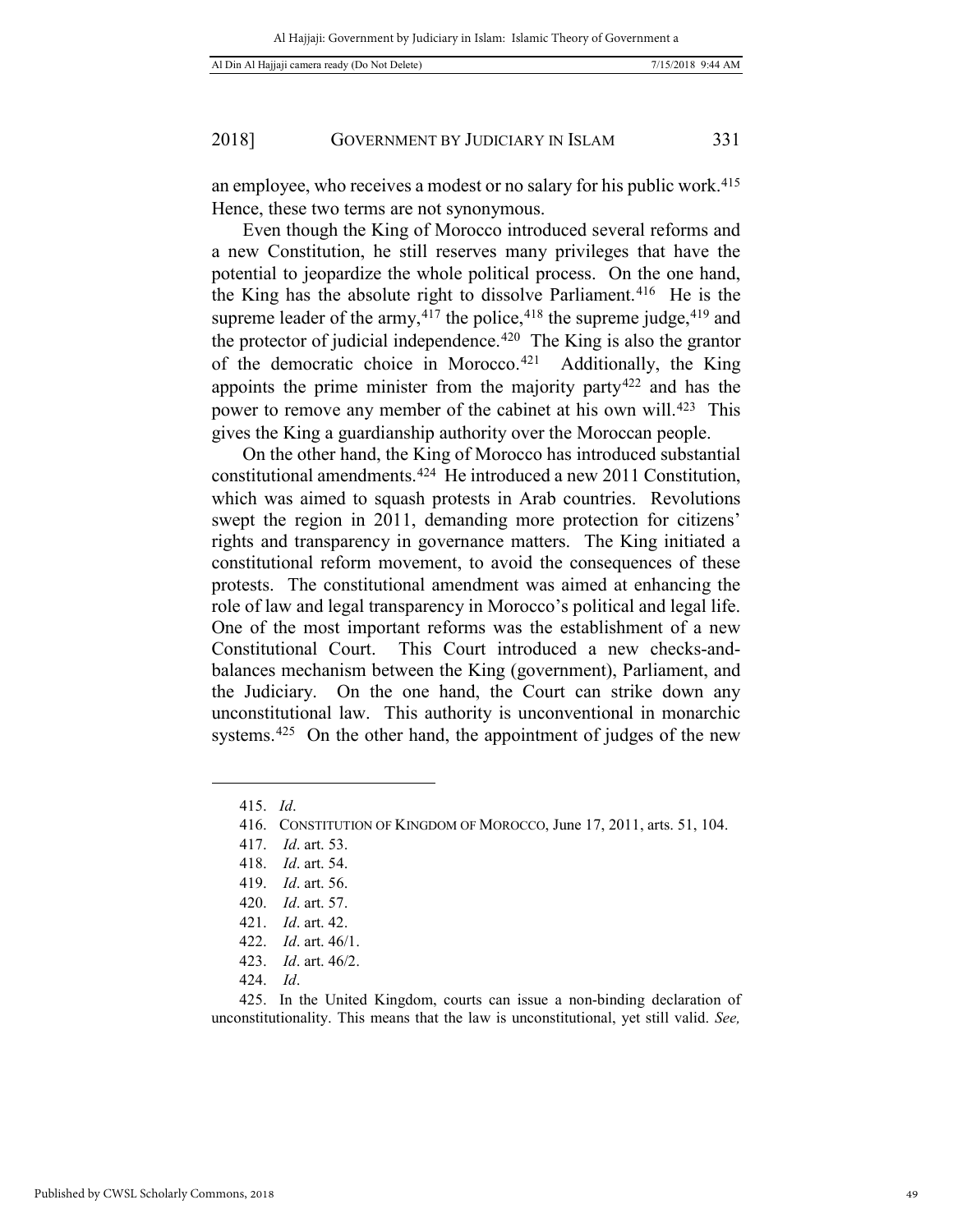Constitutional Court is jointly vested in the hands of both the King and Parliament.<sup>426</sup> The King has the right to appoint only half the members of the Court, while Parliament elects the other half.[427](#page-49-1) In this regard, the Moroccan Constitutional Court avoids the problem of checks-andbalances that started with the newly instituted Jordanian Constitutional Court, which was established during the same period. The Jordanian Constitutional Court appointment process is solely in the King's hands. $428$ 

Morocco is no different from Turkey, Saudi Arabia and Egypt. Recently, the Islamist party in Morocco (Islamic Justice and Development Party) won the majority of votes in the parliamentary elections.[429](#page-49-3) However, there are no promises of reform, such as the tax system. Currently, tax rates have reached 15% to 35% of individual income, and corporate tax.[430](#page-49-4) It would also be quite impossible to reverse these tax hikes.[431](#page-49-5) This is because the Islamists have promised the public that the party will offer more jobs,<sup>[432](#page-49-6)</sup> and the Islamists are not popular among other political parties or with the King.[433](#page-49-7) It proved a very difficult process for the Islamist party to form a government.[434](#page-49-8) 

 $\overline{a}$ 

432. *Id*.

<span id="page-49-0"></span>*e.g.*, David Jenkins, *Common Law Declarations of Unconstitutionality*, 7 INT'L J. CONST. L. 183, 200 (2009).

<sup>426.</sup> CONSTITUTION OF KINGDOM OF MOROCCO, June 17, 2011, art. 130.

<sup>427.</sup> *Id*.

<sup>428.</sup> JORDAN'S CONSTITUTION OF 1952, Jan. 1, 1952, art. 61.

<span id="page-49-3"></span><span id="page-49-2"></span><span id="page-49-1"></span><sup>429.</sup> Aziz El Yaakoubi & Patrick Markey, *Moderate Moroccan Islamists win Election, Coalition Talks Seen Tough*, REUTERS (Oct. 8, 2016, 4:07 AM), http://www.reuters.com/article/us-morocco-election-tally-idUSKCN1280EP.

<span id="page-49-4"></span><sup>430.</sup> *See Morocco: Tax System*, SANTANDER (2017), https://en.portal. santander trade.com/establish-overseas/morocco/tax-system.

<span id="page-49-5"></span><sup>431.</sup> Lahcen Achy, *Morocco and the Justice and Development Party's Economic Program*, CARNEGIE MIDDLE E. CTR. (Dec. 13, 2011), http://carnegiemec.org/2011/12/13/morocco-and-justice-and-development-party-s-economicprogram-pub-46836.

<span id="page-49-7"></span><span id="page-49-6"></span><sup>433.</sup> Imad Stitou, *Morocco Finally Gets New Government, but at What Cost?*, FOR-MENA (May 14, 2017), http://formena.org/en/morocco-finally-gets-newgovernment-cost/.

<span id="page-49-8"></span><sup>434.</sup> Samia Errazzouki, *Morocco King Names New Cabinet, Islamists Lose Key Post*, REUTERS (Apr. 5, 2017, 10:43 AM), http://www.reuters.com/article/usmorocco-politics/morocco-king-names-new-cabinet-islamists-lose-key-postidUSKBN1772E5.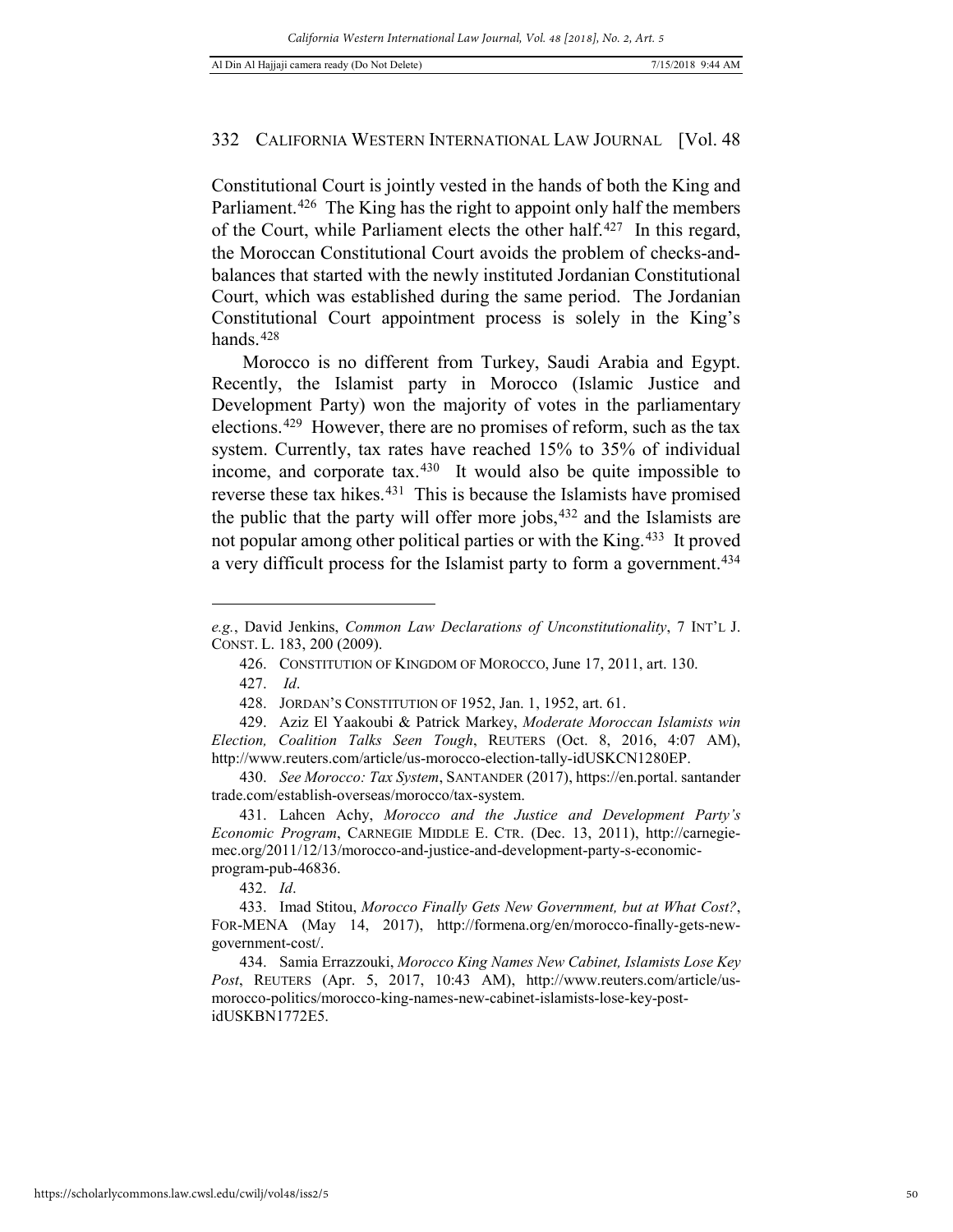Islamists will not be able to achieve any progress with the high opposition from other parties.[435](#page-50-0) Therefore, the Islamic government's limited power is not a factual issue in the case of Morocco.

#### III. APPLYING ISLAMIC GOVERNMENT BY JUDICIARY

# *A. Mandatory Qualification of the Head of the Executive Authority*

Current democratic, authoritarian, and totalitarian regimes do not require the head of state candidate to have any requisite educational or practical experience. Democratic countries require candidates to establish their own merits and credibility directly with the public.<sup>436</sup> This has, on various occasions, resulted in highly qualified and educated presidents.[437](#page-50-2) Former President of the United States, Barack Obama, is an example of a superb, highly educated candidate.[438](#page-50-3) In most cases, presidential election campaigns in the US depend mainly on the presidential candidates. The cost of the last election in 2016 came to more than \$2 billion.<sup>[439](#page-50-4)</sup> In authoritarian military regimes, the only qualification needed to become a president is the rank within the army, as seen in Egypt.[440](#page-50-5) In totalitarian regimes, the only qualification is the power over the state, as seen in Saudi Arabia.<sup>[441](#page-50-6)</sup> Therefore, each regime has failed to establish specific educational requirements.

In Islam, a candidate vying for the position of head of state enjoys high levels of educational and practical experience. Qualifications

<span id="page-50-0"></span><sup>435.</sup> Ahmet T. Kuru, *Muslim Politics Without An "Islamic State: Can Turkey's Justice and Development Party be a Model for Arab Islamists?*, at 6, BROOKINGS DOHA CTR. (Feb. 2013), https://www.brookings.edu/wpcontent/uploads/2016/06/BDC\_AKP-Model\_Kuru.pdf.

<span id="page-50-1"></span><sup>436.</sup> ALEXANDER S. BELENKY, UNDERSTANDING THE FUNDAMENTALS OF THE US PRESIDENTIAL ELECTION SYSTEM 139 (2012).

<sup>437.</sup> *Id*.

<span id="page-50-3"></span><span id="page-50-2"></span><sup>438.</sup> BAODONG LIU, THE ELECTION OF BARACK OBAMA: HOW HE WON 9 (2010).

<span id="page-50-4"></span><sup>439.</sup> Anu Narayanswamy, Darla Cameron & Matea Gold, *Election 2016: Money Raises as of Dec. 31*, WASH. POST (last updated Feb. 1, 2017), https://www.washingtonpost.com/graphics/politics/2016-election/campaignfinance/.

<sup>440.</sup> *See* Saba, *supra* note 369.

<span id="page-50-6"></span><span id="page-50-5"></span><sup>441.</sup> *Profile: King Salman of Saudi Arabia*, BBC NEWS (Jan. 23, 2015), http://www.bbc.com/news/world-middle-east-30945925.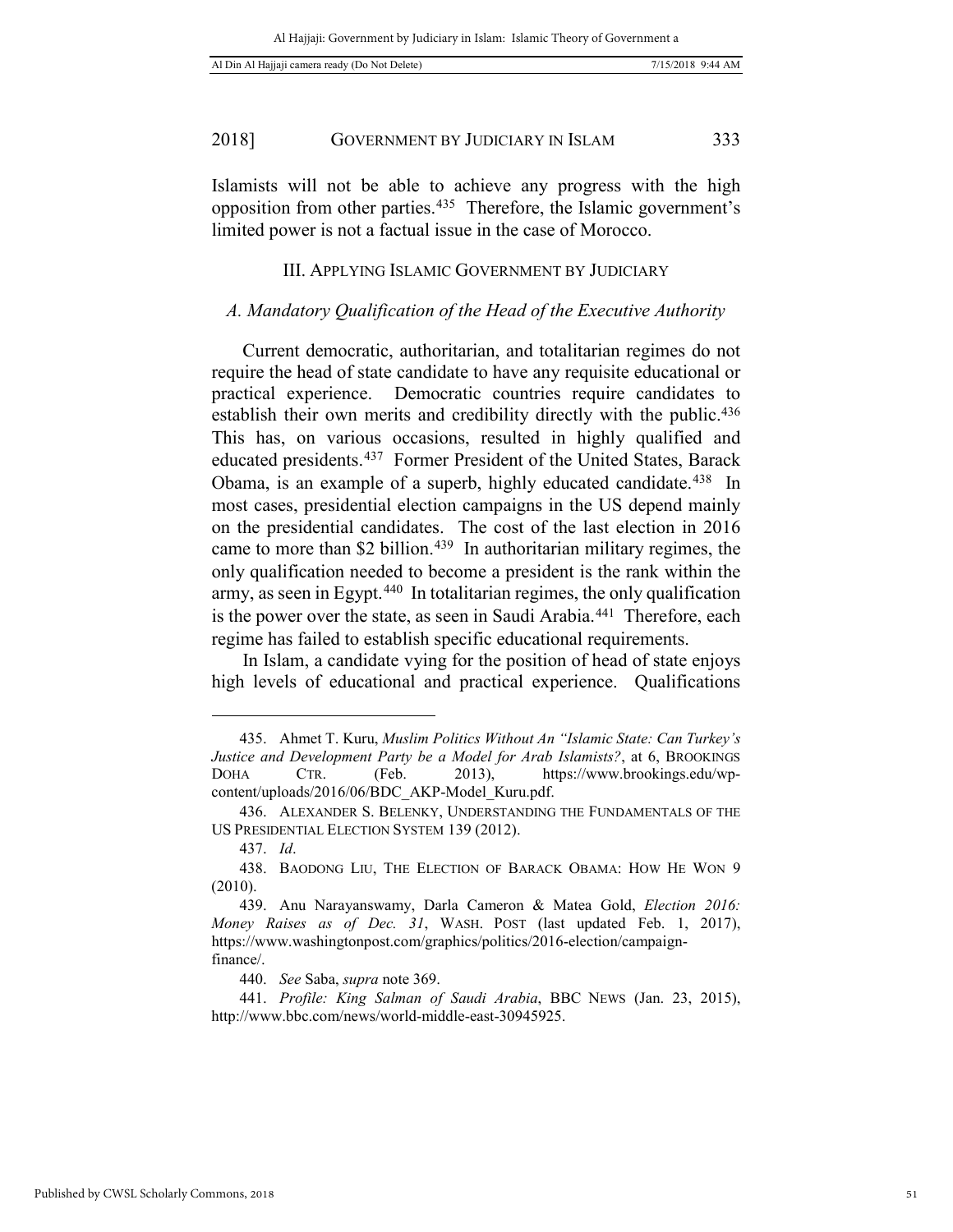should equal those of a judge at the Supreme Court level. The Quran stipulates clear knowledge and practical requirements in a Muslim leader.[442](#page-51-0) The Prophet's main task was to rule in disputes among Muslims. The first four successors of the Prophet were either judges or had the qualifications of judges. Abu Bakr was one of the Prophet's closest friends, acting as his deputy on several occasions. Omar Ibn Al-Khatab was a judge during the Abu Bakr succession period. Ali Ibn Abi Taleb was the judge of Yemen during the Prophet's time, and the Supreme Judge during the Omar Ibn Al-Khatab and Othman Ibn Affan periods. Therefore, any Muslim who is appointed as a governor or ruler should be a judge.

# *B. Government with Enumerated Authorities*

Based on the Quran and the Prophet's traditions, unlimited powers are not part of the Islamic understanding of good governance. The head of state and government's authority shall be enumerated similar to the U.S. government authorities. The U.S. Constitution ensures that the government has enumerated authorities<sup>[443](#page-51-1)</sup> and created a system of checks and balances with the government.[444](#page-51-2) The President cannot lead the country single-handedly without the legislative authorities.[445](#page-51-3) The Courts also play a significant role in ensuring that neither authority

<span id="page-51-0"></span><sup>442.</sup> Quran Surat Al-Baqarah States:

Have you not considered the assembly of the Children of Israel after [the time of] Moses when they said to a prophet of theirs, "Send to us a king, and we will fight in the way of God?" He said, "Would you perhaps refrain from fighting if fighting was prescribed for you?" They said, "And why should we not fight in the cause of God when we have been driven out from our homes and from our children?" . . . And their prophet said to them, "Indeed, God has sent to you Saul as a king." They said, "How can he have kingship over us while we are more worthy of kingship than him and he has not been given any measure of wealth?" He said, "Indeed, God has chosen him over you and has increased him abundantly in knowledge and stature. And God gives His sovereignty to whom He wills. And God is all-Encompassing [in favor] and Knowing."

<span id="page-51-1"></span>*Surat Al-Baqarah* 2:246–247.

<sup>443.</sup> U.S. CONST. art. I.

<span id="page-51-3"></span><span id="page-51-2"></span><sup>444.</sup> BOGDAN IANCY, LEGISLATIVE DELEGATION, THE EROSION OF NORMATIVE LIMITS IN MODERN CONSTITUTIONALISM 104–08 (2012).

<sup>445.</sup> *Id*.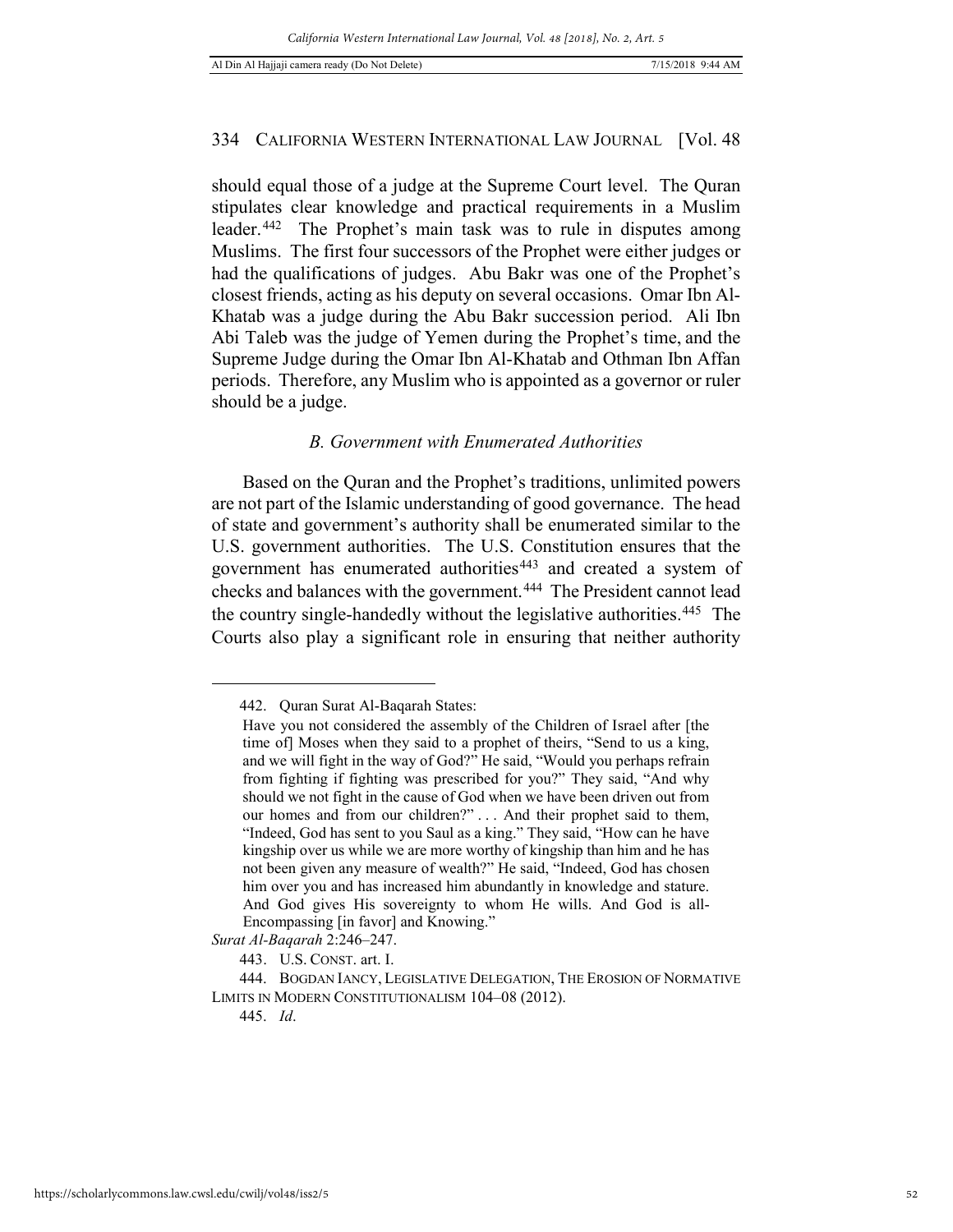violates the Constitution.[446](#page-52-0) In Islamic governments, authorities are limited to three forms: military power, collection of *sadaqat*, and foreign representation.

As for the military power, a permanent army is not one of the features of Islam. However, this does not mean that Muslims must refrain from establishing national armies, like Iceland, Liechtenstein, and Costa Rica.[447](#page-52-1) Armies in Islamic countries have specific aims, which are self-defense and the protection of freedom of religion. Establishing and maintaining a fully-fledged army is a service that is very costly and time-consuming, especially in times of peace. According to the US Department of Defense, the budget of military personnel for the year 2017 is \$138 billion.[448](#page-52-2) Military personnel are the second highest spending item in the budget, after the operation and maintenance of the army.<sup>[449](#page-52-3)</sup> As a result, the human factor in Islamic armies is used on a needs basis.

The modern application of the Islamic military tradition is a mixture of what several countries have currently established. Any Islamic army consists of two main components. The first is the human component, which should always be fit and ready. That said, armies in Islamic countries function part-time in times of peace, and are fullyfledged in times of war. Armies function on a needs basis. The balancing point between not having a permanent army and ready soldiers is a part-time military service. Service in the Swiss army is part-time.<sup>450</sup> It is mandatory for men, and voluntary for women.<sup>[451](#page-52-5)</sup> The

1

View/Article/652687/department-of-defense-dod-releases-fiscal-year-2017 presidents-budget-proposal/.

449. *Id*.

451. *Id*.

<sup>446.</sup> *Id*.

<span id="page-52-1"></span><span id="page-52-0"></span><sup>447.</sup> Kathy Gilsinan, *Countries Without Militaries*, THE ATLANTIC (Nov. 11, 2014), https://www.theatlantic.com/international/archive/2014/11/countries-with out-militaries/382606/.

<span id="page-52-2"></span><sup>448.</sup> *Department of Defense (DOD) Releases Fiscal Year 2017 President's Budget Proposal, Press Operation*, DEP'T OF DEFENSE, (Feb. 9, 2016), https://www.defense.gov/News/News-Releases/News-Release-

<span id="page-52-5"></span><span id="page-52-4"></span><span id="page-52-3"></span><sup>450.</sup> *Switzerland, The World Factbook*, CTR. INTELLIGENCE AGENCY, https://www.cia.gov/library/publications/the-world-factbook/geos/sz.html; *see also*  The Associated Press, *Swiss vote to Keep mandatory Army Service*, N.Y. TIMES (Sept. 22, 2013), http://www.nytimes.com/2013/09/23/world/europe/swiss-vote-to-keepmandatory-army-service.html?mcubz=1.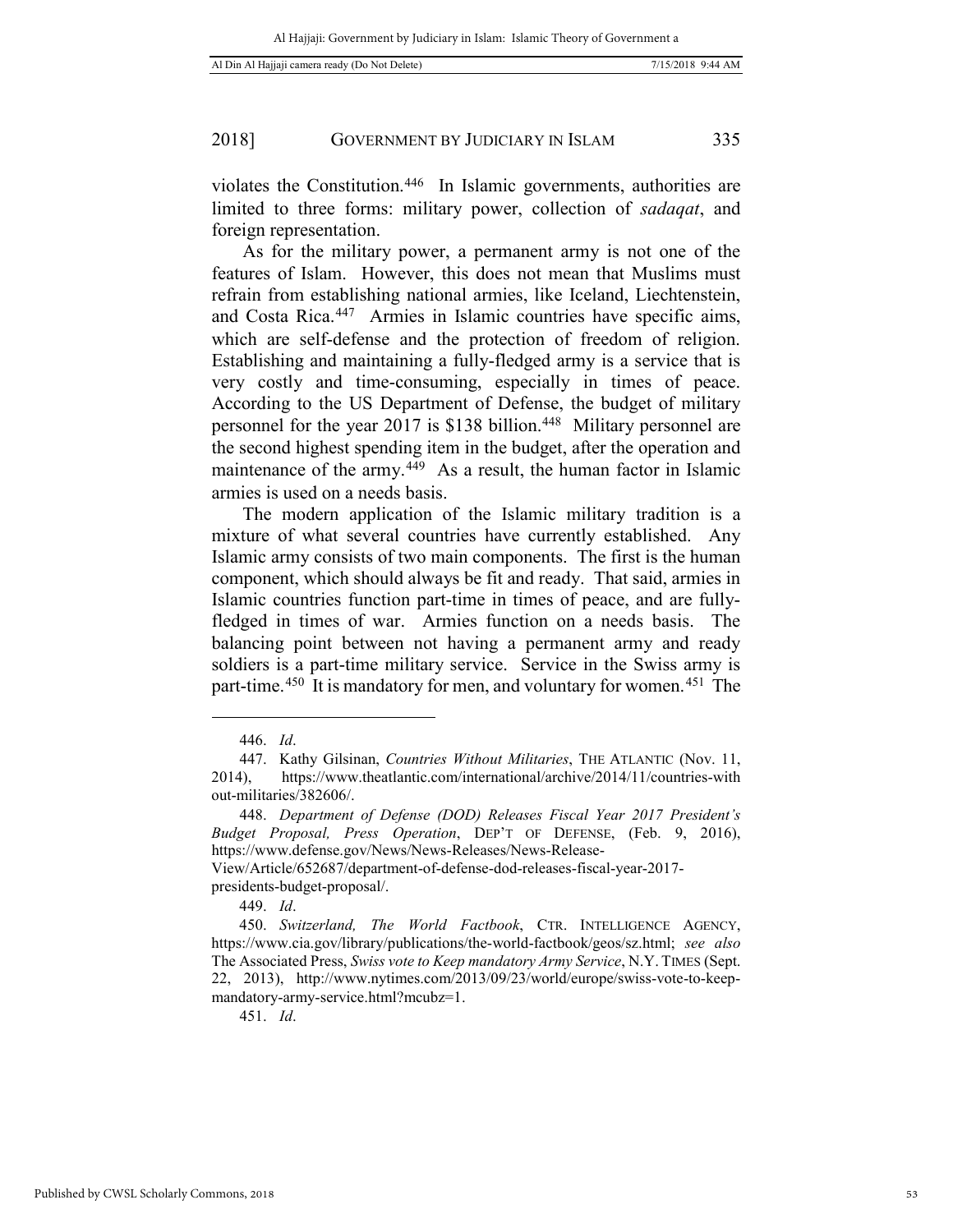aim of part-time military service is to keep citizens alert in the event of threat or potential danger that might face the country.

The second component of any army is that of technology and science. This category includes all the equipment that is necessary for war: guns, airplanes, and satellites. The main spending of the army budget in Islamic countries should be focused on scientific research, rather than a permanent, fully equipped army. Islamic countries allocate a minimal fraction of their GDP to research and science. Turkey allocates 1% of its GDP, <sup>[452](#page-53-0)</sup> Egypt and Morocco dedicate 0.6% of their GDP,[453](#page-53-1) and Saudi Arabia spends just 0.04% of its GDP on scientific research.[454](#page-53-2) Israel has one of the strongest armies in the Middle East. It dedicates 4% of its GDP to science and technology.<sup>455</sup> This is an example of how Islamic countries should pay more attention to their spending on scientific research and technology.

As for collected revenue, the rule in Islam is "if you impose what God did not identify, God imposes on you what is not required." Tax rates and methods of calculation should be changed to comply with the Islamic requirements.[456](#page-53-4) Tax rates should decrease to 2.5% of individual income, and a maximum of 10% for trade, agriculture, and manufacturing.<sup>457</sup> Many Islamic countries impose on their citizens 10 to 15 times this rate. A modern application of the Islamic tax rate exists in Qatar, which applies a 0% personal income tax rate and a 10% corporate tax rate.[458](#page-53-6) As for the calculation, it is based on the annual savings of the individual. This means a deduction applies to what

<span id="page-53-0"></span><sup>452.</sup> *Research and Development Expenditure (% of GDP)*, WORLD BANK, https://data.worldbank.org/indicator/GB.XPD.RSDV.GD.ZS?locations=EG-MA-TR-SA (last visited May 29, 2018).

<sup>453.</sup> *Id*.

<sup>454.</sup> *Id*.

<span id="page-53-3"></span><span id="page-53-2"></span><span id="page-53-1"></span><sup>455.</sup> Rebecca Harrington, *These 9 Countries Spend a Greater Share of Money on Science than the United States*, BUS. INSIDER (Mar. 1, 2016, 8:44 AM), http://www.businessinsider.com/american-science-funding-statistics-vs-world-2016- 2?IR=T/#9-germany-29-of-its-gdp-1.

<span id="page-53-4"></span><sup>456.</sup> Azman Mohd Noor & Muhamad Nasir Haron, *Imposing Zakat on Legal Entities and its Applications in Islamic Financial Institutions*, 27 ARAB L. Q. 71, 75– 78 (2013).

<sup>457.</sup> *Id*.

<span id="page-53-6"></span><span id="page-53-5"></span><sup>458.</sup> *Qatar Personal Income Tax Rate (2004-2018)*, TRADE ECON., https://tradingeconomics.com/qatar/personal-income-tax-rate (last visited May 29, 2018).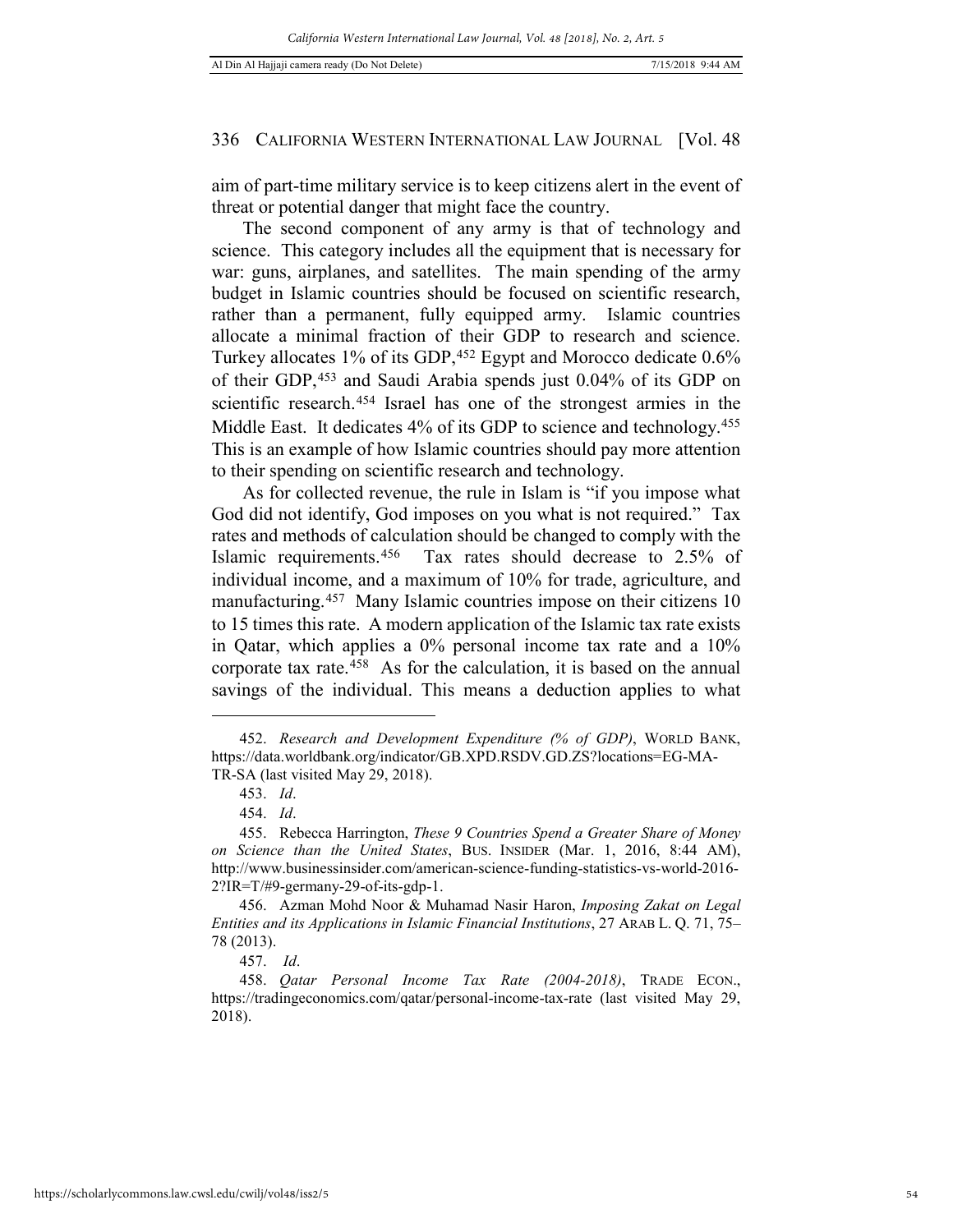exceeds an individual's basic need. On the one hand, the global tax system deducts tax from the source (net salary). This means 20% to 40% of the person's income is deducted. On the other hand, the person who saves 50% of his income would be entitled to pay 2.5% on the 50%, which equates to 1.25% of his income. Therefore, there is a big gap between the contemporary and Islamic applications of tax rates.

Certain categories in society should be subject to more lenient tax rate policies. They should be based on either the principle of freedom of religion or social justice. The first category applies to non-Muslims, who should pay less than what Muslims pay to the government.<sup>459</sup> It is argued that offering non-Muslims a reduced tax rate is a form of discrimination based on religion.[460](#page-54-1) However, based on the Prophet's tradition, non-Muslims enjoy better tax rates than Muslims. Equating Muslims and non-Muslims in their financial duties may generate doubt of forcing non-Muslims to convert to Islam. The second category includes elderly citizens, women (upon their request), minors, the poor, and people with special needs. Individuals within these categories should be exempt from paying any taxes. Taxes were first introduced in the first place to help precisely these categories, and they should be entitled to the largest portion of spending. Moreover, Muslims and non-Muslims in the second category are treated equally.[461](#page-54-2) Non-Muslim elderly citizens, women (upon their request), minors, the poor and people with special needs should be exempt from paying any taxes.

Last, but not least, foreign policy in Islamic governments should be neutral. They should have minimal representation in foreign countries, meaning that they do not interfere in other nations' affairs and politics. The core of Islam is far removed from imposing itself on the internal affairs of other nations. A perfect example of neutral foreign policy is that of Switzerland.[462](#page-54-3) Switzerland adopts a neutral global position and never took part in either of the World Wars.[463](#page-54-4) Minimal representation of Islamic countries abroad is an attempt to save expenditure that is

<sup>459.</sup> Hashemi, *supra* note 219.

<sup>460.</sup> Gartenstein-Ross, *supra* note 225.

<sup>461.</sup> *See* Hashemi, *supra* note 219, at 14.

<span id="page-54-4"></span><span id="page-54-3"></span><span id="page-54-2"></span><span id="page-54-1"></span><span id="page-54-0"></span><sup>462.</sup> Oliver Pauchard, *The Day Switzerland Became Neutral*, SWISSINFO (Mar. 20, 2015, 11:00 PM), https://www.swissinfo.ch/eng/congress-of-vienna\_the-dayswitzerland-became-neutral/41335520.

<sup>463.</sup> *Id*.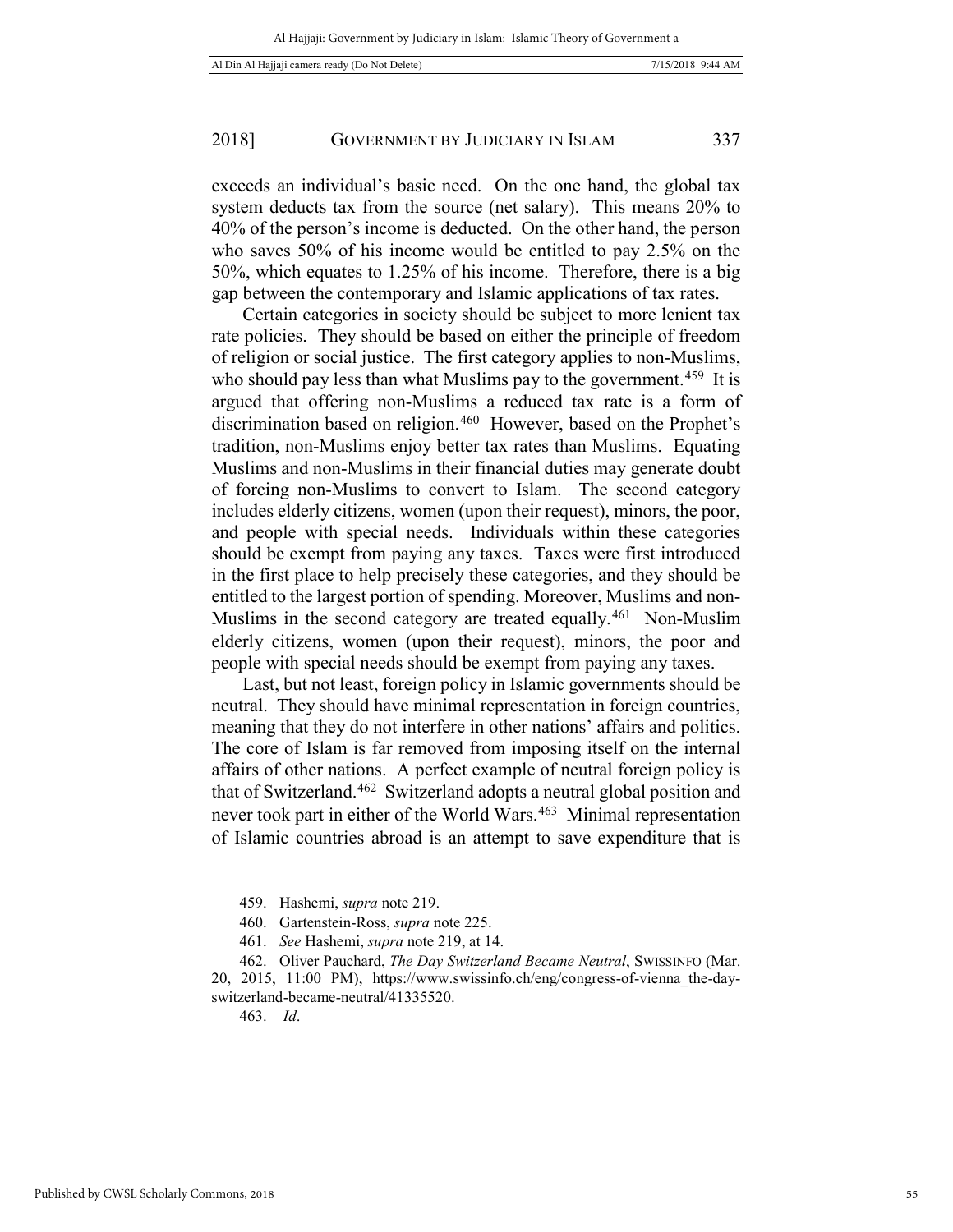*California Western International Law Journal, Vol. 48 [2018], No. 2, Art. 5*

# 338 CALIFORNIA WESTERN INTERNATIONAL LAW JOURNAL [Vol. 48

usually borne by the general public. The only exception from the previously proposed reform is the protection of the freedom of religion. Generally, Islam is not neutral regarding the principle of freedom of religion, be it against Muslims or non-Muslims. For Muslims, the Quran is clear about encouraging Muslims to support their fellow brothers and sisters, who are being discriminated against based on their religion. Currently, the Muslims of Rohingya in Myanmar are currently being systematically persecuted based on their religion. All Muslims are obligated to support and help them in any form they can.

#### **CONCLUSION**

This research endeavors to redefine the concept of government based on two major Islamic sources, which are the Quran and *Sunnah*. The concept of the government by judiciary in Islam is a genuine concept in Islamic history. The Prophet was a judge with limited enumerated executive authorities. These authorities were given to the Prophet so that he could handle Muslims' concerns effectively, including their legal concerns. They included the poor's right to the rich's money (*Zakat*), the mandate of reconciliation before using power in civil wars, retaliation wars against the aggressors, or granting refuge to weak Muslims. The first four successors of the Prophet followed his traditions. They claimed neither superiority over the people nor unlimited authority. They were either judges or else had the qualification of judges. The corruption of the principle of the government by judiciary in Islam occurred after the assassination of the fourth *Amir al-Mu'minin*, Ali Ibn Abi Talib, when the Umayyad dynasty changed the enumerated executive powers to unlimited powers.

The comparison offered in this research aims not to condemn certain practices of some Islamic countries. It does, however, aim to clarify that they do not belong to true Islam, despite claiming to be Islamic traditions. The Egyptian regime is military-based and uses its power to govern people and protect its own interest in society. Egypt demarcates itself as a better class than the rest of the population. The 2013 military coup used the government to hold all the authorities accountable, with very limited resistance from the judiciary and civil society. The Turkish system lives an ambivalent reality. They are Islamic but live by secular laws. The government is formed by conservative Muslims who had to deal with secular institutions. The